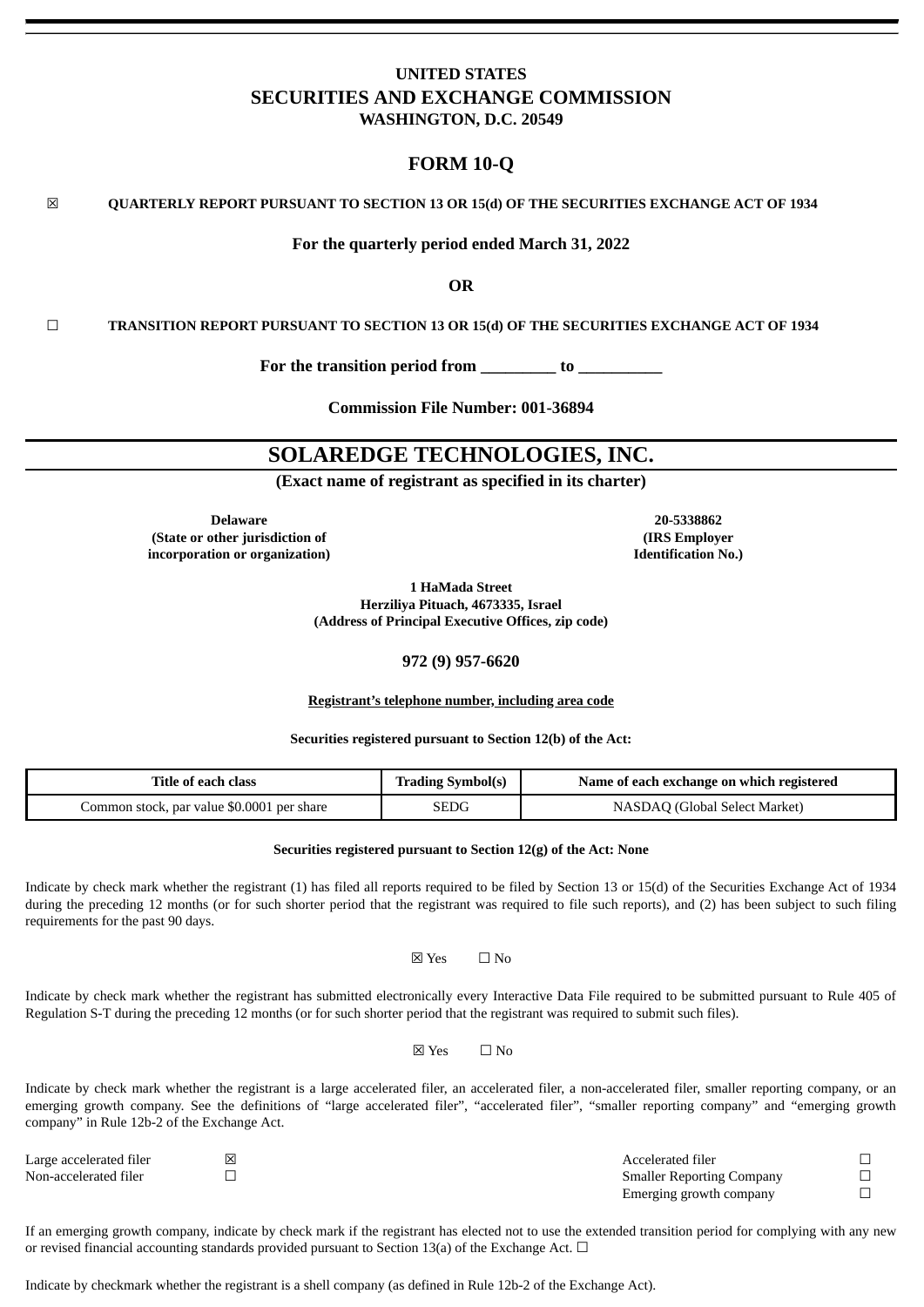$\square$  Yes  $\square$  No

As of April 28, 2022, there were 55,387,285 shares of the registrant's common stock, par value of \$0.0001 per share, outstanding.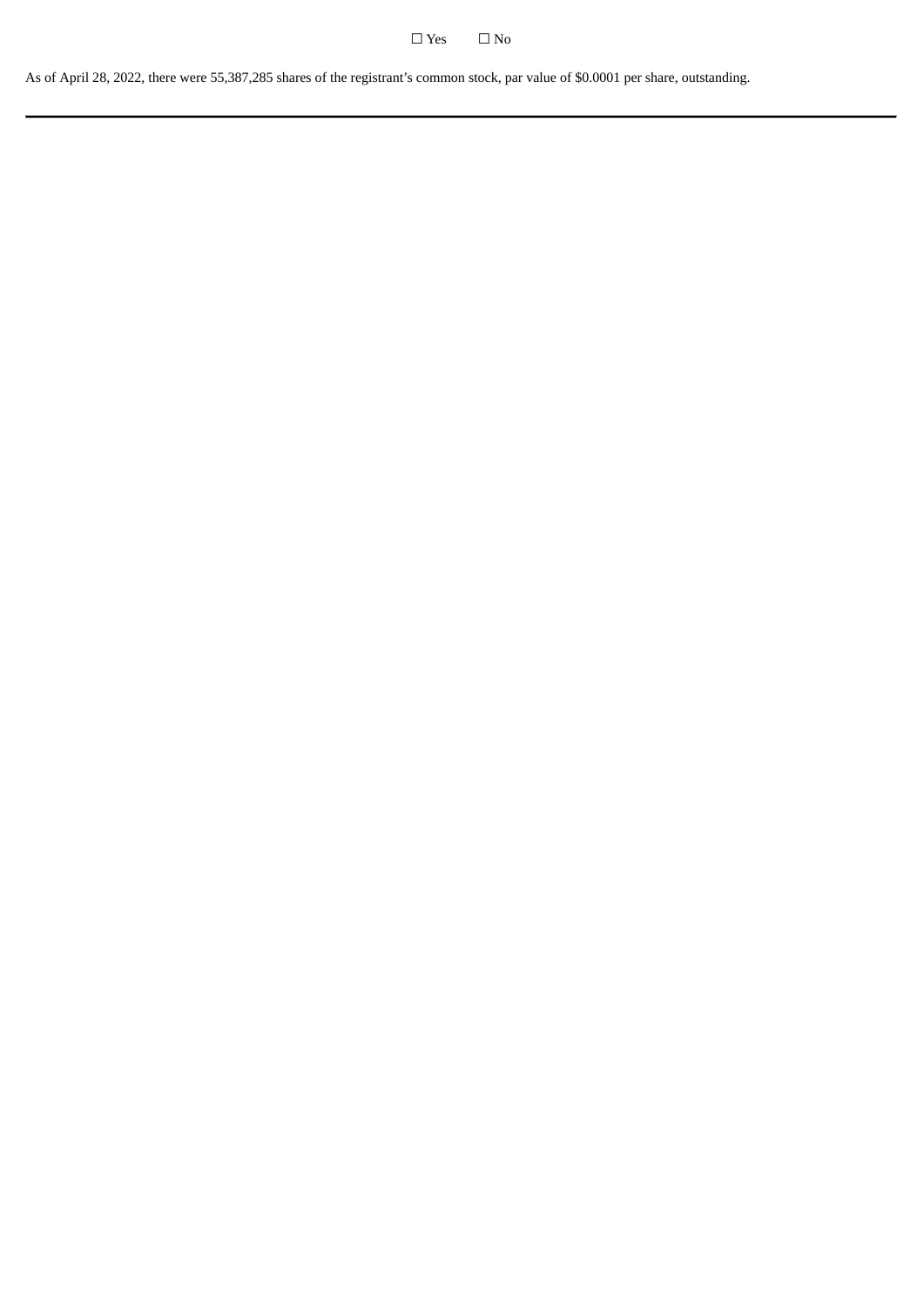# **TABLE OF CONTENTS**

| <b>PART I. FINANCIAL INFORMATION</b> |
|--------------------------------------|
|--------------------------------------|

| <b>PART I. FINANCIAL INFORMATION</b>                                                                 | $F-1$ |
|------------------------------------------------------------------------------------------------------|-------|
| <b>ITEM 1. Financial Statements</b>                                                                  | $F-1$ |
| <b>Condensed Consolidated Balance Sheets</b>                                                         | $F-1$ |
| <b>Condensed Consolidated Statements of Income</b>                                                   | $F-3$ |
| <b>Condensed Consolidated Statements of Comprehensive Income</b>                                     | $F-4$ |
| <b>Condensed Consolidated Statements of Changes in Stockholders' Equity</b>                          | $F-5$ |
| <b>Condensed Consolidated Statements of Cash Flows</b>                                               | $F-6$ |
| Notes to the Condensed Consolidated Financial Statements (unaudited)                                 | $F-8$ |
| <b>ITEM 2. Management's Discussion and Analysis of Financial Condition and Results of Operations</b> | 3     |
| <b>ITEM 3. Quantitative and Qualitative Disclosures About Market Risk.</b>                           | 13    |
| <b>ITEM 4. Controls and Procedures</b>                                                               | 14    |
| PART II. OTHER INFORMATION.                                                                          | 14    |
| <b>ITEM 1. Legal Proceedings.</b>                                                                    | 14    |
| <b>ITEM 1A. Risk Factors</b>                                                                         | 14    |
| <b>ITEM 2. Unregistered Sales of Equity Securities and Use of Proceeds.</b>                          | 15    |
| <b>ITEM 3. Defaults upon Senior Securities</b>                                                       | 15    |
| <b>ITEM 4. Mine Safety Disclosures</b>                                                               | 15    |
| <b>ITEM 5. Other Information.</b>                                                                    | 15    |
| <b>ITEM 6. Exhibits</b>                                                                              | 16    |
| <b>EXHIBIT INDEX.</b>                                                                                | 16    |

2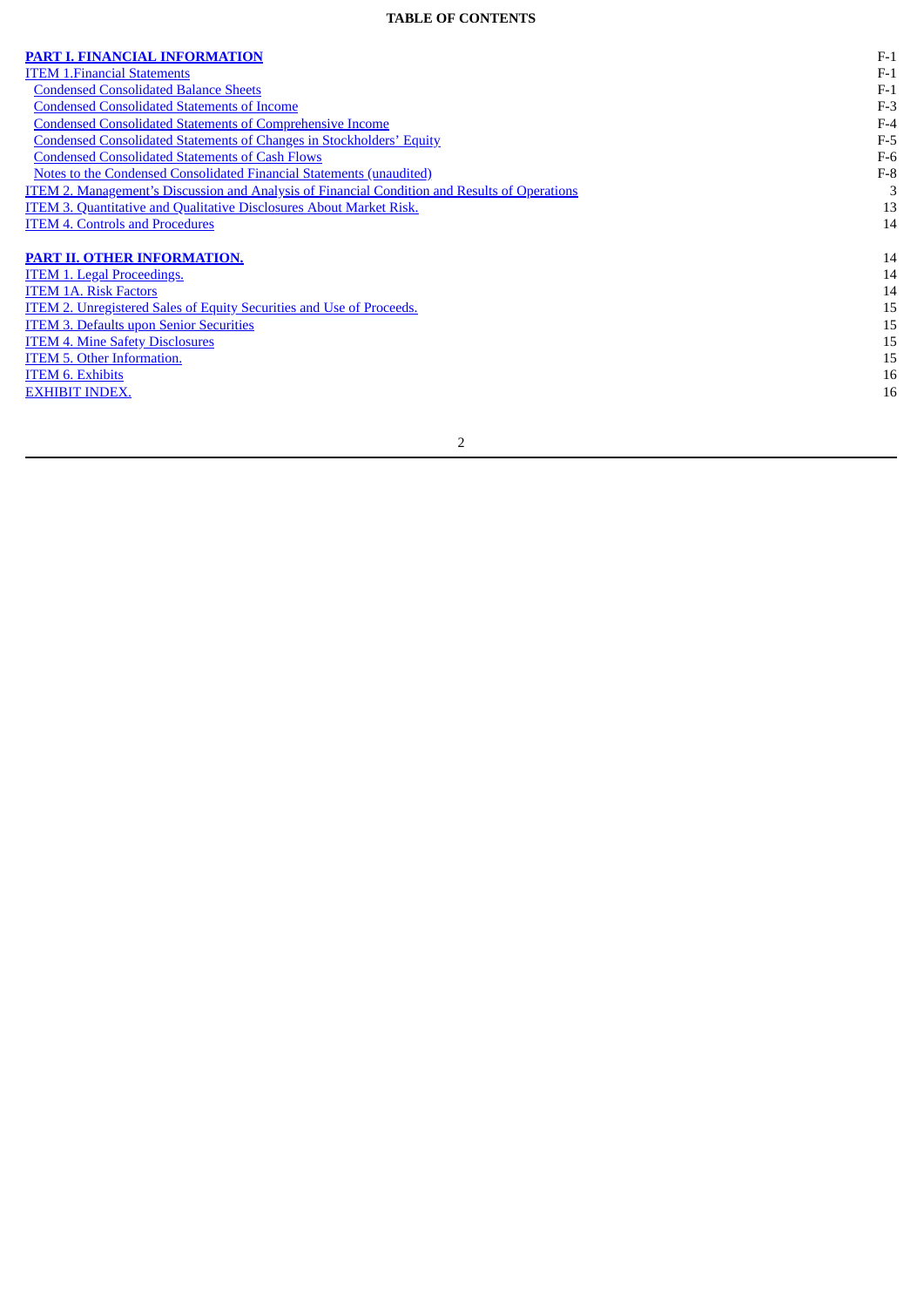# <span id="page-3-0"></span>**ITEM 1. FINANCIAL STATEMENTS**

## **SOLAREDGE TECHNOLOGIES INC. CONDENSED CONSOLIDATED BALANCE SHEETS (Unaudited) (in thousands, except per share data)**

<span id="page-3-1"></span>

|                                                                           | March 31,<br>2022 |               | December 31,<br>2021 |
|---------------------------------------------------------------------------|-------------------|---------------|----------------------|
| ASSETS                                                                    |                   |               |                      |
| <b>CURRENT ASSETS:</b>                                                    |                   |               |                      |
| Cash and cash equivalents                                                 | \$<br>1,002,772   | <sup>\$</sup> | 530,089              |
| Marketable securities                                                     | 158,557           |               | 167,728              |
| Trade receivables, net of allowances of \$3,226 and \$2,626, respectively | 676,820           |               | 456,339              |
| Inventories, net                                                          | 432,504           |               | 380,143              |
| Prepaid expenses and other current assets                                 | 191,664           |               | 176,992              |
| Total current assets                                                      | 2,462,317         |               | 1,711,291            |
| <b>LONG-TERM ASSETS:</b>                                                  |                   |               |                      |
| Marketable securities                                                     | 449,673           |               | 482,228              |
| Deferred tax assets, net                                                  | 31,205            |               | 27,572               |
| Property, plant and equipment, net                                        | 473,511           |               | 410,379              |
| Operating lease right-of-use assets, net                                  | 59,783            |               | 47,137               |
| Intangible assets, net                                                    | 55,734            |               | 58,861               |
| Goodwill                                                                  | 127,109           |               | 129,629              |
| Other long-term assets                                                    | 23,583            |               | 24,963               |
| Total long-term assets                                                    | 1,220,598         |               | 1,180,769            |
| Total assets                                                              | \$<br>3,682,915   | \$.           | 2,892,060            |

The accompanying notes are an integral part of the condensed consolidated financial statements.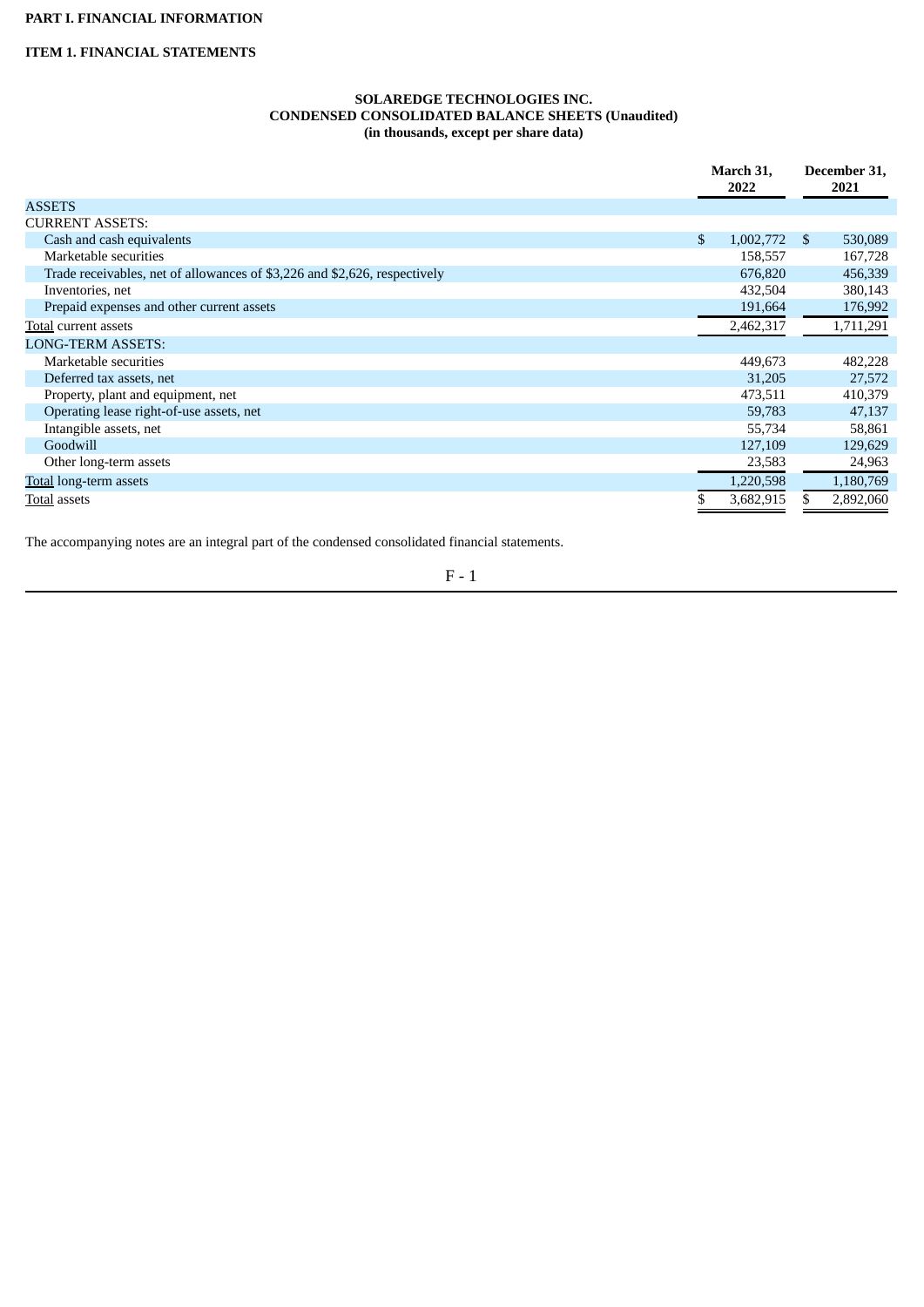### **SOLAREDGE TECHNOLOGIES INC. CONDENSED CONSOLIDATED BALANCE SHEETS (Unaudited) (Cont.) (in thousands, except per share data)**

|                                                                                                                                                                                                                         |    | March 31,<br>2022 |                | December 31,<br>2021 |
|-------------------------------------------------------------------------------------------------------------------------------------------------------------------------------------------------------------------------|----|-------------------|----------------|----------------------|
| LIABILITIES AND STOCKHOLDERS' EQUITY                                                                                                                                                                                    |    |                   |                |                      |
| <b>CURRENT LIABILITIES:</b>                                                                                                                                                                                             |    |                   |                |                      |
| Trade payables, net                                                                                                                                                                                                     | \$ | 241,630           | $\mathfrak{S}$ | 252,068              |
| Employees and payroll accruals                                                                                                                                                                                          |    | 84,309            |                | 74,465               |
| Warranty obligations                                                                                                                                                                                                    |    | 82,340            |                | 71,480               |
| Deferred revenues and customers advances                                                                                                                                                                                |    | 25,511            |                | 17,789               |
| Accrued expenses and other current liabilities                                                                                                                                                                          |    | 134,951           |                | 109,379              |
| Total current liabilities                                                                                                                                                                                               |    | 568,741           |                | 525,181              |
| <b>LONG-TERM LIABILITIES:</b>                                                                                                                                                                                           |    |                   |                |                      |
| Convertible senior notes, net                                                                                                                                                                                           |    | 622,263           |                | 621,535              |
| Warranty obligations                                                                                                                                                                                                    |    | 210,326           |                | 193,680              |
| Deferred revenues                                                                                                                                                                                                       |    | 158,734           |                | 151,556              |
| Finance lease liabilities                                                                                                                                                                                               |    | 53,405            |                | 40,508               |
| Operating lease liabilities                                                                                                                                                                                             |    | 48,480            |                | 38,912               |
| Other long-term liabilities                                                                                                                                                                                             |    | 10,441            |                | 10,649               |
| Total long-term liabilities                                                                                                                                                                                             |    | 1,103,649         |                | 1,056,840            |
| <b>COMMITMENTS AND CONTINGENT LIABILITIES</b>                                                                                                                                                                           |    |                   |                |                      |
| STOCKHOLDERS' EQUITY:                                                                                                                                                                                                   |    |                   |                |                      |
| Common stock of \$0.0001 par value - Authorized: 125,000,000 shares as of March 31, 2022 and December 31,<br>2021; issued and outstanding: 55,386,146 and 52,815,395 shares as of March 31, 2022 and December 31, 2021, |    |                   |                |                      |
| respectively                                                                                                                                                                                                            |    | 6                 |                | 5.                   |
| Additional paid-in capital                                                                                                                                                                                              |    | 1,373,405         |                | 687,295              |
| Accumulated other comprehensive loss                                                                                                                                                                                    |    | (46,067)          |                | (27, 319)            |
| Retained earnings                                                                                                                                                                                                       |    | 683,181           |                | 650,058              |
| Total stockholders' equity                                                                                                                                                                                              |    | 2,010,525         |                | 1,310,039            |
| Total liabilities and stockholders' equity                                                                                                                                                                              | S  | 3,682,915         | S              | 2,892,060            |

The accompanying notes are an integral part of the condensed consolidated financial statements.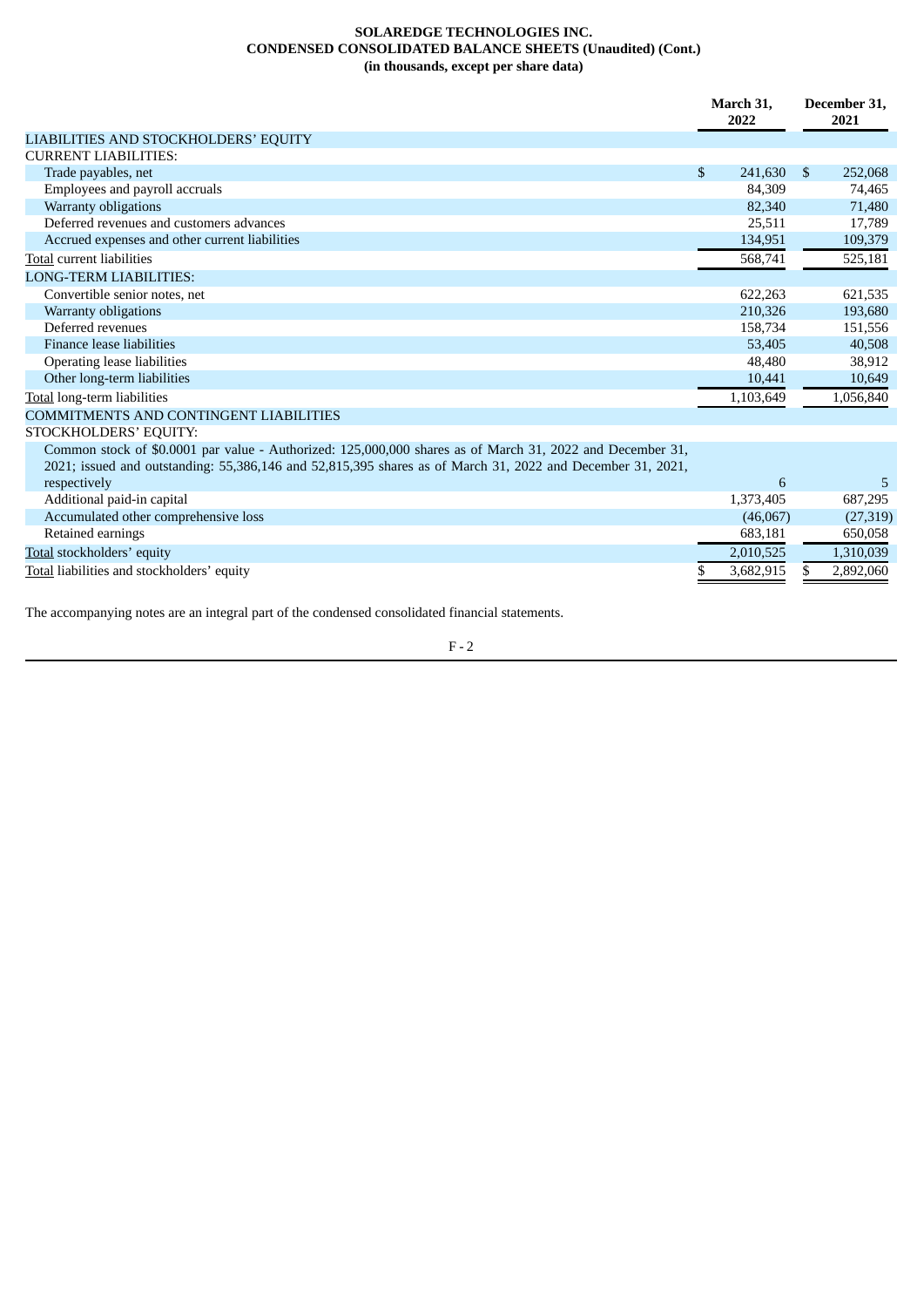## **SOLAREDGE TECHNOLOGIES INC. CONDENSED CONSOLIDATED STATEMENTS OF INCOME (Unaudited) (in thousands, except per share data)**

<span id="page-5-0"></span>

|                                                                                                    | <b>Three Months Ended</b><br>March 31, |            |     |            |
|----------------------------------------------------------------------------------------------------|----------------------------------------|------------|-----|------------|
|                                                                                                    |                                        | 2022       |     | 2021       |
| <b>Revenues</b>                                                                                    | \$                                     | 655,080    | \$. | 405,489    |
| Cost of revenues                                                                                   |                                        | 476,122    |     | 265,415    |
| Gross profit                                                                                       |                                        | 178,958    |     | 140,074    |
| Operating expenses:                                                                                |                                        |            |     |            |
| Research and development                                                                           |                                        | 66,349     |     | 46,977     |
| Sales and marketing                                                                                |                                        | 35,316     |     | 26,911     |
| General and administrative                                                                         |                                        | 26,429     |     | 19,849     |
| Other operating expenses                                                                           |                                        |            |     | 2,209      |
| <b>Total operating expenses</b>                                                                    |                                        | 128,094    |     | 95,946     |
| Operating income                                                                                   |                                        | 50,864     |     | 44,128     |
| Financial expense, net                                                                             |                                        | (5, 449)   |     | (6,097)    |
| Income before income taxes                                                                         |                                        | 45,415     |     | 38,031     |
| Income taxes                                                                                       |                                        | 12,292     |     | 7,955      |
| Net income                                                                                         |                                        | 33,123     | \$  | 30,076     |
| Net basic earnings per share of common stock                                                       |                                        | 0.62       |     | 0.58       |
| Net diluted earnings per share of common stock                                                     |                                        | 0.60       |     | 0.55       |
| Weighted average number of shares used in computing net basic earnings per share of common stock   |                                        | 53,134,937 |     | 51,726,998 |
| Weighted average number of shares used in computing net diluted earnings per share of common stock |                                        | 56,315,193 |     | 55,997,136 |

The accompanying notes are an integral part of the condensed consolidated financial statements.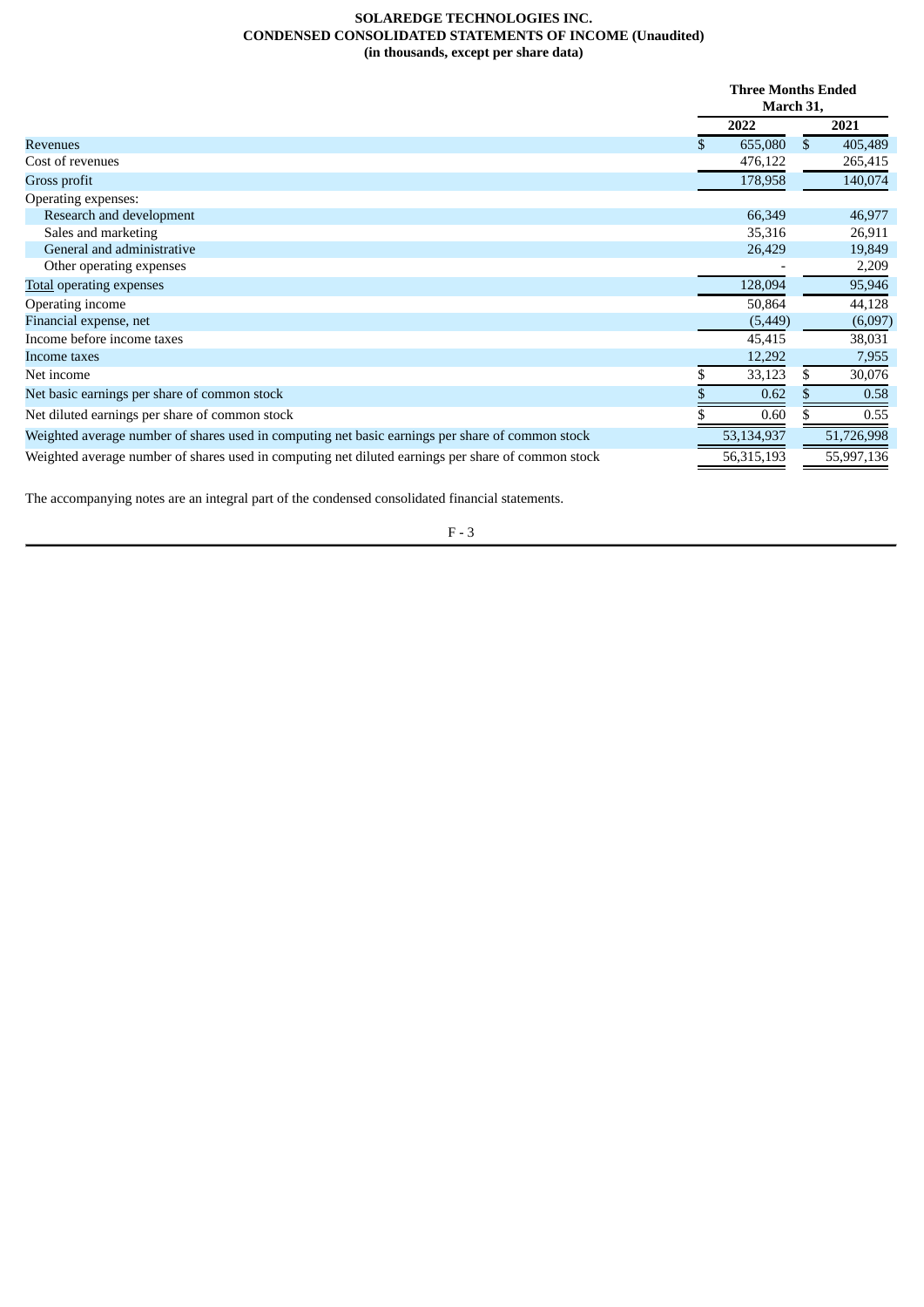## **SOLAREDGE TECHNOLOGIES INC. CONDENSED CONSOLIDATED STATEMENTS OF COMPREHENSIVE INCOME (Unaudited) (in thousands, except per share data)**

<span id="page-6-0"></span>

|                                                                                                                 |  | <b>Three Months Ended</b><br>March 31, |  |          |
|-----------------------------------------------------------------------------------------------------------------|--|----------------------------------------|--|----------|
|                                                                                                                 |  | 2022                                   |  | 2021     |
| Net income                                                                                                      |  | 33,123                                 |  | 30.076   |
| Other comprehensive loss, net of tax:                                                                           |  |                                        |  |          |
| Net change related to available-for-sale securities                                                             |  | (9,506)                                |  | (1, 185) |
| Net change related to cash flow hedges                                                                          |  | (680)                                  |  | (128)    |
| Foreign currency translation adjustments on intra-entity transactions that are of a long-term investment nature |  | (6,983)                                |  | (3,675)  |
| Foreign currency translation adjustments, net                                                                   |  | (1,579)                                |  | (5,630)  |
| Total other comprehensive loss                                                                                  |  | (18, 748)                              |  | (10,618) |
| Comprehensive income                                                                                            |  | 14,375                                 |  | 19,458   |
|                                                                                                                 |  |                                        |  |          |

The accompanying notes are an integral part of the condensed consolidated financial statements.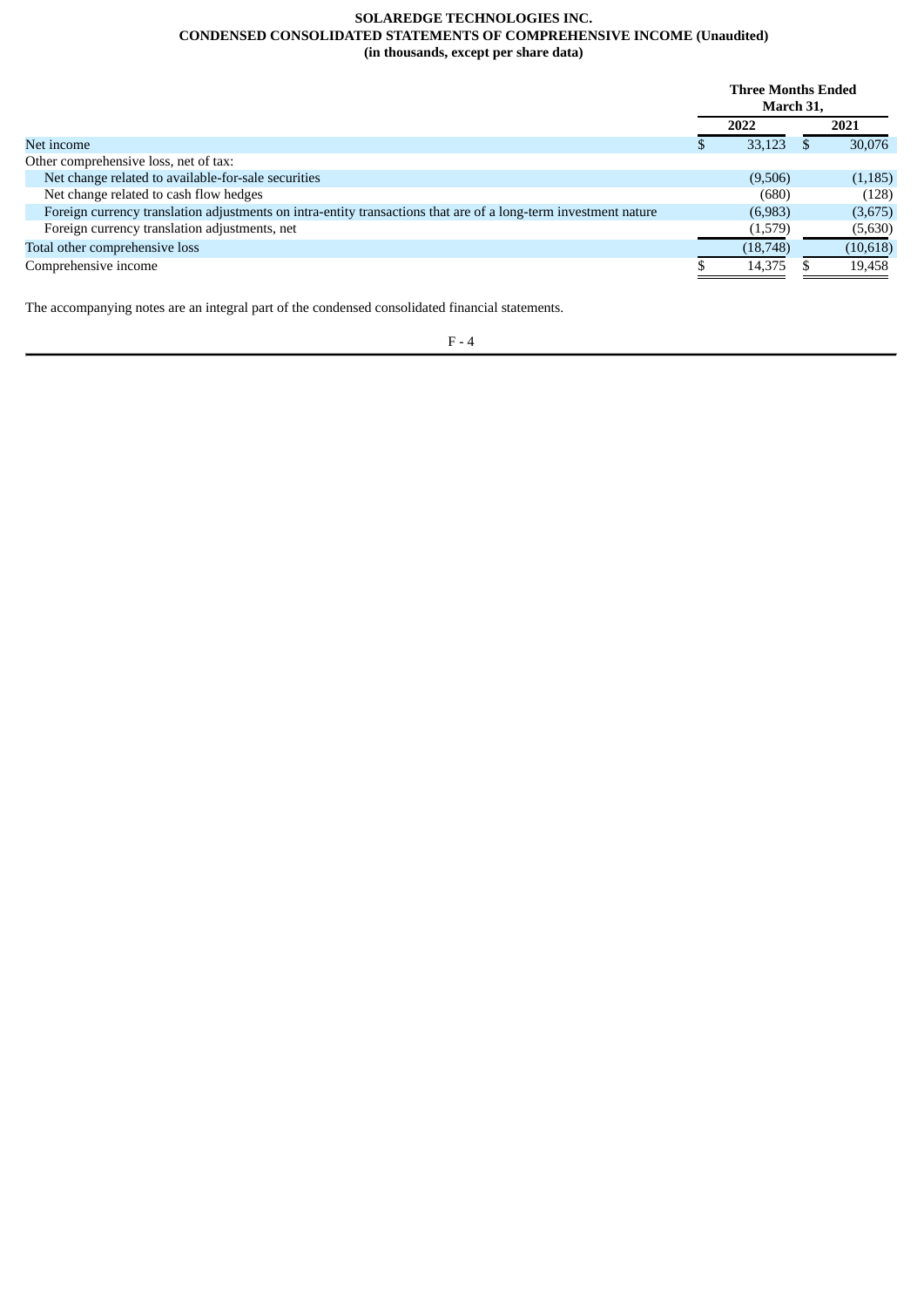## **SOLAREDGE TECHNOLOGIES INC. CONDENSED CONSOLIDATED STATEMENTS OF STOCKHOLDERS' EQUITY (Unaudited) (in thousands, except per share data)**

<span id="page-7-0"></span>

|                                                                                                                               | <b>Common stock</b>      |    |                          |    | <b>Additional</b><br>paid in | <b>Accumulated</b><br>other<br>comprehensive |    |                             |           |
|-------------------------------------------------------------------------------------------------------------------------------|--------------------------|----|--------------------------|----|------------------------------|----------------------------------------------|----|-----------------------------|-----------|
|                                                                                                                               | <b>Number</b>            |    | <b>Amount</b>            |    | <b>Capital</b>               | loss                                         |    | <b>Retained</b><br>earnings | Total     |
| Balance as of January 1, 2022                                                                                                 | 52,815,395               | S. | 5.                       | \$ | 687,295                      | (27,319)                                     | S. | 650,058                     | 1,310,039 |
| Issuance of Common Stock upon exercise                                                                                        |                          |    |                          |    |                              |                                              |    |                             |           |
| of stock-based awards                                                                                                         | 270.751                  |    | $*$ .                    |    | 1,478                        |                                              |    |                             | 1,478     |
| Stock based compensation expenses                                                                                             | $\overline{\phantom{0}}$ |    | ٠                        |    | 34,107                       | ٠                                            |    |                             | 34,107    |
| Issuance of common stock in a secondary<br>public offering, net of underwriters'<br>discounts and commissions of \$27,140 and |                          |    |                          |    |                              |                                              |    |                             |           |
| \$834 of offering costs                                                                                                       | 2,300,000                |    |                          |    | 650,525                      |                                              |    |                             | 650,526   |
| Other comprehensive loss adjustments                                                                                          | $\overline{\phantom{0}}$ |    | $\overline{\phantom{a}}$ |    |                              | (18,748)                                     |    | $\overline{\phantom{0}}$    | (18,748)  |
| Net income                                                                                                                    |                          |    |                          |    |                              |                                              |    | 33,123                      | 33,123    |
| Balance as of March 31, 2022                                                                                                  | 55,386,146               | S. | 6                        | S  | 1,373,405                    | (46,067)                                     |    | 683,181                     | 2,010,525 |

\* Represents an amount less than \$1.

|                                               | <b>Common stock</b>      |               | <b>Additional</b><br>paid in | <b>Accumulated</b><br>other<br>comprehensive |                             |              |
|-----------------------------------------------|--------------------------|---------------|------------------------------|----------------------------------------------|-----------------------------|--------------|
|                                               | Number                   | <b>Amount</b> | <b>Capital</b>               | income (loss)                                | <b>Retained</b><br>earnings | <b>Total</b> |
| Balance as of January 1, 2021                 | 51,560,936               | 5             | 603,891                      | 3,857                                        | 478,004                     | 1,085,757    |
| Cumulative effect of adopting ASU 2020-<br>06 |                          |               |                              |                                              | 2,884                       |              |
| Issuance of Common Stock upon exercise        |                          |               | (36, 336)                    |                                              |                             | (33, 452)    |
| of stock-based awards                         | 405.239                  | $*$           | 5.008                        |                                              | ٠                           | 5,008        |
| Stock based compensation expenses             | $\overline{\phantom{0}}$ | ٠             | 23,153                       | ٠                                            | $\overline{\phantom{0}}$    | 23,153       |
| Other comprehensive loss adjustments          | ٠                        | ٠             |                              | (10,618)                                     |                             | (10,618)     |
| Net income                                    |                          |               |                              |                                              | 30,076                      | 30,076       |
| Balance as of March 31, 2021                  | 51,966,175               | 5             | 595,716                      | (6,761)                                      | 510,964                     | 1,099,924    |

\* Represents an amount less than \$1.

The accompanying notes are an integral part of the condensed consolidated financial statements.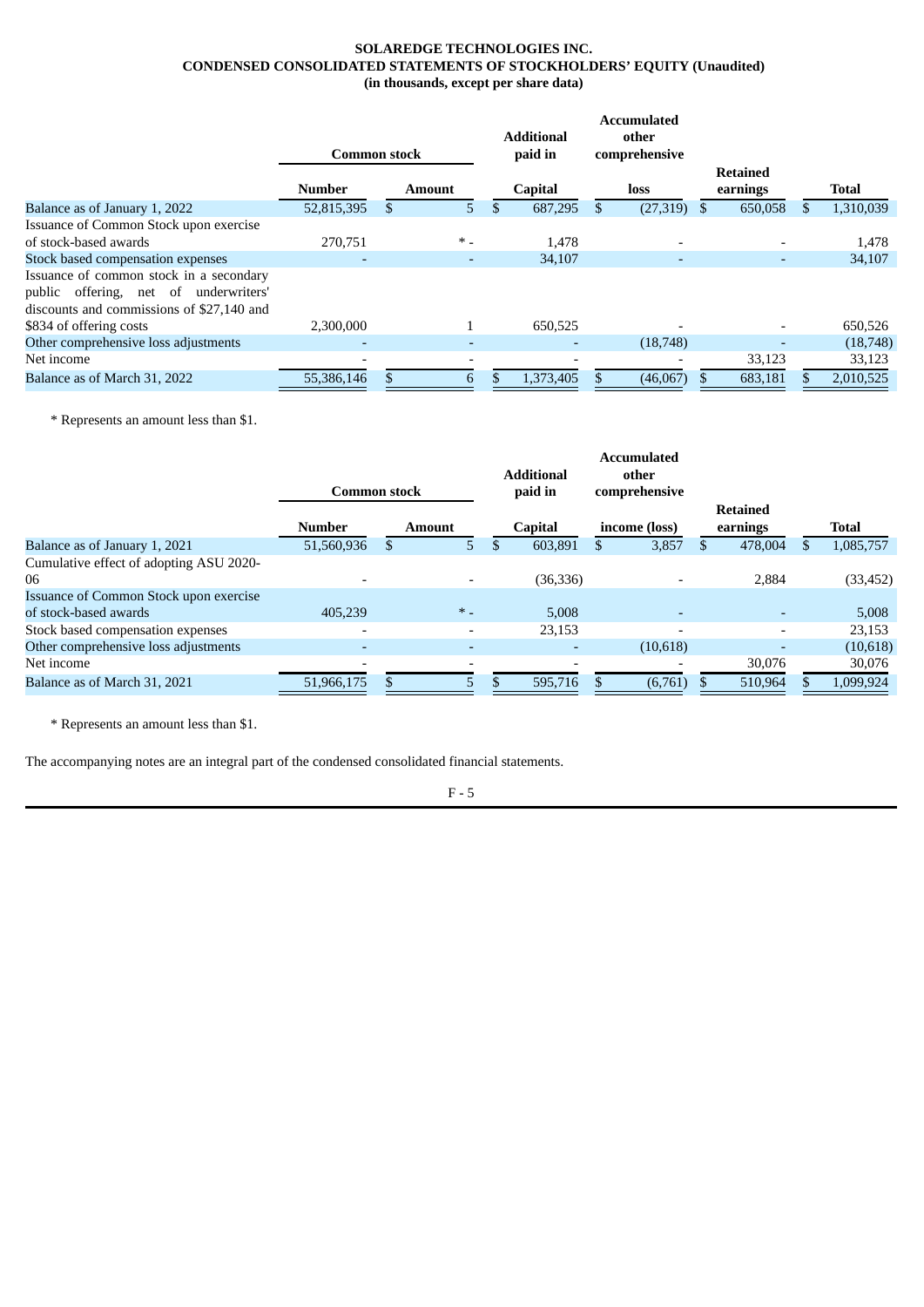## **SOLAREDGE TECHNOLOGIES INC. CONDENSED CONSOLIDATED STATEMENTS OF CASH FLOWS (Unaudited) (in thousands, except per share data)**

<span id="page-8-0"></span>

|                                                                                                    | <b>Three Months Ended March</b><br>31, |            |    |            |
|----------------------------------------------------------------------------------------------------|----------------------------------------|------------|----|------------|
|                                                                                                    |                                        | 2022       |    | 2021       |
| Cash flows from operating activities:                                                              |                                        |            |    |            |
| Net income                                                                                         | \$                                     | 33,123     | \$ | 30,076     |
| Adjustments to reconcile net income to net cash provided by operating activities:                  |                                        |            |    |            |
| Depreciation of property, plant and equipment                                                      |                                        | 9.002      |    | 6,887      |
| Amortization of intangible assets                                                                  |                                        | 2,658      |    | 2,391      |
| Amortization of debt discount and debt issuance costs                                              |                                        | 728        |    | 724        |
| Amortization of premium and accretion of discount on available-for-sale marketable securities, net |                                        | 2,550      |    | 1,295      |
| Stock-based compensation expenses                                                                  |                                        | 34,107     |    | 23,153     |
| Deferred income taxes, net                                                                         |                                        | (1,034)    |    | (2, 141)   |
| Loss (gain) from sale and disposal of assets                                                       |                                        | (410)      |    | 2,147      |
| Exchange rate fluctuations and other items, net                                                    |                                        | 3,024      |    | 13,303     |
| Changes in assets and liabilities:                                                                 |                                        |            |    |            |
| Inventories, net                                                                                   |                                        | (51, 323)  |    | (8,376)    |
| Prepaid expenses and other assets                                                                  |                                        | (17, 163)  |    | 20,218     |
| Trade receivables, net                                                                             |                                        | (224, 865) |    | (57, 380)  |
| Trade payables, net                                                                                |                                        | (28, 045)  |    | (39,034)   |
| Employees and payroll accruals                                                                     |                                        | 9,246      |    | 7,477      |
| Warranty obligations                                                                               |                                        | 27,629     |    | 13,088     |
| Deferred revenues and customers advances                                                           |                                        | 15,029     |    | 3,615      |
| Other liabilities, net                                                                             |                                        | 22,755     |    | 6,640      |
| Net cash provided by (used in) operating activities                                                |                                        | (162, 989) |    | 24,083     |
| Cash flows from investing activities:                                                              |                                        |            |    |            |
| Proceed from sales and maturities of available-for-sale marketable securities                      |                                        | 53,096     |    | 40,450     |
| Purchase of property, plant and equipment                                                          |                                        | (43,210)   |    | (24, 545)  |
| Investment in available-for-sale marketable securities                                             |                                        | (26,712)   |    | (186, 528) |
| Withdrawal from bank deposits, net                                                                 |                                        |            |    | 16,470     |
| Other investing activities                                                                         |                                        | 1,692      |    | 571        |
| Net cash used in investing activities                                                              | \$                                     | (15, 134)  | \$ | (153, 582) |

The accompanying notes are an integral part of the condensed consolidated financial statements.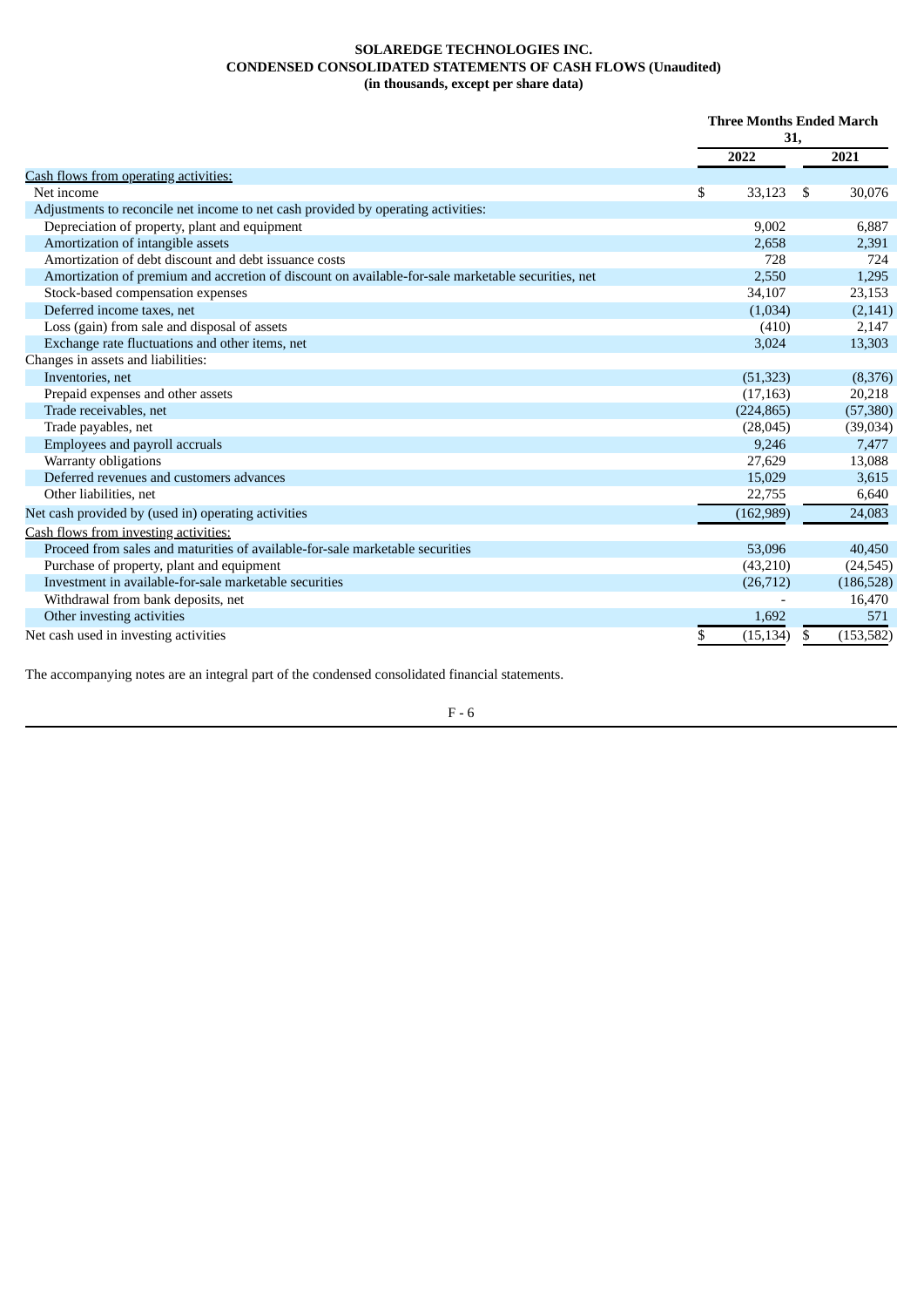## **SOLAREDGE TECHNOLOGIES INC. CONDENSED CONSOLIDATED STATEMENTS OF CASH FLOWS (Unaudited) (Cont.) (in thousands, except per share data)**

|                                                                  | <b>Three Months Ended March</b><br>31, |  |            |  |
|------------------------------------------------------------------|----------------------------------------|--|------------|--|
|                                                                  | 2022                                   |  | 2021       |  |
| Cash flows from financing activities:                            |                                        |  |            |  |
| Proceeds from secondary public offering, net of issuance costs   | 650,526                                |  |            |  |
| Proceeds from exercise of stock-based awards                     | 1,478                                  |  | 5,008      |  |
| Proceeds (withholdings) from stock-based awards, net             | 822                                    |  | (6, 724)   |  |
| Other financing activities                                       | (491)                                  |  | (346)      |  |
| Net cash provided by (used in) financing activities              | 652,335                                |  | (2,062)    |  |
| Increase (decrease) in cash and cash equivalents                 | 474,212                                |  | (131, 561) |  |
| Cash and cash equivalents at the beginning of the period         | 530,089                                |  | 827,146    |  |
| Effect of exchange rate differences on cash and cash equivalents | (1,529)                                |  | (10, 428)  |  |
| Cash and cash equivalents at the end of the period               | 1,002,772                              |  | 685,157    |  |
|                                                                  |                                        |  |            |  |
| Supplemental disclosure of non-cash activities:                  |                                        |  |            |  |
| Right-of-use asset recognized with corresponding lease liability | 27,248                                 |  | 1,745      |  |

The accompanying notes are an integral part of the condensed consolidated financial statements.

# $\rm F$  -  $\rm 7$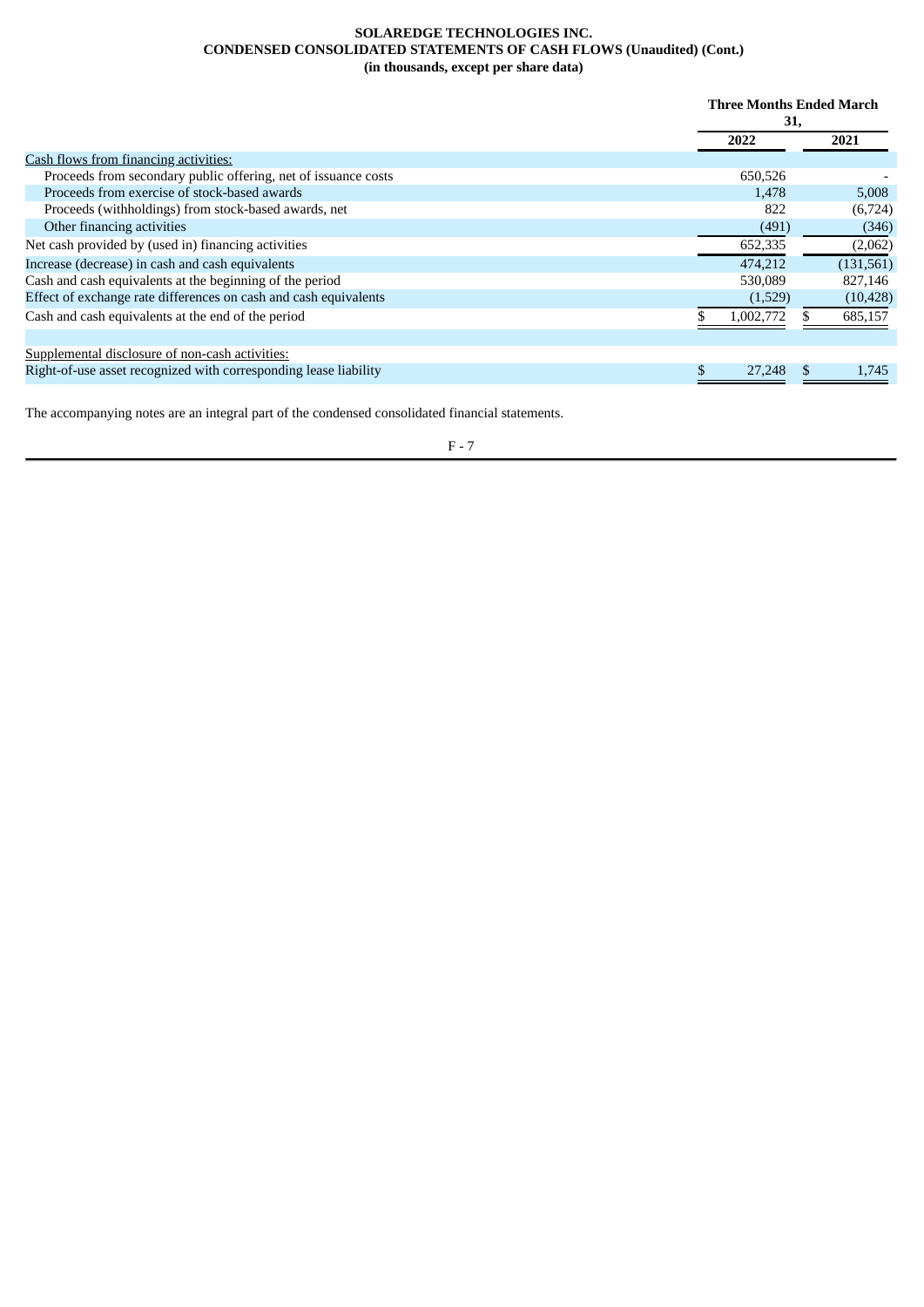#### **NOTE 1: GENERAL**

<span id="page-10-0"></span>a. SolarEdge Technologies, Inc. (the "Company") and its subsidiaries design, develop, and sell an intelligent inverter solution designed to maximize power generation at the individual photovoltaic ("PV") module level while lowering the cost of energy produced by the solar PV system and providing comprehensive and advanced safety features. The Company's products consist mainly of (i) power optimizers designed to maximize energy throughput from each and every module through constant tracking of Maximum Power Point individually per module, (ii) inverters which invert direct current (DC) from the PV module to alternating current (AC) including the Company's future ready energy hub inverter which supports, among other things, connection to a DC- coupled battery for backup capabilities, (iii) a remote cloud-based monitoring platform, that collects and processes information from the power optimizers and inverters to enable customers and system owners, to monitor and manage the solar PV system (iv) a residential storage and backup solution which includes a company designed and manufactured lithium-ion DC-coupled battery that is used to increase energy independence and maximize self-consumption for homeowners including a battery, and (v) additional smart energy management solutions.

The Company and its subsidiaries sell products worldwide through large distributors, electrical equipment wholesalers, as well as directly to large solar installers and engineering, procurement and construction firms.

- b. The Company has expanded its activity to other areas of smart energy technology organically and through acquisitions. The Company now offers a variety of energy solutions, which include lithium-ion cells, batteries and energy storage systems ("Energy Storage"), full powertrain kits for electric vehicles, or EVs ("e-Mobility"), uninterrupted power supply solutions or UPS ("Critical Power"), as well as automated machines for industrial use ("Automation Machines").
- c. Basis of Presentation:

The unaudited condensed consolidated financial statements and accompanying notes have been prepared in accordance with U.S. generally accepted accounting principles ("U.S. GAAP"). In management's opinion, the unaudited condensed consolidated financial statements reflect all adjustments of a normal recurring nature that are necessary for a fair presentation of the results for the interim periods presented. The Company's interim period results do not necessarily indicate the results that may be expected for any other interim period or for the full fiscal year.

The significant accounting policies applied in the annual consolidated financial statements of the Company as of December 31, 2021, contained in the Company's Annual Report on Form 10-K filed with the SEC on February 22, 2022, have been applied consistently in these unaudited interim condensed consolidated financial statements.

d. Use of estimates:

The preparation of financial statements in conformity with GAAP requires management to make estimates and assumptions that affect the reported amounts of assets, liabilities, revenues, costs and expenses and related disclosures in the accompanying notes. The duration, scope and effects of the ongoing Covid-19 pandemic and the conflict in Ukraine, government and other third-party responses to it, and the related macroeconomic effects, including to the Company's business and the business of the Company's suppliers and customers are uncertain, rapidly changing and difficult to predict. As a result, the Company's accounting estimates and assumptions may change over time in response to this evolving situation. Such changes could result in future impairments of goodwill, intangibles, long-lived assets, inventories, incremental credit losses on receivables and available-for-sale marketable debt securities, or an increase in the Company's insurance liabilities as of the time of a relevant measurement event.

Concentrations of supply risks:

The Company depends on two contract manufacturers and several limited or single source component suppliers. Reliance on these vendors makes the Company vulnerable to possible capacity constraints and reduced control over component availability, delivery schedules, manufacturing yields, and costs.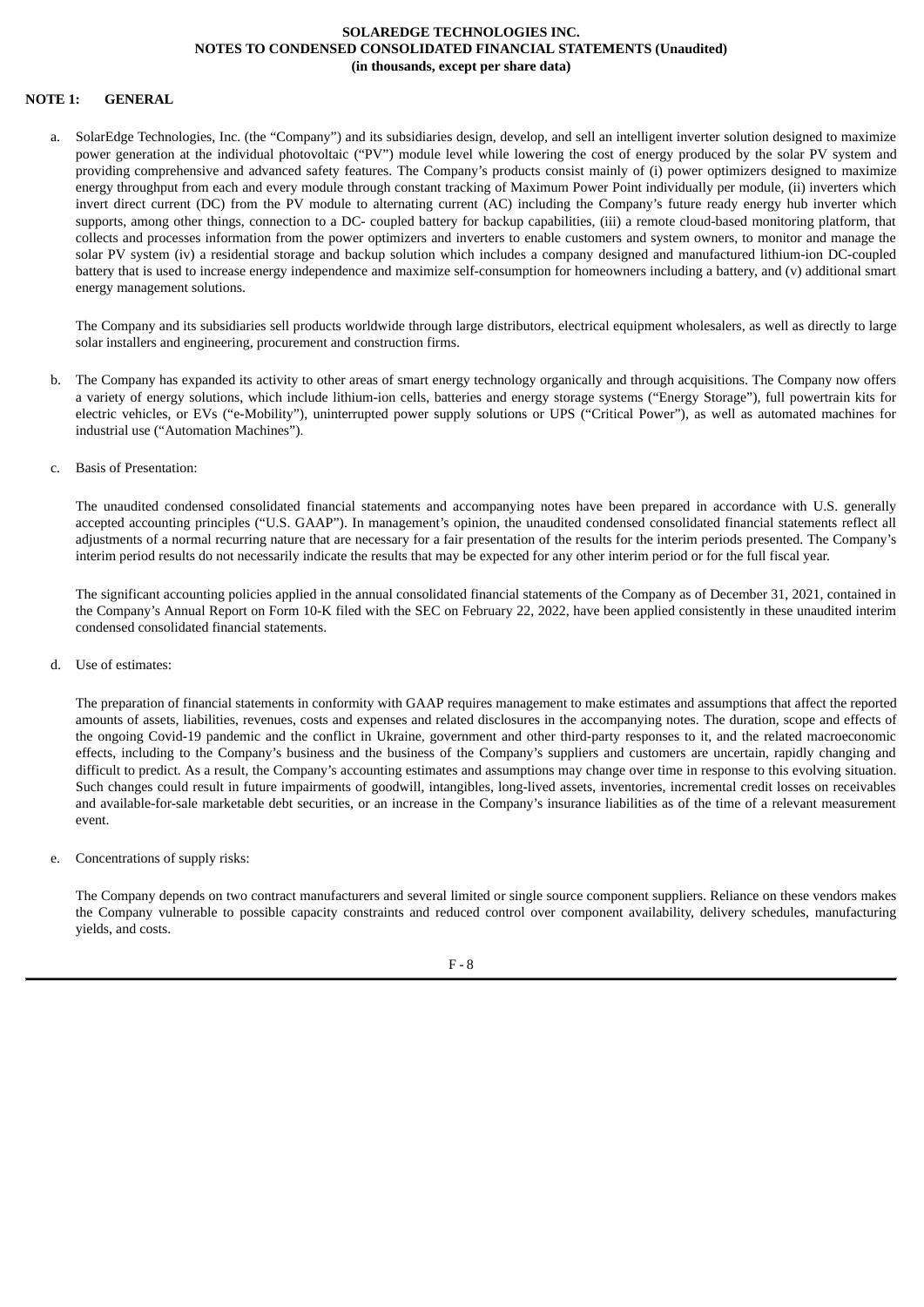## **NOTE 1: GENERAL (Cont.)**

As of March 31, 2022, and December 31, 2021, two contract manufacturers collectively accounted for 20.9% and 27.9% of the Company's total trade payables, net, respectively.

During 2020, the Company began commercial shipments from its manufacturing facility in the North of Israel, "Sella 1". During the second quarter of 2021, Sella 1 reached full manufacturing capacity.

f. New accounting pronouncements not yet adopted:

From time to time, new accounting pronouncements are issued by the Financial Accounting Standards Board ("FASB") or other standard setting bodies are adopted by the Company as of the specified effective date. The Company believes that the impact of recently issued standards that are not yet effective will not have a material impact on its financial position or results of operations upon adoption.

g. Recently issued and adopted pronouncements:

In October 2021, the Financial Accounting Standards Board ("FASB") issued ASU No. 2021-08, Accounting for Contract Assets and Contract Liabilities from Contracts with Customers (Topic 805). This ASU requires an acquirer in a business combination to recognize and measure contract assets and contract liabilities (deferred revenue) from acquired contracts using the revenue recognition guidance in Topic 606. At the acquisition date, the acquirer applies the revenue model as if it had originated the acquired contracts. The ASU is effective for annual periods beginning after December 15, 2022, including interim periods within those fiscal years. Adoption of the ASU should be applied prospectively. Early adoption is also permitted, including adoption in an interim period. The Company elected to early adopt ASU 2021-08 on January 1, 2022, and will apply this new guidance to all business combinations consummated subsequent to this date. Currently this ASU has no material impact on our consolidated financial statements.

In November 2021 the Financial Accounting Standards Board ("FASB") issued Accounting Standards Update No. 2021-10, Government Assistance (Topic 832): Disclosures by Business Entities about Government Assistance. Under ASU 2021-10, the accounting entities with transactions with a government that are accounted for by analogy to a grant or contribution accounting model are required to annually disclose certain information regarding the transaction including: (i) nature and related accounting policy used; (ii) line items on the balance sheet and income statement affected by the transactions; (iii) amounts applicable to each line item; and (iv) significant terms and conditions. This guidance is effective for financial statements issued for annual periods beginning after 15 December 2021. The adoption of this ASU will have a minor impact on the disclosures to the annual consolidated financial statements.

h. Certain prior period amounts have been reclassified to conform to the current period presentation.

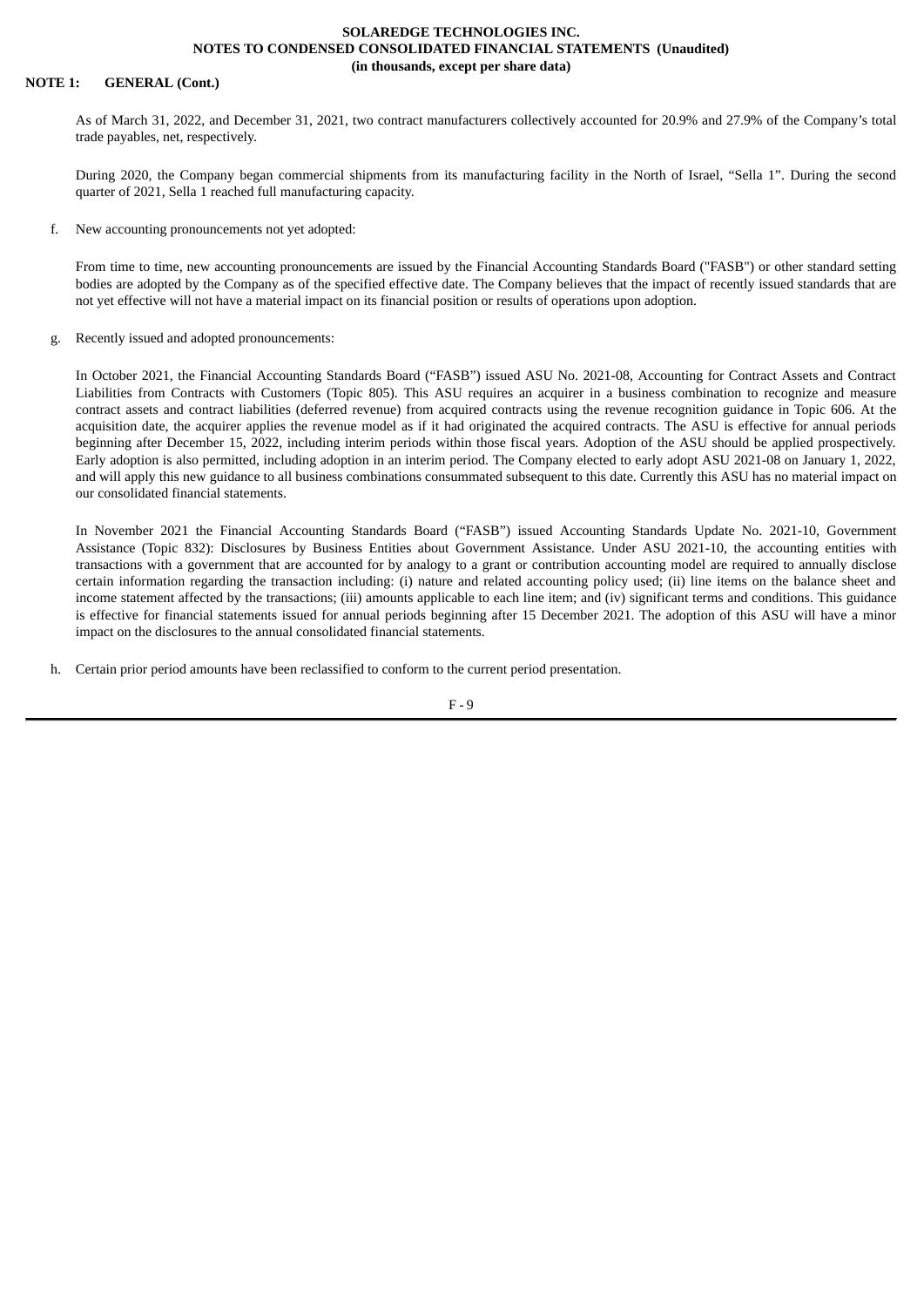# **NOTE 2: MARKETABLE SECURITIES**

The following is a summary of available-for-sale marketable securities as of March 31, 2022:

|                                               | Amortized<br>cost | Gross<br>unrealized<br>gains |                          |   | Gross<br>unrealized<br>losses | <b>Fair value</b> |
|-----------------------------------------------|-------------------|------------------------------|--------------------------|---|-------------------------------|-------------------|
| Available-for-sale – matures within one year: |                   |                              |                          |   |                               |                   |
| Corporate bonds                               | \$<br>154,930     | \$                           | $\sim$                   | S | (882)                         | \$<br>154,048     |
| Governmental bonds                            | 4,528             |                              |                          |   | (19)                          | 4,509             |
|                                               | 159,458           |                              |                          |   | (901)                         | 158,557           |
| Available-for-sale - matures after one year:  |                   |                              |                          |   |                               |                   |
| Corporate bonds                               | 453,220           |                              | $\overline{\phantom{0}}$ |   | (16,507)                      | 436,713           |
| Governmental bonds                            | 13,428            |                              |                          |   | (468)                         | 12,960            |
|                                               | 466,648           |                              |                          |   | (16, 975)                     | 449,673           |
| Total                                         | 626,106           |                              | $\overline{\phantom{0}}$ |   | (17, 876)                     | 608,230           |

The following is a summary of available-for-sale marketable securities as of December 31, 2021:

| cost          |           |    |                              | Gross<br>losses |            | <b>Fair value</b> |
|---------------|-----------|----|------------------------------|-----------------|------------|-------------------|
|               |           |    |                              |                 |            |                   |
| \$<br>160,462 | S         | 23 | S                            | (320)           | - \$       | 160,165           |
| 7,576         |           |    |                              | (13)            |            | 7,563             |
| 168,038       |           | 23 |                              | (333)           |            | 167,728           |
|               |           |    |                              |                 |            |                   |
| 474,412       |           | 9  |                              | (5,580)         |            | 468,841           |
| 13,506        |           |    |                              | (119)           |            | 13,387            |
| 487,918       |           | q  |                              | (5,699)         |            | 482,228           |
| 655,956       |           | 32 |                              | (6,032)         |            | 649,956           |
|               | Amortized |    | Gross<br>unrealized<br>gains |                 | unrealized |                   |

As of March 31, 2022 and December 31, 2021 the Company didn't record an allowance for credit losses for its available-for-sale marketable debt securities.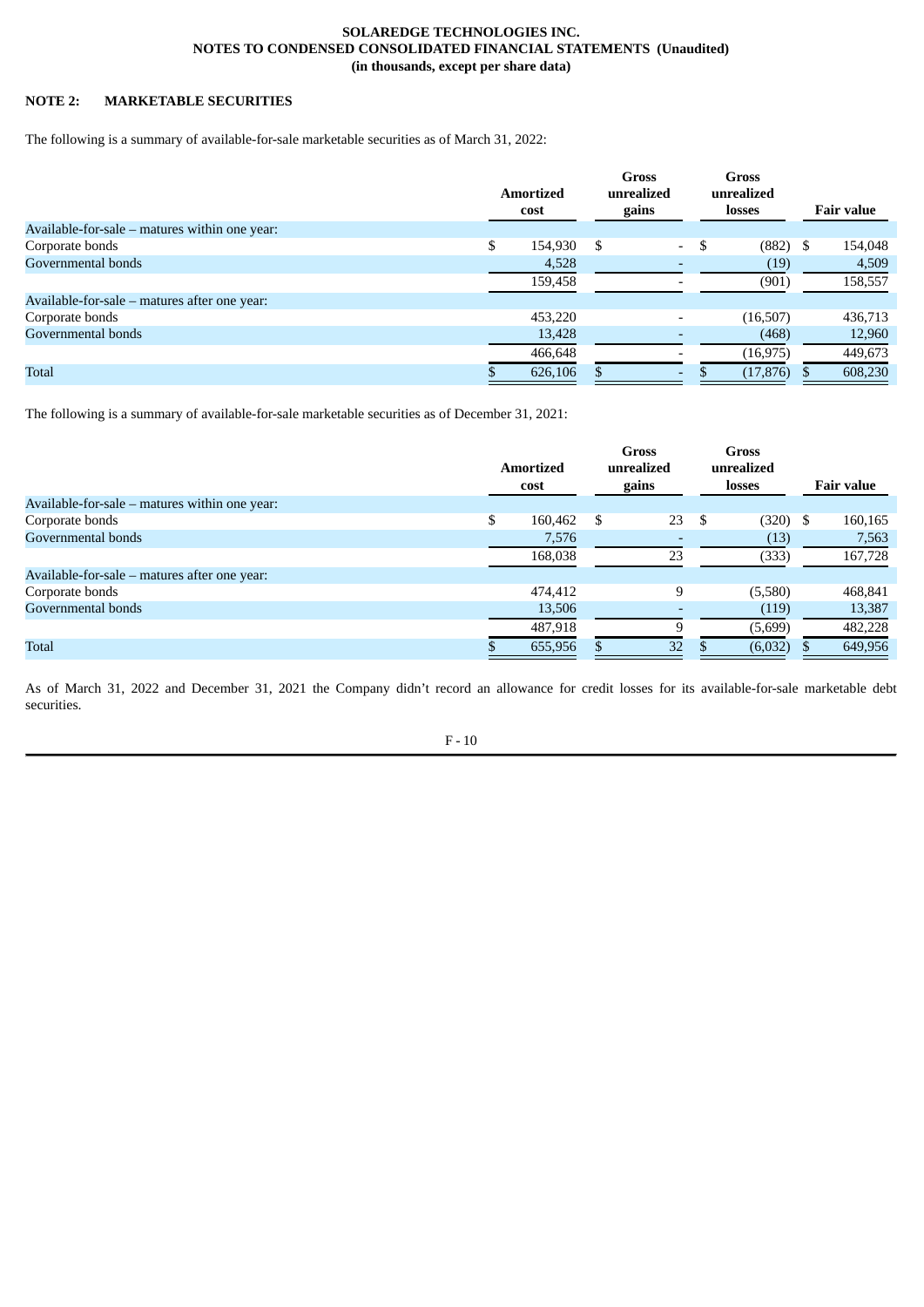## **NOTE 3: INVENTORIES, NET**

|                 | March 31,    | December 31, |
|-----------------|--------------|--------------|
|                 | 2022         | 2021         |
| Raw materials   | 317,173<br>Φ | 247,386      |
| Work in process | 16,800       | 13,863       |
| Finished goods  | 98,531       | 118,894      |
|                 | 432,504      | 380,143      |

## **NOTE 4: INVESTMENT IN PRIVATELY-HELD COMPANY**

On January 31, 2021, the Company completed an investment of \$11,643 in the preferred stock of AutoGrid Systems, Inc. ("AutoGrid"), a privately held company without readily determinable fair values.

On February 1, 2021, the Company signed on a preferred stock purchase agreement for an additional investment of \$5,000 in AutoGrid's preferred stock (the "second investment"). On April 28, 2021, the Company completed the second investment.

The Company accounted for the AutoGrid investment as an equity investment that does not have readily determinable fair values. As such, the Company's non-marketable equity securities had a carrying value of \$16,643 as of March 31, 2022 and December 31, 2021.

Investments in privately-held companies are included within other long-term assets on the consolidated balance sheets.

No impairment or other adjustments related to observable price changes in orderly transactions for identical or similar investments were identified for the three months ended March 31, 2022 and 2021.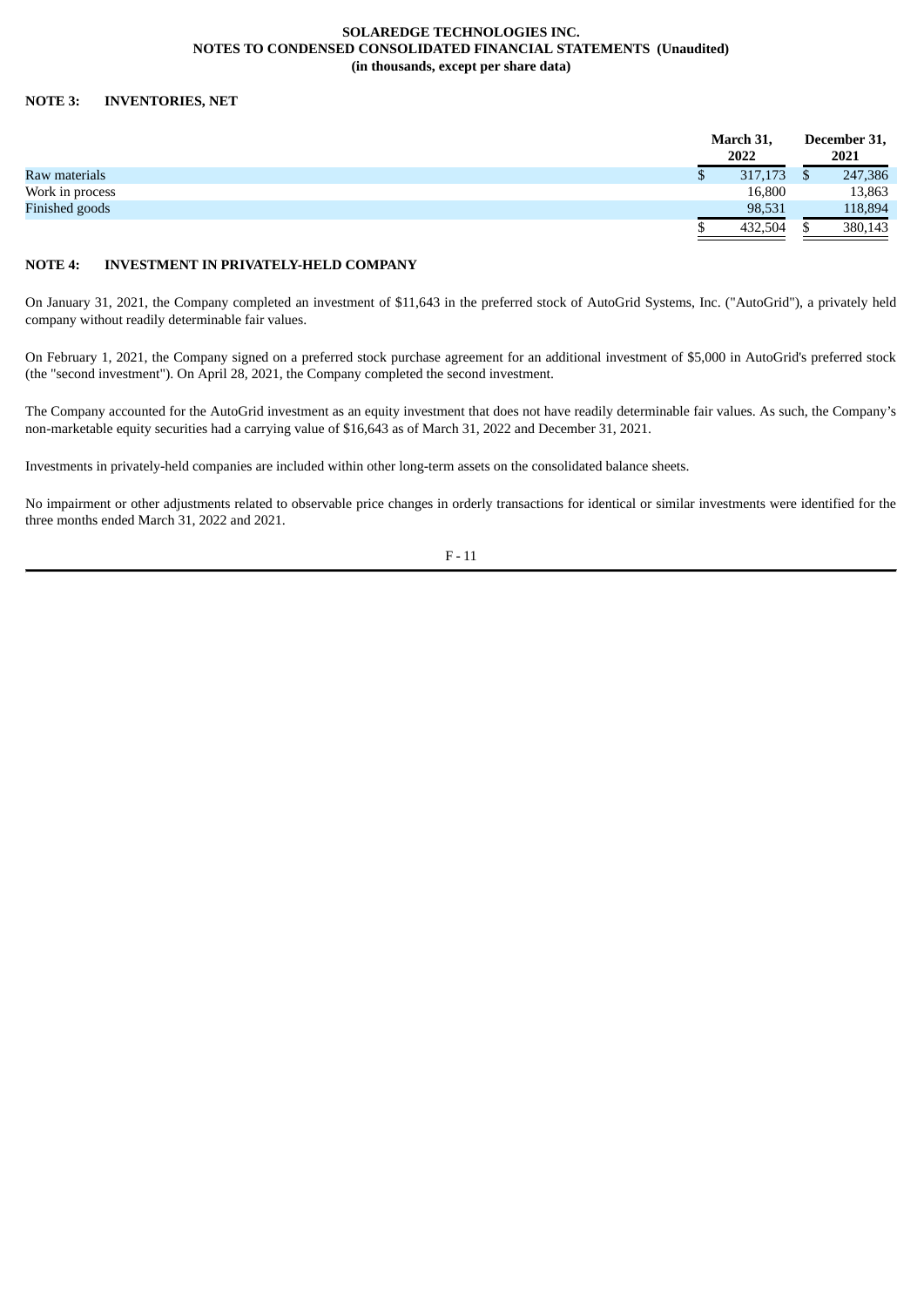## **NOTE 5: DERIVATIVE INSTRUMENTS AND HEDGING ACTIVITIES**

To protect against the increase in value of forecasted foreign currency cash flows resulting from salary denominated in the Israeli currency, the New Israeli Shekels ("NIS"), during the three months ended March 31, 2022, the Company instituted a foreign currency cash flow hedging program. The Company hedges portions of the anticipated payroll denominated in NIS for a period of one to nine months with hedging contracts. Accordingly, when the dollar strengthens against the NIS, the decline in present value of future foreign currency expenses is offset by losses in the fair value of the hedging contracts. Conversely, when the dollar weakens, the increase in the present value of future foreign currency cash flows is offset by gains in the fair value of the hedging contracts. These hedging contracts are designated as cash flow hedges, as defined by ASC 815 and are all effective hedges.

As of March 31, 2022, the Company entered into forward contracts and put and call options to sell and buy U.S. dollars ("USD") for NIS in the amount of \$29 million and \$44 million, respectively.

In addition to the above-mentioned cash flow hedges transactions, the Company also entered into derivative instrument arrangements to hedge the Company's exposure to currencies other than the U.S. dollar. These derivative instruments are not designated as cash flow hedges, as defined by ASC 815, and therefore all gains and losses, resulting from fair value remeasurement, were recorded immediately in the statement of income, under "Financial expense, net".

As of March 31, 2022, the Company entered into forward contracts to sell Australian dollars ("AUD") for U.S. dollars in the amount of AUD 19 million.

As of March 31, 2022, the Company entered into forward contracts to sell Euro for U.S. dollars in the amount of €29 million.

As of March 31, 2022, the Company entered into forward contracts to sell U.S. dollars for South Korean Won in the amount of \$5,000.

The fair value of derivative assets as of March 31, 2022, and December 31, 2021 was \$2,042 and \$4,009, which was recorded in prepaid expenses and other current assets in the Consolidated Balance Sheets, respectively.

The fair value of derivative liabilities as of March 31, 2022, and December 31, 2021 was \$536 and \$169, which was recorded in accrued expenses and other current liabilities in the Consolidated Balance Sheets, respectively.

For the three months ended March 31, 2022 and 2021, the Company recorded a gain and in the amount of \$934 and \$3,536, respectively, in "Financial expense, net", related to the derivative instruments not designated as hedging instruments.

For the three months ended March 31, 2022 and 2021, the Company recorded an unrealized loss in the amount of \$1,178 and \$128, net of tax effect, respectively, in "Accumulated other comprehensive loss" related to the derivative assets designated as hedging instruments.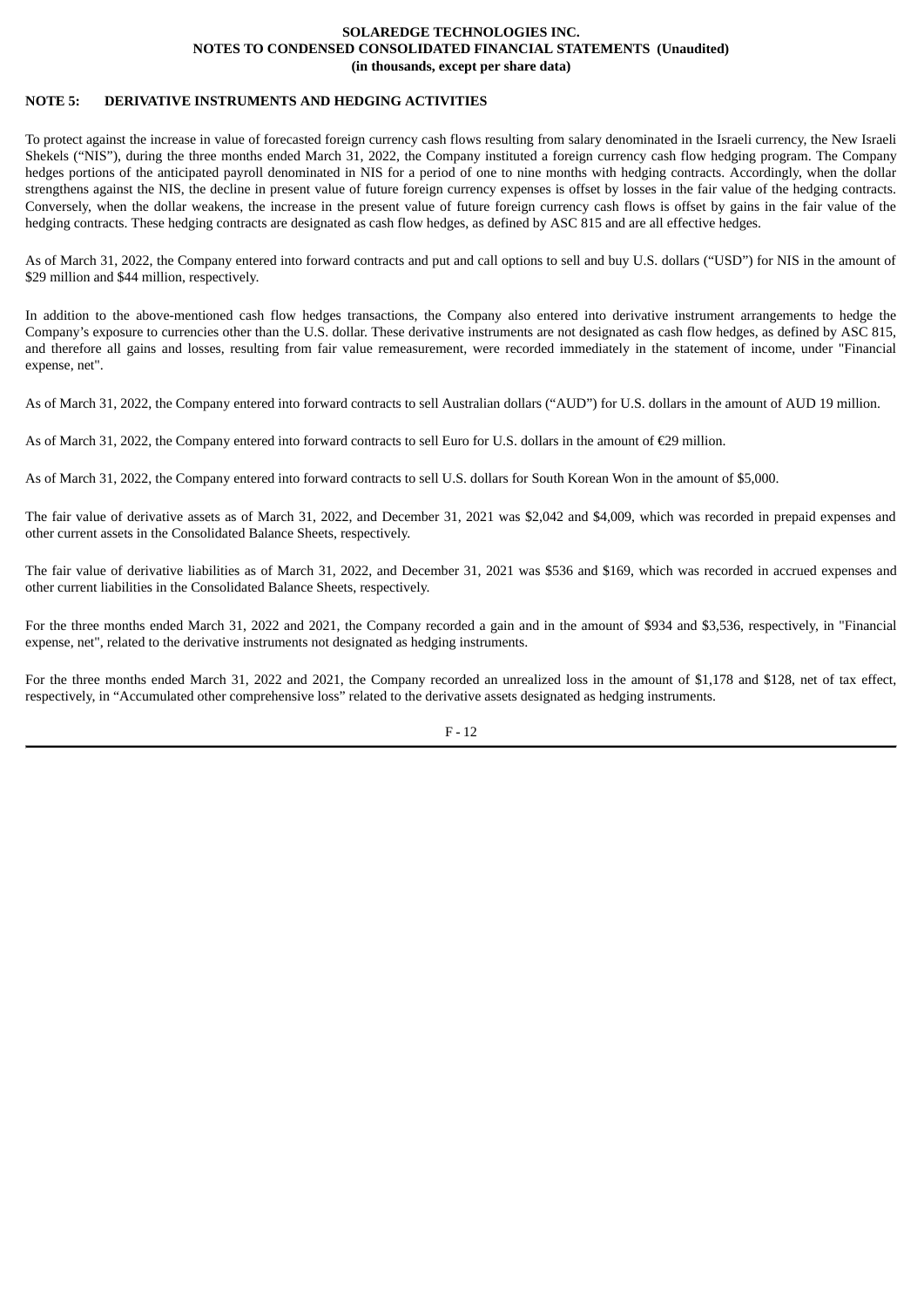## **NOTE 6: FAIR VALUE MEASUREMENTS**

In accordance with ASC 820, the Company measures its cash equivalents and marketable securities, at fair value using the market approach valuation technique. Cash equivalents and marketable securities are classified within Level 1 and Level 2, respectively, because these assets are valued using quoted market prices or alternative pricing sources and models utilizing market observable inputs. Foreign currency derivative contracts are classified within the Level 2 value hierarchy, as the valuation inputs are based on quoted prices and market observable data of similar instruments.

The following table sets forth the Company's assets that were measured at fair value as of March 31, 2022 and December 31, 2021 by level within the fair value hierarchy:

|                                                         |                             |                   | Fair value measurements as of |                      |         |
|---------------------------------------------------------|-----------------------------|-------------------|-------------------------------|----------------------|---------|
| <b>Description</b>                                      | <b>Fair Value Hierarchy</b> | March 31,<br>2022 |                               | December 31,<br>2021 |         |
| Assets:                                                 |                             |                   |                               |                      |         |
| Cash equivalents:                                       |                             |                   |                               |                      |         |
| Money market mutual funds                               | Level 1                     | \$                | 603,405                       | -S                   | 21,680  |
| Derivative instruments asset:                           |                             |                   |                               |                      |         |
| Forward contracts designated as hedging instruments     | Level 2                     | \$                | 465                           | -\$                  | 992     |
| Options and forward contracts not designated as hedging | Level 2                     |                   |                               |                      |         |
| instruments                                             |                             | \$                | 1,577                         | -S                   | 3,017   |
| Short-term marketable securities:                       |                             |                   |                               |                      |         |
| Corporate bonds                                         | Level 2                     | \$                | 154,048                       | S.                   | 160,165 |
| Governmental bonds                                      | Level 2                     | \$                | 4,509                         | <sup>\$</sup>        | 7,563   |
| Long-term marketable securities:                        |                             |                   |                               |                      |         |
| Corporate bonds                                         | Level 2                     | \$                | 436,713                       | S.                   | 468,841 |
| Governmental bonds                                      | Level 2                     | \$                | 12,960                        | \$                   | 13,387  |
| Liabilities                                             |                             |                   |                               |                      |         |
| Derivative instruments liability:                       |                             |                   |                               |                      |         |
| Options and forward contracts designated as hedging     | Level 2                     |                   |                               |                      |         |
| <i>instruments</i>                                      |                             | \$                | $(245)$ \$                    |                      |         |
| Forward contracts not designated as hedging instruments | Level 2                     | \$                | (291)                         | S.                   | 169     |

#### **NOTE 7: WARRANTY OBLIGATIONS**

Changes in the Company's product warranty obligations for the three months ended March 31, 2022 and 2021, were as follows:

|                                               | <b>Three Months Ended March</b><br>31, |              |
|-----------------------------------------------|----------------------------------------|--------------|
|                                               | 2022                                   | 2021         |
| Balance, at the beginning of the period       | 265,160                                | 204,994<br>ъ |
| Additions and adjustments to cost of revenues | 47,907                                 | 29,971       |
| Usage and current warranty expenses           | (20, 401)                              | (17, 012)    |
| Balance, at end of the period                 | 292,666                                | 217,953      |
| Less current portion                          | (82, 340)                              | (63, 443)    |
| Long term portion                             | 210,326                                | 154,510      |
|                                               |                                        |              |

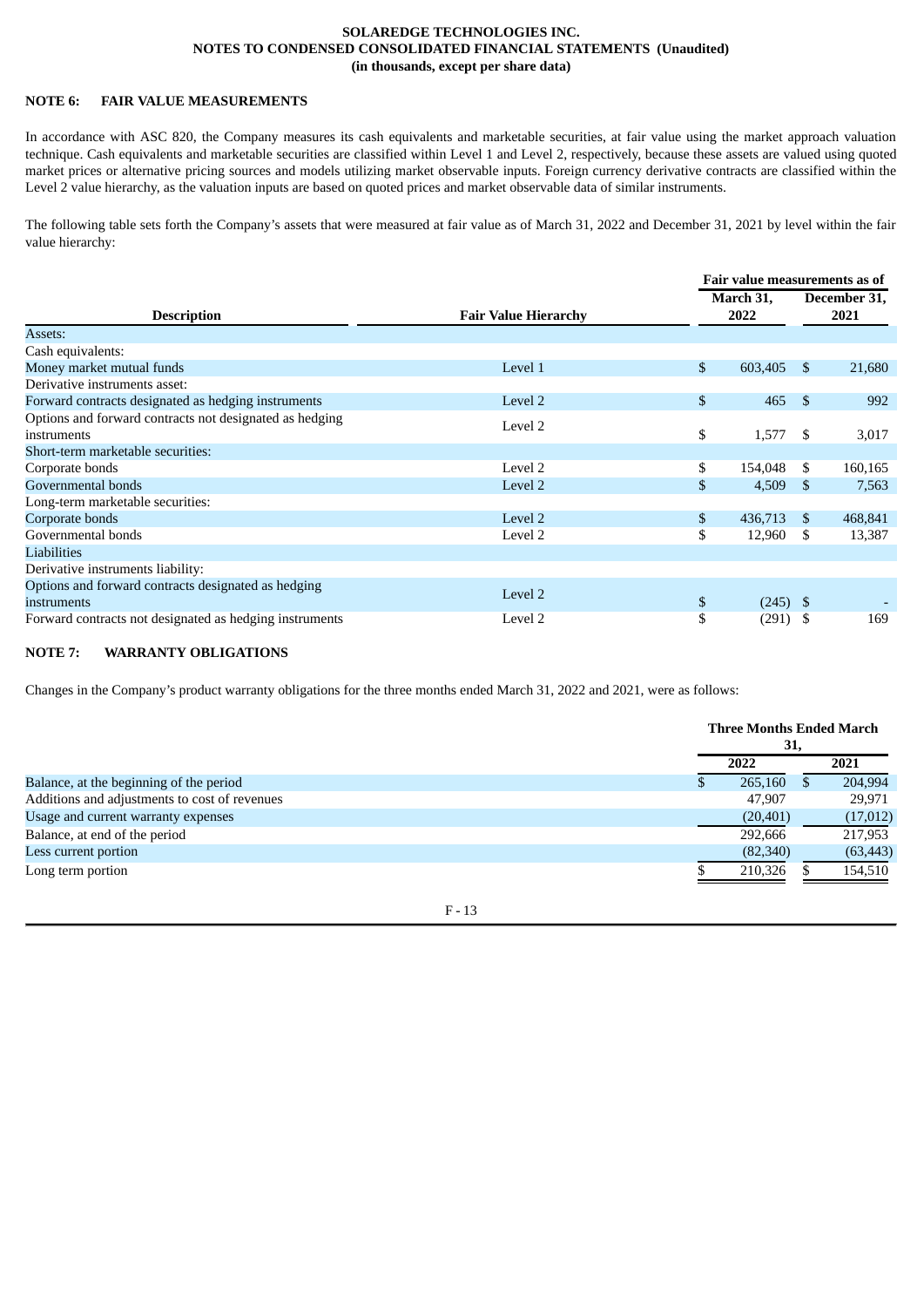## **NOTE 8: DEFERRED REVENUES**

Deferred revenues consist of deferred cloud-based monitoring services, communication services, warranty extension services and advance payments received from customers for the Company's products. Deferred revenues are classified as short-term and long-term deferred revenues based on the period in which revenues are expected to be recognized.

Significant changes in the balances of deferred revenues during the period are as follows:

|                                                     | <b>Three Months Ended March</b><br>31, |          |
|-----------------------------------------------------|----------------------------------------|----------|
|                                                     | 2022                                   | 2021     |
| Balance, at the beginning of the period             | 169,345                                | 140,020  |
| Revenue recognized                                  | (14, 529)                              | (19,786) |
| Increase in deferred revenues and customer advances | 29,429                                 | 22,999   |
| Balance, at the end of the period                   | 184.245                                | 143,233  |
| Less current portion                                | (25,511)                               | (21,065) |
| Long term portion                                   | 158,734                                | 122.168  |

The following table includes estimated revenues expected to be recognized in the future related to performance obligations that are unsatisfied (or partially unsatisfied) as of March 31, 2022:

| 2022                    | \$<br>15,468 |
|-------------------------|--------------|
| 2023                    | 17,380       |
| 2024                    | 8,468        |
| 2025                    | 7,506        |
| 2026                    | 6,769        |
| Thereafter              | 128,654      |
| Total deferred revenues | 184,245      |

## **NOTE 9: ACCRUED EXPENSES AND OTHER CURRENT LIABILITIES**

|                                    | March 31,<br>2022 | <b>December</b><br>31, 2021 |         |
|------------------------------------|-------------------|-----------------------------|---------|
| Accrued expenses                   | 65,903            | Ъ                           | 51,014  |
| Government authorities             | 27,707            |                             | 22,631  |
| <b>Operating lease liabilities</b> | 14,570            |                             | 12,728  |
| Provision for legal claims         | 11.476            |                             | 11,622  |
| Other                              | 15,295            |                             | 11,384  |
|                                    | 134,951           |                             | 109,379 |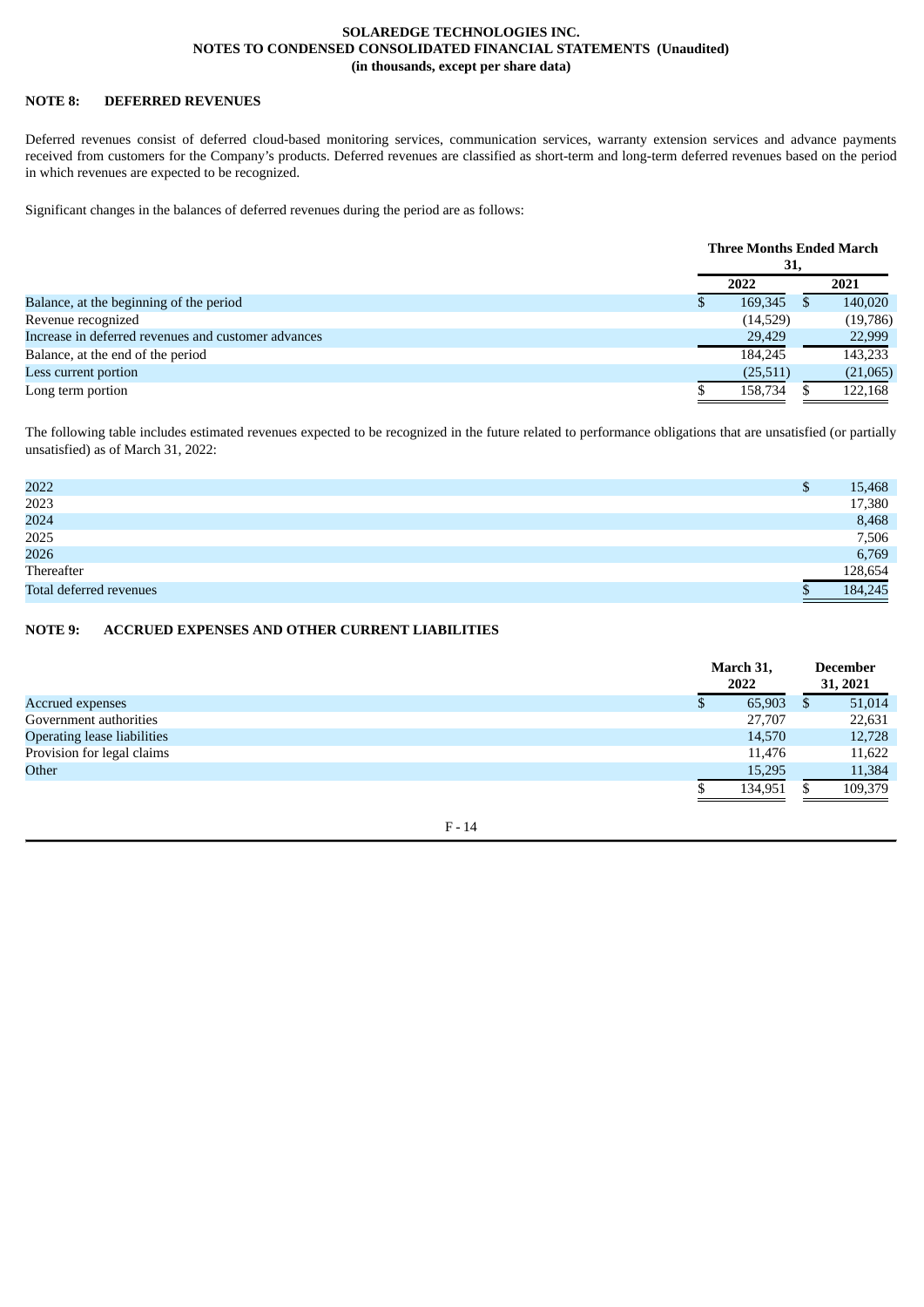#### **NOTE 10: CONVERTIBLE SENIOR NOTES**

On September 25, 2020, the Company sold \$632,500 aggregate principal amount of its 0.00% convertible senior notes due 2025 (the "Notes"). The Notes were sold pursuant to an indenture, dated September 25, 2020 (the "Indenture"), between the Company and U.S. Bank National Association, as trustee. The Notes do not bear regular interest and mature on September 15, 2025, unless earlier repurchased or converted in accordance with their terms. The Notes are general senior unsecured obligations of the Company. Holders may convert their Notes prior to the close of business on the business day immediately preceding June 15, 2025 in multiples of \$1,000 principal amount, only under the following circumstances: (1) during any calendar quarter commencing after the calendar quarter ending on December 31, 2020 (and only during such calendar quarter), if the last reported sale price of the common stock for at least 20 trading days (whether or not consecutive) during the period of 30 consecutive trading days ending on, and including, the last trading day of the immediately preceding calendar quarter is greater than or equal to 130% of the conversion price on each applicable trading day; (2) during the fivebusiness-day period after any five consecutive trading day period in which the trading price per \$1,000 principal amount of the Notes for each trading day of that five consecutive trading day period was less than 98% of the product of the last reported sale price of the common stock and the conversion rate on each such trading day; or (3) upon the occurrence of specified corporate events as described in the Indenture. In addition, holders may convert their Notes, in multiples of \$1,000 principal amount, at their option at any time beginning on or after June 15, 2025, and prior to the close of business on the second scheduled trading day immediately preceding the stated maturity date of the Notes, without regard to the foregoing circumstances. The initial conversion rate for the Notes was 3.5997 shares of common stock per \$1,000 principal amount of Notes, which is equivalent to an initial conversion price of approximately \$277.80 per share of common stock, subject to adjustment upon the occurrence of certain specified events as set forth in the Indenture.

Upon conversion, the Company may choose to pay or deliver, as the case may be, cash, shares of common stock or a combination of cash and shares of common stock.

In addition, upon the occurrence of a fundamental change (as defined in the Indenture), holders of the Notes may require the Company to repurchase all or a portion of their Notes, in multiples of \$1,000 principal amount, at a repurchase price of 100% of the principal amount of the Notes, plus any accrued and unpaid special interest to, but excluding the fundamental change repurchase date. If certain fundamental changes referred to as make-whole fundamental changes occur, the conversion rate for the Notes may be increased.

The Convertible Senior Notes consisted of the following as of March 31, 2022 and December 31, 2021:

|                            | March 31,<br>2022 |           | December 31,<br>2021 |
|----------------------------|-------------------|-----------|----------------------|
| Liability:                 |                   |           |                      |
| Principal                  |                   | 632,500   | 632,500              |
| Unamortized issuance costs |                   | (10, 237) | (10, 965)            |
| Net carrying amount        |                   | 622,263   | 621,535              |

For the three months ended March 31, 2022 and 2021 the Company recorded issuance costs related to the Notes in the amount of \$728 and \$724, respectively.

As of March 31, 2022, the issuance costs of the Notes will be amortized over the remaining term of approximately 3.5 years.

The annual effective interest rate of the liability component is 0.47%.

As of March 31, 2022, the estimated fair value of the Notes, which the Company has classified as Level 2 financial instruments, is \$878,985. The estimated fair value was determined based on the quoted bid price of the Notes in an over-the-counter market on the last trading day of the reporting period.

As of March 31, 2022, the if-converted value of the Notes exceeded the principal amount by \$246,485.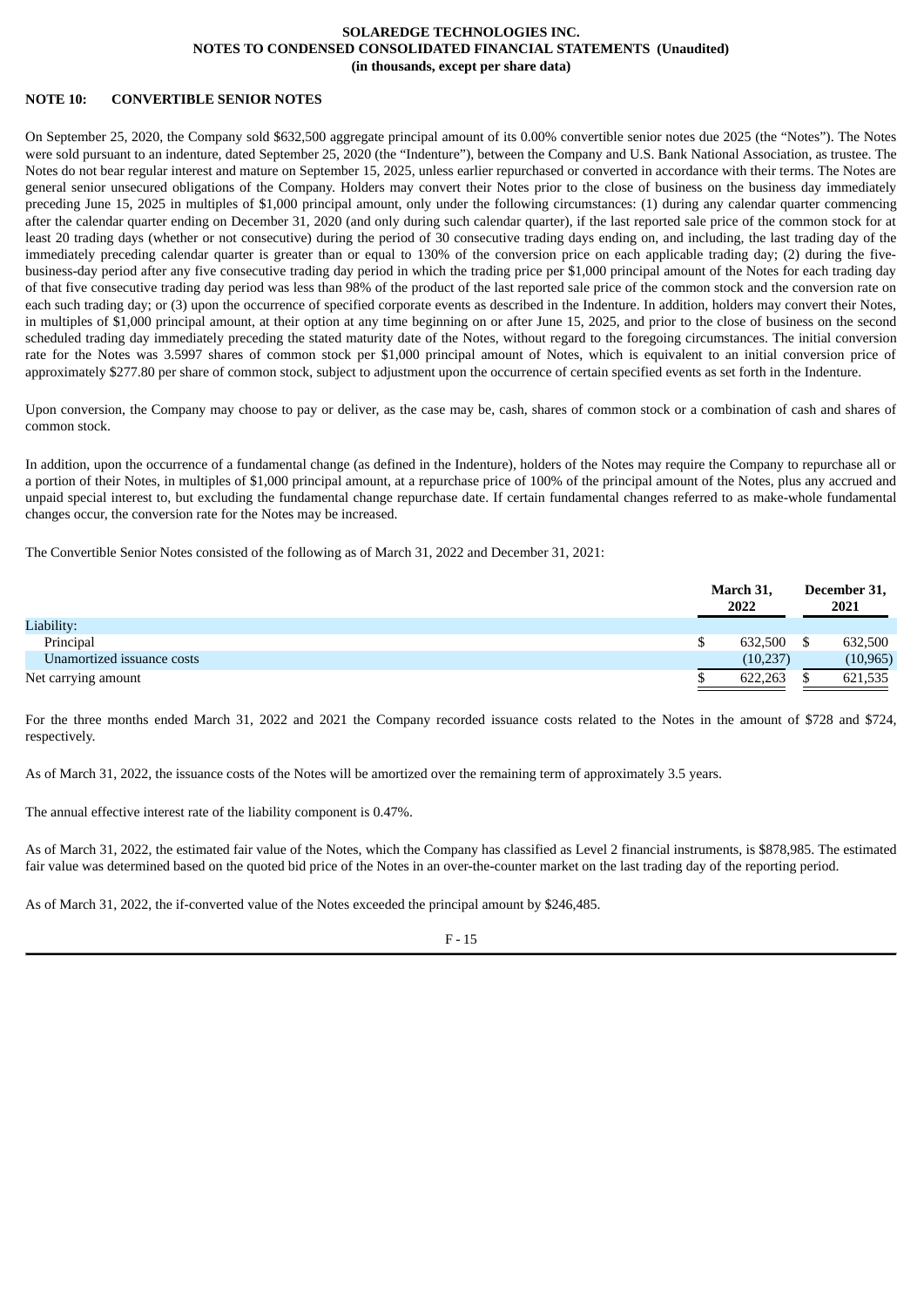#### **NOTE 11: STOCK CAPITAL**

a. Common stock rights:

Common stock confers upon its holders the right to receive notice of, and to participate in, all general meetings of the Company, where each share of common stock shall have one vote for all purposes; to share equally, on a per share basis, in bonuses, profits, or distributions out of fund legally available therefor; and to participate in the distribution of the surplus assets of the Company in the event of liquidation of the Company.

b. Secondary public offering:

On March 17, 2022, the Company offered and sold 2,300,000 shares of the Company's common stock, at a public offering price of \$295.00 per share. The shares of Common Stock were issued and sold pursuant to the underwriting agreement dated March 17, 2022 among the Company, Goldman Sachs & Co. LLC, J.P. Morgan Securities LLC and Morgan Stanley & Co. LLC (the "Underwriting Agreement"). All of the offered shares were issued at closing, including 300,000 shares of Common Stock that were issued and sold pursuant to the underwriters' option to purchase additional shares under the Underwriting Agreement, which was exercised in full on March 18, 2022. The shares of Common Stock were issued and sold pursuant to the Company's Registration Statement on Form S-3, which became effective upon filing with the Securities and Exchange Commission on February 22, 2022, the related prospectus dated February 22, 2022, and the prospectus supplement dated March 17, 2022.

The net proceeds to the Company after underwriters' discounts and commissions of \$27,140 and \$834 of offering costs was \$650,526.

c. Equity Incentive Plans:

The Company's 2007 Global Incentive Plan (the "2007 Plan") was adopted by the board of directors on August 30, 2007. The 2007 Plan terminated upon the Company's IPO on March 31, 2015 and no further awards may be granted thereunder. All outstanding awards will continue to be governed by their existing terms and 379,358 available options for future grant were transferred to the Company's 2015 Global Incentive Plan (the "2015 Plan") and are reserved for future issuances under the 2015 plan. The 2015 Plan became effective upon the consummation of the IPO. The 2015 Plan provides for the grant of options, restricted stock units ("RSU"), performance stock units ("PSU"), and other share-based awards to directors, employees, officers and non-employees of the Company and its subsidiaries. As of March 31, 2022, a total of 18,047,085 shares of common stock were reserved for issuance pursuant to stock awards under the 2015 Plan (the "Share Reserve").

The Share Reserve will automatically increase on January 1<sup>st</sup> of each year during the term of the 2015 Plan, commencing on January 1<sup>st</sup> of the year following the year in which the 2015 Plan becomes effective, in an amount equal to 5% of the total number of shares of capital stock outstanding on December 31st of the preceding calendar year; provided, however, that the Company's board of directors may determine that there will not be a January 1<sup>st</sup> increase in the Share Reserve in a given year or that the increase will be less than 5% of the shares of capital stock outstanding on the preceding December 31st.

The Company granted under its 2015 Plan, PSU awards to certain employees and officers which vest upon the achievement of certain performance or market conditions subject to their continued employment with the Company.

The market condition for the PSUs is based on the Company's total shareholder return ("TSR") compared to the TSR of companies listed in the S&P 500 index over a one to three year performance period. The Company uses a Monte-Carlo simulation to determine the grant date fair value for these awards, which takes into consideration the market price of a share of the Company's common stock on the date of grant less the present value of dividends expected during the requisite service period, as well as the possible outcomes pertaining to the TSR market condition. The Company recognizes such compensation expenses on an accelerated vesting method.

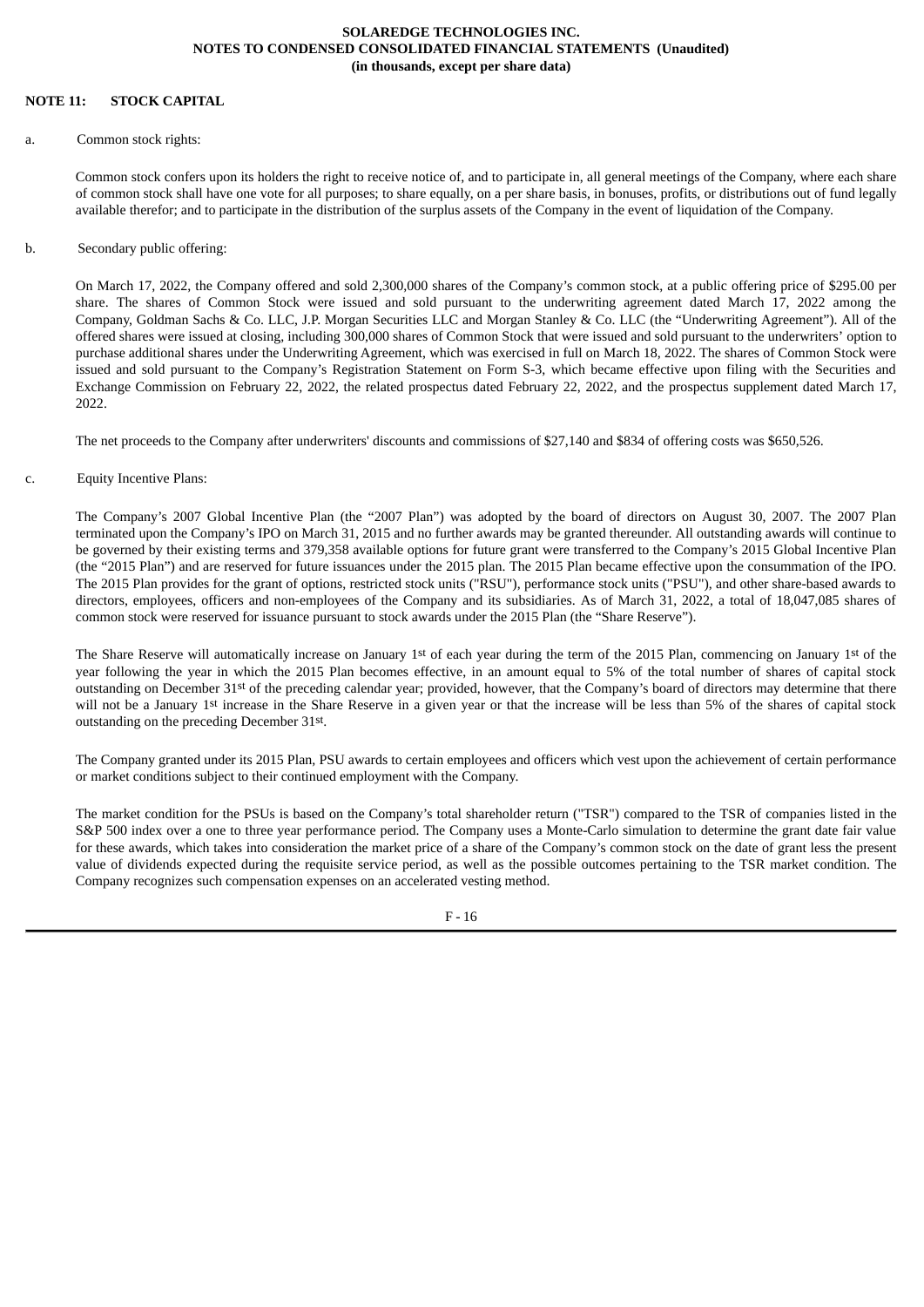## **NOTE 11: STOCK CAPITAL (Cont.)**

The aggregate maximum number of shares of common stock that may be issued on the exercise of incentive stock options is 10,000,000. As of March 31, 2022, an aggregate of 8,617,974 options are still available for future grant under the 2015 Plan.

A summary of the activity in stock options and related information is as follows:

|                                                  | Number of<br>options |     | Weighted<br>average<br>Weighted<br>remaining<br>contractual<br>average<br>term in<br>exercise<br>price<br>vears |      | Aggregate<br>intrinsic<br>Value |         |  |
|--------------------------------------------------|----------------------|-----|-----------------------------------------------------------------------------------------------------------------|------|---------------------------------|---------|--|
| Outstanding as of December 31, 2021              | 474,280              | \$. | 44.68                                                                                                           | 5.22 | £.                              | 112,479 |  |
| Exercised                                        | (51,759)             |     | 28.55                                                                                                           |      |                                 | 15,142  |  |
| Forfeited or expired                             | (243)                |     | 5.01                                                                                                            |      |                                 |         |  |
| Outstanding as of March 31, 2022                 | 422,278              | S   | 46.63                                                                                                           | 5.04 | \$.                             | 114,987 |  |
| Vested and expected to vest as of March 31, 2022 | 420,193              |     | 46.36                                                                                                           | 5.45 |                                 | 115,977 |  |
| Exercisable as of March 31, 2022                 | 342,083              | S   | 31.86                                                                                                           | 4.99 |                                 | 99.379  |  |

The aggregate intrinsic value in the tables above represents the total intrinsic value (the difference between the fair value of the Company's common stock as of the last day of each period and the exercise price, multiplied by the number of in-the-money options) that would have been received by the option holders had all option holders exercised their options on the last day of each period.

A summary of the activity in the RSUs and related information is as follows:

|                                  | Number of<br><b>RSUs</b> |  | Weighted<br>average<br>grant date<br>fair value |
|----------------------------------|--------------------------|--|-------------------------------------------------|
| Unvested as of December 31, 2021 | 1,759,972                |  | 189.25                                          |
| Granted                          | 94.839                   |  | 312.32                                          |
| <b>Vested</b>                    | (218,992)                |  | 118.04                                          |
| Forfeited                        | (44, 567)                |  | 204.02                                          |
| Unvested as of March 31, 2022    | 1,591,252                |  | 185.66                                          |

A summary of the activity in the PSUs and related information is as follows:

|                                  | Number of<br><b>PSUs</b> | Weighted<br>average<br>grant date<br>fair value |
|----------------------------------|--------------------------|-------------------------------------------------|
| Unvested as of December 31, 2021 | 108,595                  | 296.40                                          |
| Granted                          | 54.964                   | 209.33                                          |
| Unvested as of March 31, 2022    | 163,559                  | 267.14                                          |

#### d. Employee Stock Purchase Plan:

The Company adopted an ESPP effective upon the consummation of the IPO. As of March 31, 2022, a total of 3,662,737 shares were reserved for issuance under this plan. The number of shares of common stock reserved for issuance under the ESPP will increase automatically on January 1st of each year, for ten years, by the lesser of 1% of the total number of shares of the Company's common stock outstanding on December 31st of the preceding calendar year or 487,643 shares. However, the Company's board of directors may reduce the amount of the increase in any particular year at their discretion, including a reduction to zero.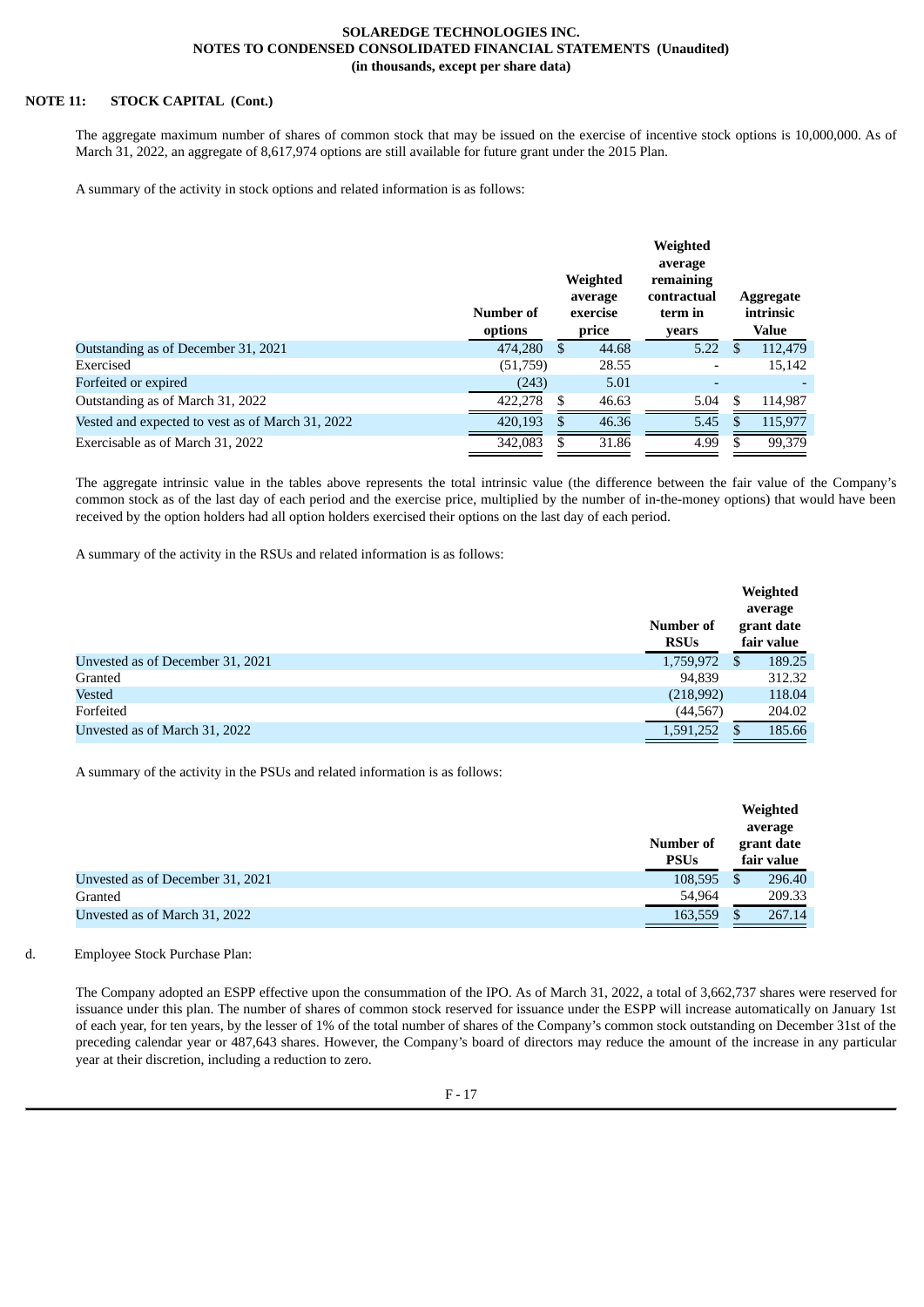# **NOTE 11: STOCK CAPITAL (Cont.)**

The ESPP is implemented through an offering every six months. According to the ESPP, eligible employees may use up to 15% of their salaries to purchase common stock up to an aggregate limit of \$15 per participant for every six months plan. The price of an ordinary share purchased under the ESPP is equal to 85% of the lower of the fair market value of the ordinary share on the subscription date of each offering period or on the purchase date.

As of March 31, 2022, 661,827 shares of common stock had been purchased under the ESPP.

As of March 31, 2022, 3,000,910 shares of common stock were available for future issuance under the ESPP.

In accordance with ASC No. 718, the ESPP is compensatory and, as such, results in recognition of compensation cost.

#### e. Stock-based compensation expenses:

The Company recognized stock-based compensation expenses related to all stock-based awards in the consolidated statement of income for the three months ended March 31, 2022, and 2021, as follows:

|                                         | <b>Three Months Ended</b> | March 31, |        |
|-----------------------------------------|---------------------------|-----------|--------|
|                                         | 2022                      |           | 2021   |
| Cost of revenues                        | 5,062<br>S                |           | 5,790  |
| Research and development                | 14.985                    |           | 8,798  |
| Selling and marketing                   | 6.701                     |           | 5,435  |
| General and administrative              | 7.359                     |           | 3,130  |
| Total stock-based compensation expenses | 34,107                    |           | 23,153 |

The total tax benefit associated with share-based compensation for the three months ended March 31, 2022 and 2021 was \$3,478 and \$4,397, respectively. The tax benefit realized from share-based compensation for three months ended March 31, 2022 and 2021 was \$2,927 and \$2,749, respectively.

As of March 31, 2022, there were total unrecognized compensation expenses in the amount of \$308,373 related to non-vested equity-based compensation arrangements granted under the Company's plans and non-plan awards. These expenses are expected to be recognized during the period from April 1, 2022 through October 31, 2026.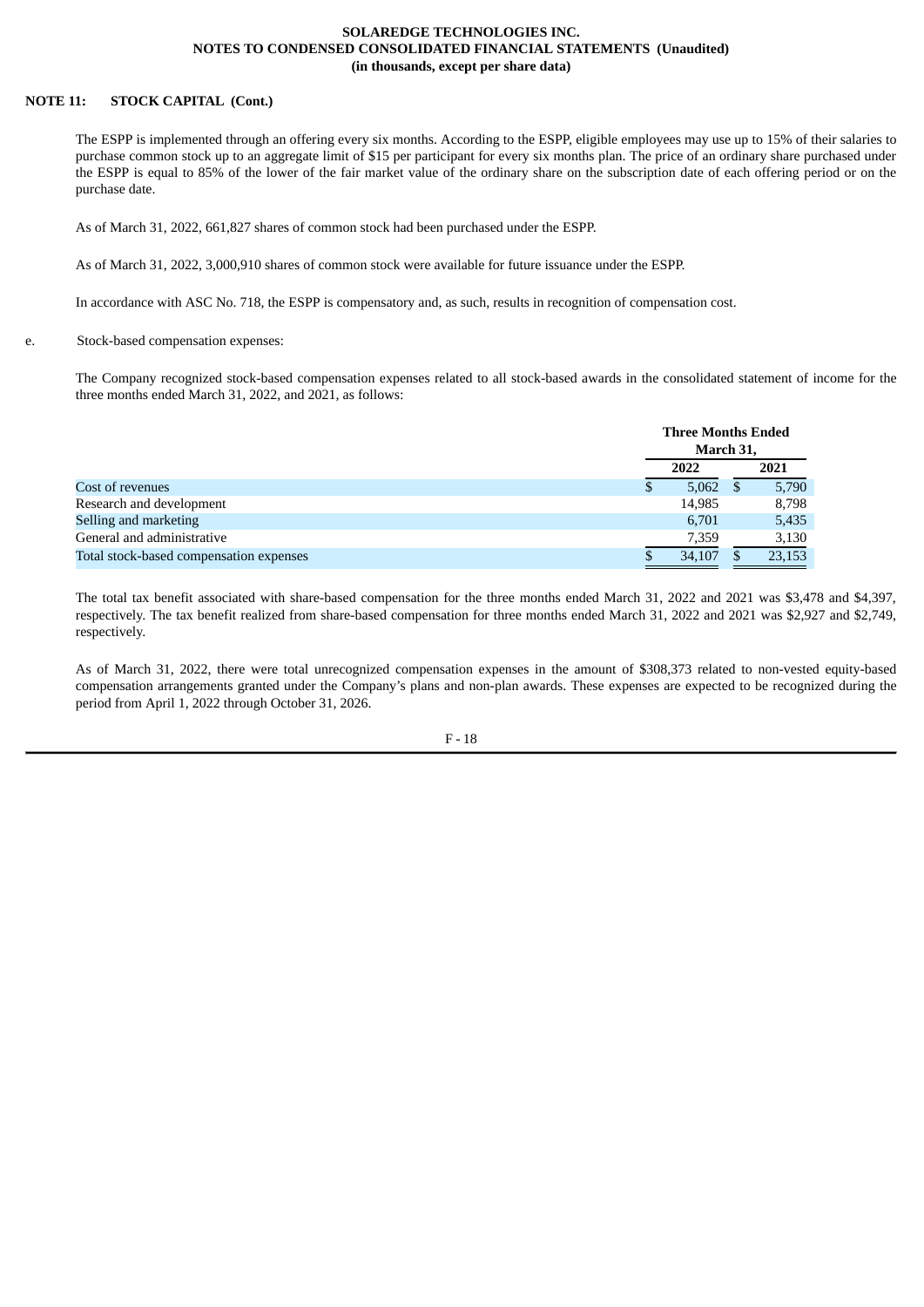## **NOTE 12: COMMITMENTS AND CONTINGENT LIABILITIES**

#### a. Guarantees:

As of March 31, 2022, contingent liabilities exist regarding guarantees in the amounts of \$6,284 and \$1,541 in respect of office rent lease agreements and other transactions, respectively.

#### b. Contractual purchase obligations:

The Company has contractual obligations to purchase goods and raw materials. These contractual purchase obligations relate to inventories and other purchase orders, which cannot be canceled without penalty. In addition, the Company acquires raw materials or other goods and services, including product components, by issuing authorizations to its suppliers to purchase materials based on its projected demand and manufacturing needs.

As of March 31, 2022, the Company had non-cancelable purchase obligations totaling approximately \$1,426,689, out of which the Company recorded a provision for loss in the amount of \$4,745.

As of March 31, 2022, the Company had contractual obligations for capital expenditures totaling approximately \$144,201. These commitments reflect purchases of automated assembly lines and other machinery related to the Company's manufacturing process as well as capital expenditures associated with the construction of Sella 2, the Company's planned second lithium-ion cell and battery factory in Korea.

#### Legal claims:

From time to time, the Company may be involved in various claims and legal proceedings. The Company reviews the status of each matter and assesses its potential financial exposure. If the potential loss from any claim or legal proceeding is considered probable and the amount can be reasonably estimated, the Company accrues a liability for the estimated loss. These accruals are reviewed at least quarterly and adjusted to reflect the impact of negotiations, settlements, rulings, advice of legal counsel and other information and events pertaining to a particular matter.

In September 2018, the Company's German subsidiary, SolarEdge Technologies GmbH received a complaint filed by competitor SMA Solar Technology AG ("SMA"). The complaint, filed in the District Court Düsseldorf, Germany, alleges that SolarEdge's 12.5kW - 27.6kW inverters infringe two of the plaintiff's patents. SMA asserted a value in dispute of EUR 5.5 million (approximately \$6,102) for both patents. The Company challenged the validity of both patents. With respect to one of the claims, in October 2020, the German Patent Court rendered the SMA patent invalid and this invalidity has been appealed by SMA. With respect to the other claim, in November 2019, the first instance court stayed the infringement proceedings since it considered it to be highly likely that the second SMA patent would also be rendered invalid. The Company believes that it has meritorious defenses to the claims asserted and intends to vigorously defend against the remaining lawsuit.

In May 2019, the Company's two Chinese subsidiaries and its equipment manufacturer in China were served with three lawsuits by Huawei Technologies Co., Ltd., a Chinese entity ("Huawei"). The lawsuits, filed in the Guangzhou intellectual property court, alleged infringement of three patents and asked for an injunction of manufacture, use, sale and offer for sale, and damage awards. A first-instance judgment was issued on August 7, 2020 ordering the three defendants to collectively pay damages in the amount of approximately Chinese Yuan ("CNY") 10.5 million (approximately \$1,658), including court fees. The Company has filed an appeal with the Supreme People's Court of China. The Company's appeal to the Supreme People's Court was denied in December of 2021, rendering a payment by us to Huawei in an amount of \$1,658. The judgement has not been enforced. In addition, in January 2021, Huawei filed a motion to increase its claimed monetary damages to CNY 50.5 million (approximately \$7,975) with respect to the second lawsuit. In February 2021, a preliminary injunction was rendered by the Guangzhou intellectual property court with respect to such second lawsuit and applying to seven inverter models. In line with the court's mandate, the Company took immediate action to make software changes to meet the court order. In addition, in February 22, 2021 a first-instance judgment was issued ordering payment of damages in the amount of CNY 50.5 million (approximately \$7,975), including court fees, with respect to the second patent. The Company appealed this judgement with the Supreme People's Court which case is still pending. The first instance court's judgement is not effective or enforceable pending the appeal. In October 2021, a first-instance judgment was issued ordering to pay damages in the amount of approximately CNY 10.5 million (approximately \$1,658), including court fees, with respect to the third lawsuit. The Company has filed an appeal with the Supreme People's Court of China which also is still pending. The first instance court's judgement is not effective or enforceable pending the appeal. The Company believes that it has meritorious defenses to the claims asserted by Huawei.

In December 2019, the Company received a lawsuit filed by a former consultant of the Company and its Israeli subsidiary in the amount of NIS 25.5 million (approximately \$8,029) claiming damages caused relating to a terminated consulting agreement and stock options therein. The Company believes it has meritorious defenses to the claims asserted and intends to vigorously defend against this lawsuit.

As of March 31, 2022, accrued amounts for legal claims of \$11,476 were recorded in accrued expenses and other current liabilities.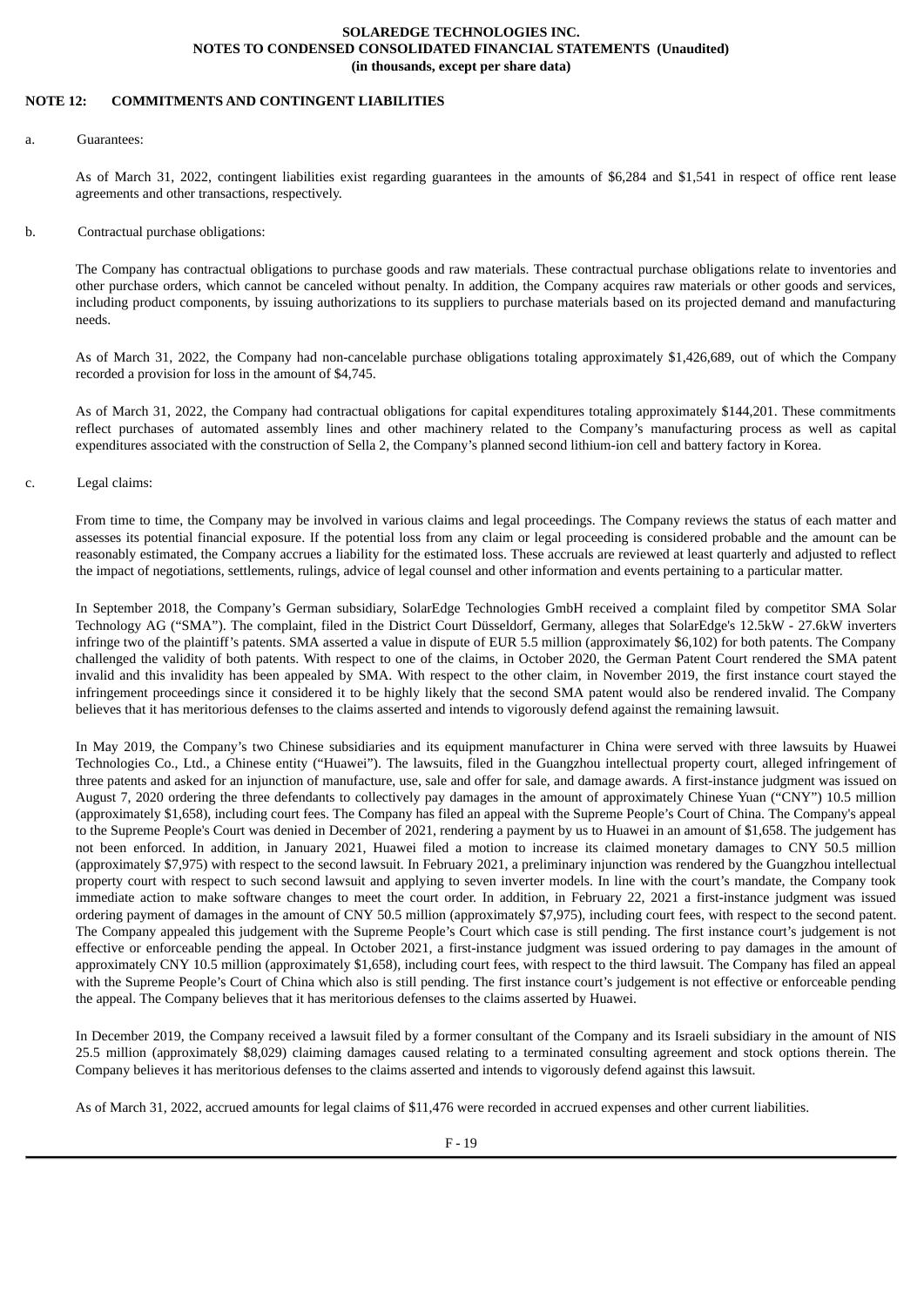# **NOTE 13: ACCUMULATED OTHER COMPREHENSIVE LOSS**

The following table summarizes the changes in accumulated balances of other comprehensive gain (loss), net of taxes:

|                                                                                                             | <b>Three Months Ended</b><br>March 31, |                |                |          |
|-------------------------------------------------------------------------------------------------------------|----------------------------------------|----------------|----------------|----------|
|                                                                                                             |                                        | 2022           |                | 2021     |
| Unrealized gains (losses) on available-for-sale marketable securities                                       |                                        |                |                |          |
| Beginning balance                                                                                           | \$                                     | $(4,709)$ \$   |                | 240      |
| Revaluation                                                                                                 |                                        | (12, 721)      |                | (1,468)  |
| Tax on revaluation                                                                                          |                                        | 2,471          |                | 283      |
| Other comprehensive loss before reclassifications                                                           |                                        | (10, 250)      |                | (1, 185) |
| Reclassification                                                                                            |                                        | 844            |                |          |
| Tax on reclassification                                                                                     |                                        | (100)          |                |          |
| Losses reclassified from accumulated other comprehensive income                                             |                                        | 744            |                |          |
| Net current period other comprehensive loss                                                                 |                                        | (9,506)        |                | (1, 185) |
| <b>Ending balance</b>                                                                                       | \$                                     | (14,215)       | \$             | (945)    |
| <b>Unrealized gains (losses) on cash flow hedges</b>                                                        |                                        |                |                |          |
| Beginning balance                                                                                           | \$                                     | 874            | \$             |          |
| Revaluation                                                                                                 |                                        | (1, 337)       |                | (146)    |
| Tax on revaluation                                                                                          |                                        | 159            |                | 18       |
| Other comprehensive loss before reclassifications                                                           |                                        | (1, 178)       |                | (128)    |
| Reclassification                                                                                            |                                        | 565            |                |          |
| Tax on reclassification                                                                                     |                                        | (67)           |                |          |
| Losses reclassified from accumulated other comprehensive loss                                               |                                        | 498            |                |          |
| Net current period other comprehensive loss                                                                 |                                        | (680)          |                | (128)    |
| <b>Ending balance</b>                                                                                       | \$                                     | 194            | \$             | (128)    |
| Foreign currency translation adjustments on intra-entity transactions that are of a long-term investment in |                                        |                |                |          |
| nature                                                                                                      |                                        |                |                |          |
| <b>Beginning balance</b>                                                                                    | \$                                     | $(17, 420)$ \$ |                |          |
| Revaluation                                                                                                 |                                        | (6,983)        |                | (3,675)  |
| Tax on revaluation                                                                                          |                                        |                |                |          |
| Other comprehensive loss before reclassifications                                                           |                                        | (6,983)        |                | (3,675)  |
| Net current period other comprehensive loss                                                                 |                                        | (6,983)        |                | (3,675)  |
| <b>Ending balance</b>                                                                                       | \$                                     | (24, 403)      | $\$$           | (3,675)  |
| Unrealized gains (losses) on foreign currency translation                                                   |                                        |                |                |          |
| <b>Beginning balance</b>                                                                                    | \$                                     | (6,064)        | $\mathfrak{s}$ | 3,617    |
| Revaluation                                                                                                 |                                        | (1,579)        |                | (5,630)  |
| Tax on revaluation                                                                                          |                                        |                |                |          |
| Other comprehensive loss before reclassifications                                                           |                                        | (1,579)        |                | (5,630)  |
| Net current period other comprehensive loss                                                                 |                                        | (1,579)        |                | (5,630)  |
| <b>Ending balance</b>                                                                                       | \$                                     | (7,643)        | \$             | (2,013)  |
| Total                                                                                                       | \$                                     | (46,067)       | $\mathbb{S}$   | (6,761)  |
|                                                                                                             |                                        |                |                |          |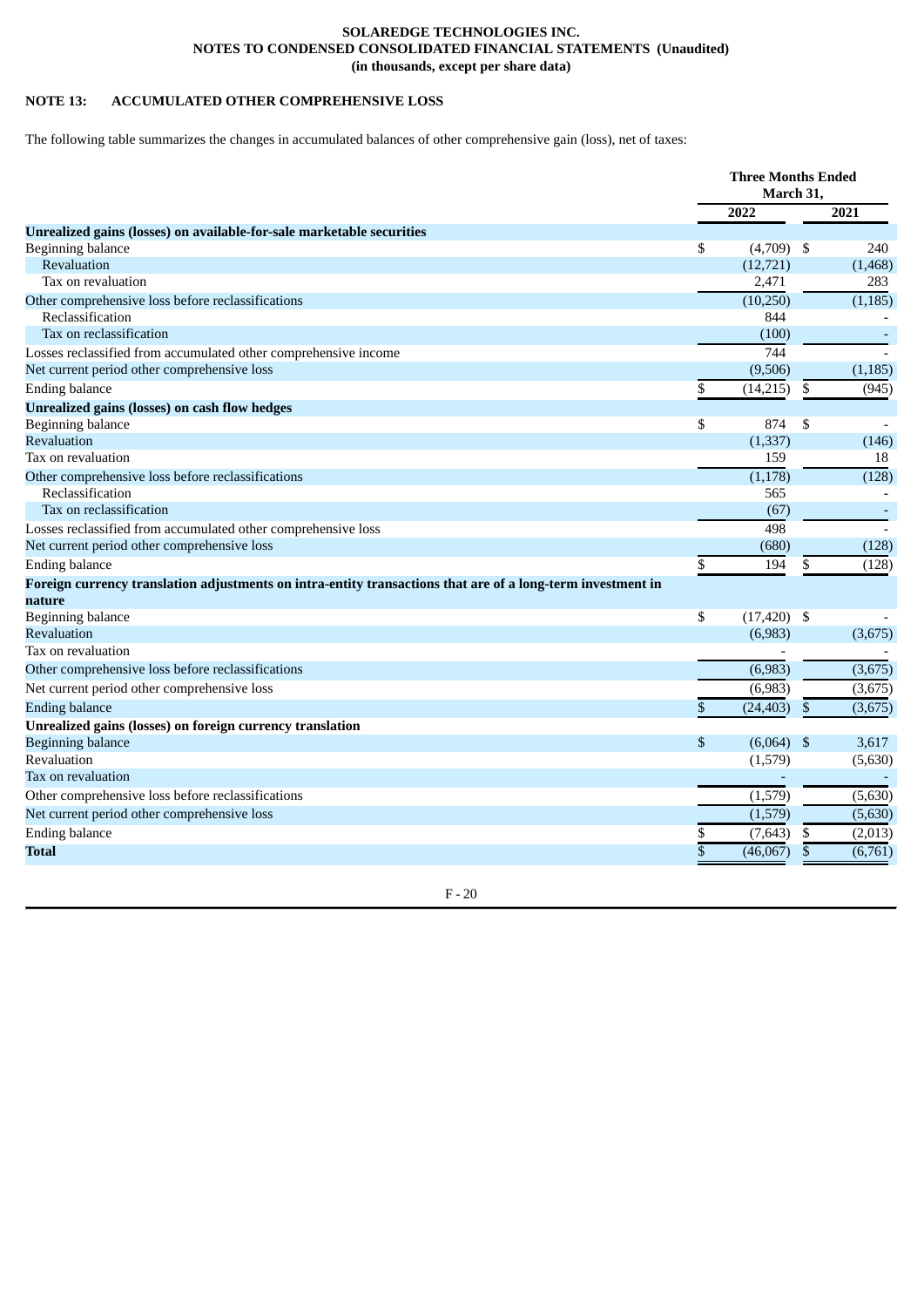# **NOTE 13: ACCUMULATED OTHER COMPREHENSIVE LOSS (Cont.)**

The following table summarizes the changes in "Accumulated other comprehensive loss", net of taxes:

| <b>Details about Accumulated Other Comprehensive Loss</b><br><b>Components</b> | <b>Three Months Ended</b><br>March 31, |      | Affected Line Item in the Statement of Income |
|--------------------------------------------------------------------------------|----------------------------------------|------|-----------------------------------------------|
|                                                                                | 2022                                   | 2021 |                                               |
| Unrealized losses on available-for-sale marketable<br>securities               |                                        |      |                                               |
|                                                                                | \$<br>$(844)$ \$                       |      | - Financial expense, net                      |
|                                                                                | 100                                    |      | - Income taxes                                |
|                                                                                | \$<br>$(744)$ \$                       |      | - Total, net of income taxes                  |
| Unrealized losses on cash flow hedges, net                                     |                                        |      |                                               |
|                                                                                | (67)                                   |      | - Cost of revenues                            |
|                                                                                | (338)                                  |      | - Research and development                    |
|                                                                                | (71)                                   |      | - Sales and marketing                         |
|                                                                                | (89)                                   |      | - General and administrative                  |
|                                                                                | \$<br>$(565)$ \$                       |      | - Total, before income taxes                  |
|                                                                                | 67                                     |      | - Income taxes                                |
|                                                                                | (498)                                  |      |                                               |
| Total reclassifications for the period                                         | (1,242)                                |      |                                               |
|                                                                                | $F - 21$                               |      |                                               |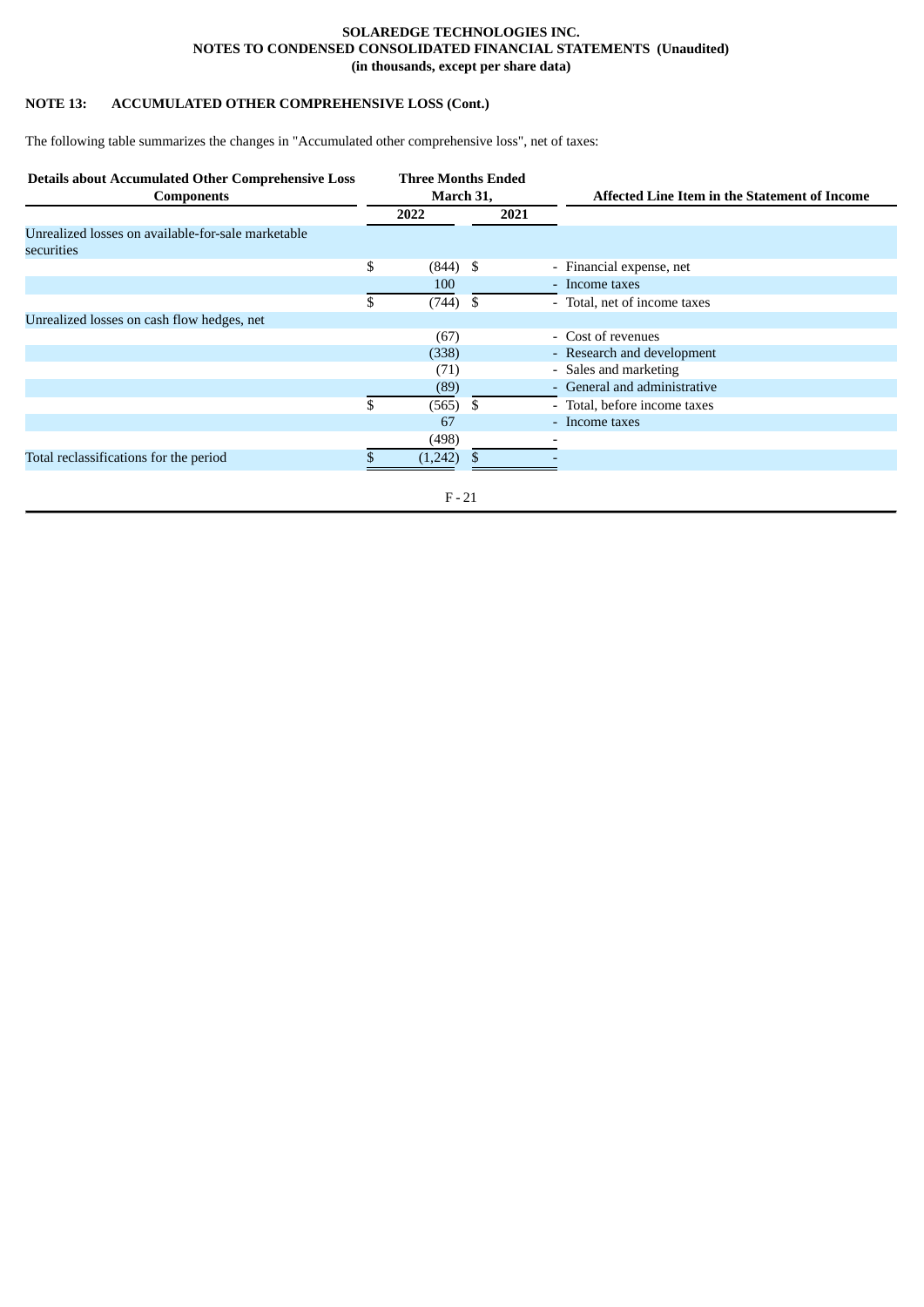# **NOTE 14: EARNINGS PER SHARE**

The following table presents the computation of basic and diluted EPS:

|                                                                          | <b>Three Months Ended March</b><br>31, |     |            |
|--------------------------------------------------------------------------|----------------------------------------|-----|------------|
|                                                                          | 2022                                   |     | 2021       |
| <b>Basic EPS:</b>                                                        |                                        |     |            |
| Numerator:                                                               |                                        |     |            |
| Net income                                                               | \$<br>33,123                           | \$. | 30,076     |
| Denominator:                                                             |                                        |     |            |
| Shares used in computing net earnings per share of common stock, basic   | 53,134,937                             |     | 51,726,998 |
| Diluted EPS:                                                             |                                        |     |            |
| Numerator:                                                               |                                        |     |            |
| Net income attributable to common stock, basic                           | \$<br>33.123                           | \$. | 30,076     |
| Notes due 2025                                                           | 553                                    |     | 534        |
| Net income attributable to common stock, diluted                         | 33,676                                 |     | 30,610     |
| Denominator:                                                             |                                        |     |            |
| Shares used in computing net earnings per share of common stock, basic   | 53,134,937                             |     | 51,726,998 |
| Notes due 2025                                                           | 2,276,818                              |     | 2,276,818  |
| Effect of stock-based awards                                             | 903,438                                |     | 1,993,320  |
| Shares used in computing net earnings per share of common stock, diluted | 56,315,193                             |     | 55,997,136 |

No shares were excluded from the calculation for the three months ended March 31, 2022 and 2021.

#### **NOTE 15: OTHER OPERATING EXPENSES**

In the three months ended March 31, 2021, the Company recorded a write-off of long-lived assets in the amount of \$2,209.

### **NOTE 16: INCOME TAXES**

The effective tax rate for the three months ended March 31, 2022 and 2021 was 27.1% and 20.9%, respectively.

The increase in the effective tax rate in the three months ended March 31, 2022, is primarily due to a different allocation of income among the Company's US, Israeli, and foreign subsidiaries and the change to Section 174 of the U.S Internal Revenue Code, which went into effect on January 1, 2022. The change eliminates the option to deduct research and development expenditures currently and requires taxpayers to amortize them over five years (if generated from a US entity) and fifteen years (if generated from non-US entities). This change resulted in an increase in the Company's taxable income and Global Intangible Low Taxed Income ("GILTI") tax.

As of March 31, 2022, and December 31, 2021, unrecognized tax benefits were \$2,303 and \$2,192, respectively. If recognized, such benefits would favorably affect the Company's effective tax rate.

The Company accrues interest and penalties related to unrecognized tax benefits in its provision for income taxes. The total amount of penalties and interest were immaterial as of March 31, 2022, and December 31, 2021.

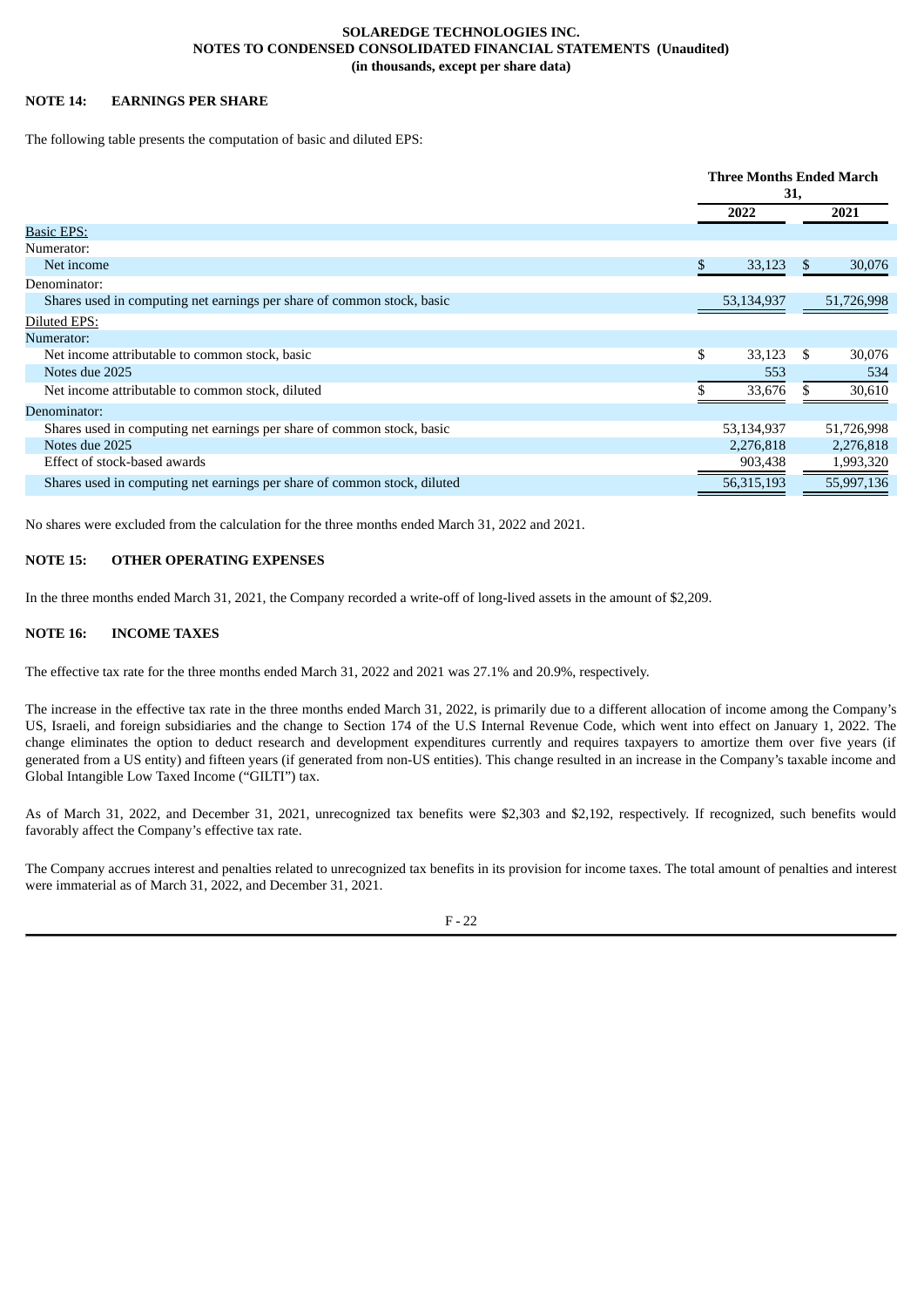## **NOTE 17: SEGMENT, GEOGRAPHIC AND PRODUCT INFORMATION (Cont.)**

The Company operates in five different operating segments: Solar, Energy Storage, e-Mobility, Critical Power and Automation Machines.

The Company's Chief Executive Officer, who is the chief operating decision maker ("CODM"), makes resource allocation decisions and assesses performance based on financial information presented on a consolidated basis, accompanied by disaggregated information about revenues and contributed profit by the operating segments.

The Company does not allocate to its operating segments revenue recognized due to advance payments received for performance obligations that extend for a period greater than one year, related to Accounting Standard Codification 606, "Revenue from Contracts with Customers" (ASC 606).

Segment profit is comprised of gross profit for the segment less operating expenses that do not include amortization of purchased intangible assets, stock based compensation expenses and certain other items.

The Company manages its assets on a group basis, not by segments, as many of its assets are shared or co-mingled. The Company's CODM does not regularly review asset information by segments and, therefore, the Company does not report asset information by segment.

The Company identified one operating segment as reportable – the Solar segment. The other operating segments are insignificant individually and therefore their results are presented together under "All other".

The Solar segment includes the design, development, manufacturing, and sales of an intelligent inverter solution designed to maximize power generation at the individual PV module level and a residential storage solution, compatible with the Company's energy hub inverter, intended to store and supply power for back-up and to maximize self-consumption. The Solar segment solution consists mainly of the Company's power optimizers, inverters, batteries and cloud‑based monitoring platform.

The "All other" category includes the design, development, manufacturing and sales of energy storage products, e-Mobility products, UPS products and automated machines.

The following table presents information on reportable segments profit (loss) for the period presented:

|                            | <b>Three Months Ended March 31,</b> |         |   |           |              |         |   |           |
|----------------------------|-------------------------------------|---------|---|-----------|--------------|---------|---|-----------|
|                            | 2022                                |         |   | 2021      |              |         |   |           |
|                            |                                     | Solar   |   | All other |              | Solar   |   | All other |
| Revenues                   | D                                   | 607,997 | ъ | 46,948    | <sup>S</sup> | 376,287 | D | 29,116    |
| Cost of revenues           |                                     | 424,500 |   | 44,341    |              | 226,833 |   | 30,483    |
| Gross profit (loss)        |                                     | 183,497 |   | 2,607     |              | 149,454 |   | (1, 367)  |
| Research and development   |                                     | 43,131  | S | 7.930     |              | 31,902  |   | 6,265     |
| Sales and marketing        |                                     | 25,805  |   | 2,574     |              | 18,742  |   | 2,497     |
| General and administrative |                                     | 15,849  |   | 3,625     |              | 13,272  |   | 3,501     |
| Segments profit (loss)     |                                     | 98,712  |   | (11,522)  |              | 85,538  |   | (13, 630) |

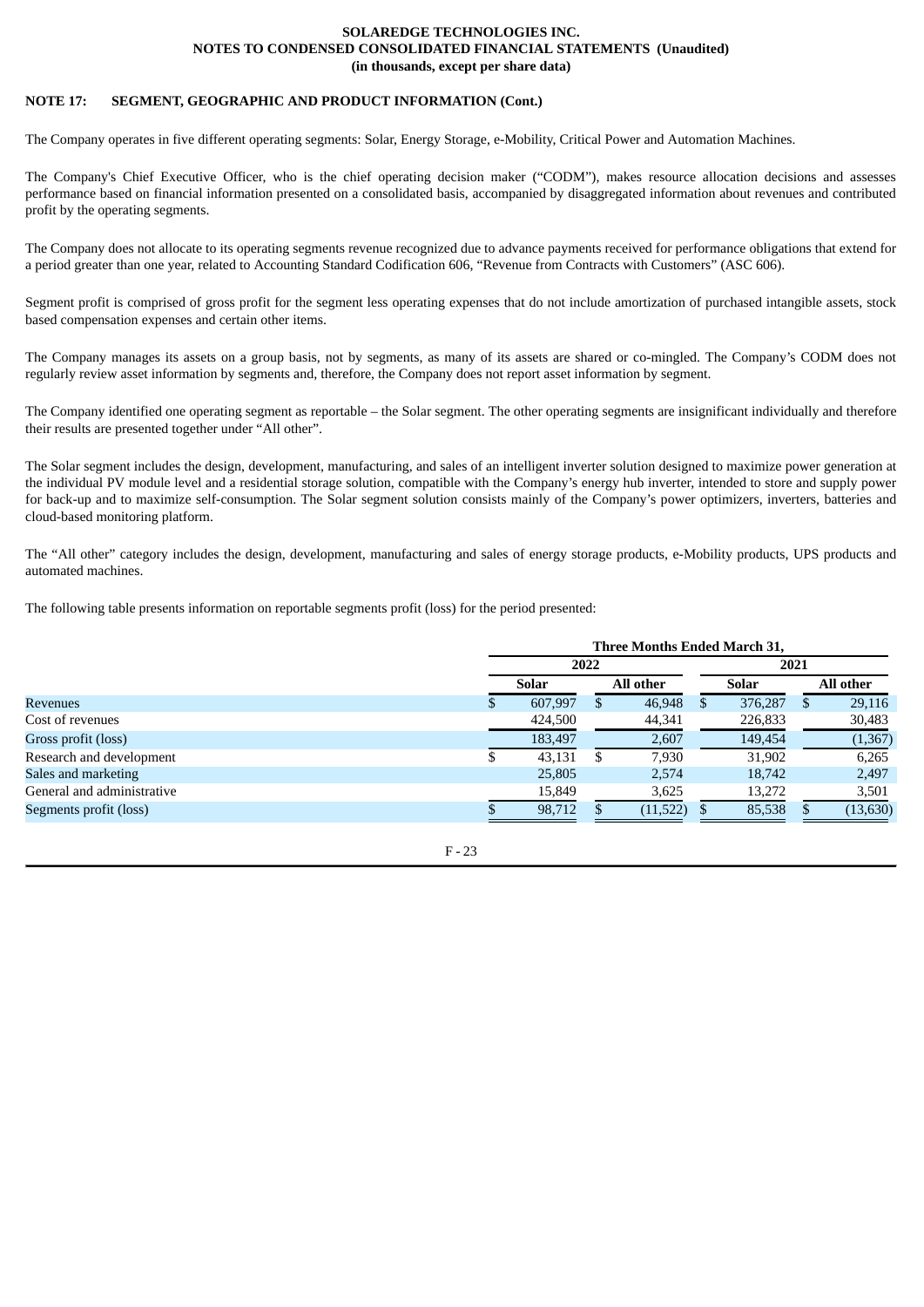# **NOTE 17: SEGMENT, GEOGRAPHIC AND PRODUCT INFORMATION**

The following table presents information on reportable segments reconciliation to consolidated revenues for the periods presented:

|                                | <b>Three Months Ended March</b><br>31, |         |
|--------------------------------|----------------------------------------|---------|
|                                | 2022                                   | 2021    |
| Solar revenues                 | 607,997                                | 376,287 |
| All other revenues             | 46,948                                 | 29,116  |
| Revenues from services ASC 606 | 135                                    | 86      |
| Consolidated revenues          | 655,080                                | 405,489 |

The following table presents information on reportable segments reconciliation to consolidated operating income for the periods presented:

|                                    | 31,       | <b>Three Months Ended March</b> |
|------------------------------------|-----------|---------------------------------|
|                                    | 2022      | 2021                            |
| Solar segment profit               | 98,712    | 85,538<br>Ъ                     |
| All other segment loss             | (11, 522) | (13, 630)                       |
| Segments operating profit          | 87,190    | 71,908                          |
| Amounts not allocated to segments: |           |                                 |
| Stock based compensation expenses  | (34, 107) | (23, 153)                       |
| Other unallocated expenses         | (2,219)   | (4,627)                         |
| Consolidated operating income      | 50,864    | 44,128                          |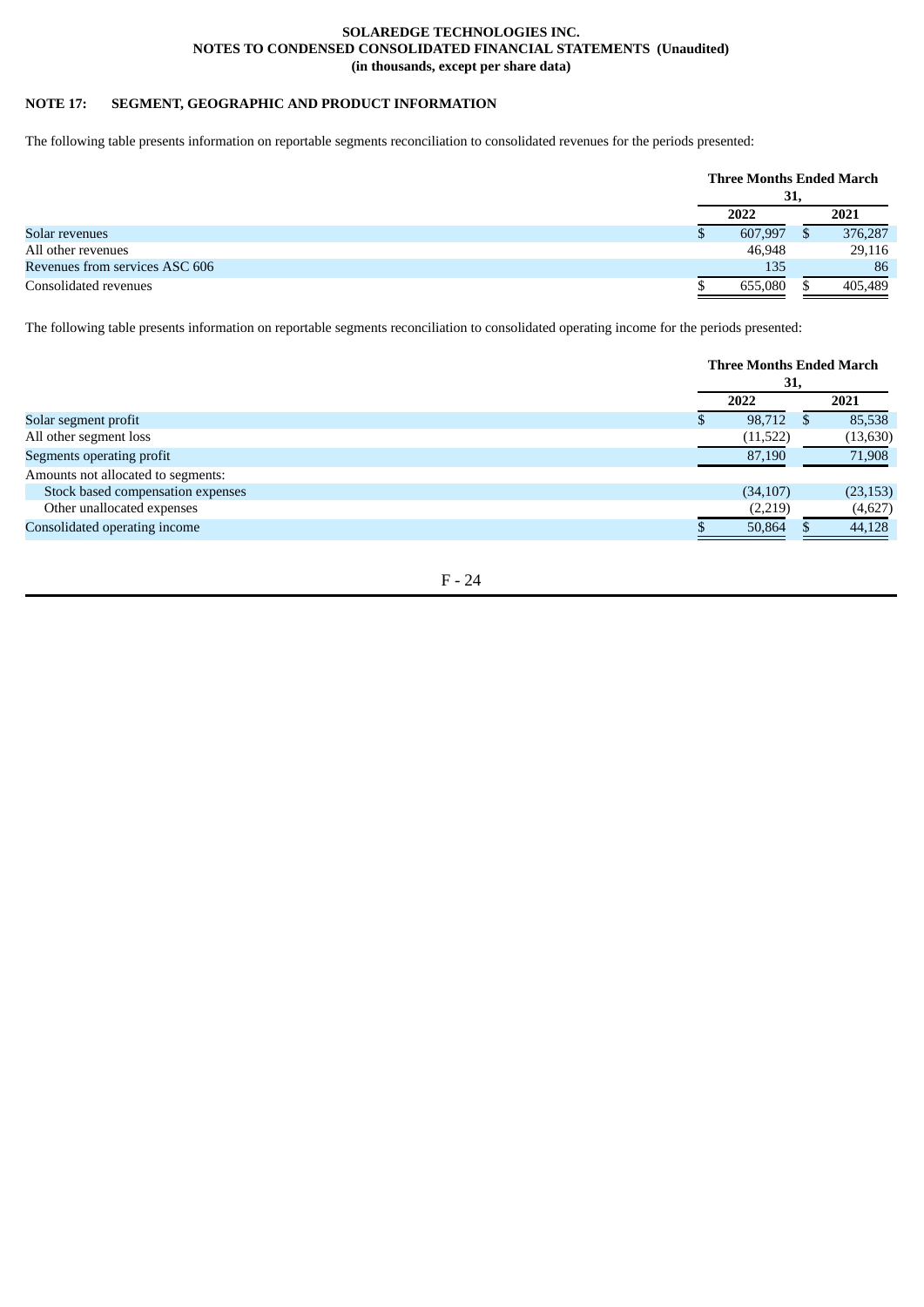#### <span id="page-27-0"></span>**ITEM 2. MANAGEMENT'S DISCUSSION AND ANALYSIS OF FINANCIAL CONDITION AND RESULTS OF OPERATIONS**

### **SPECIAL NOTE REGARDING FORWARD-LOOKING STATEMENTS**

Statements contained in this Form 10-Q or statements incorporated by reference from documents we have filed with the Securities and Exchange Commission may contain forward-looking statements that are based on our management's expectations, estimates, projections, beliefs and assumptions in accordance with information currently available to our management. Forward-looking statements should be read in conjunction with our unaudited condensed consolidated financial statements and related notes included in Part 1, Item 1 of this report. This discussion contains certain forward-looking statements within the meaning of Section 27A of the Securities Act of 1933, as amended, and Section 21E of the Securities Exchange Act of 1934, as amended. Forward-looking statements include information concerning our possible or assumed future results of operations, business strategies, technology developments, new products and services, financing and investment plans, competitive position, industry and regulatory environment, effects of acquisitions, growth opportunities and the effects of competition. Forward-looking statements include statements that are not historical facts and can be identified by terms such as "anticipate," "believe," "could," "seek," "estimate," "expect," "intend," "may," "plan," "potential," "prodict," "project," "should," "will," "would" or similar expressions and the negatives of those terms.

Forward-looking statements involve known and unknown risks, uncertainties and other factors that may cause our actual results, performance or achievements to be materially different from any future results, performance or achievements expressed or implied by the forward-looking statements. Given these uncertainties, you should not place undue reliance on forward-looking statements. Also, forward-looking statements represent our management's beliefs and assumptions only as of the date of this filing. Important factors that could cause actual results to differ materially from our expectations include:

- existing and future responses to and effects of Covid-19;
- future demand for renewable energy including solar energy solutions;
- changes to net metering policies or the reduction, elimination or expiration of government subsidies and economic incentives for on-grid solar energy applications;
- changes in the U.S. trade environment, including the recent imposition of import tariffs;
- federal, state, and local regulations governing the electric utility industry with respect to solar energy;
- the retail price of electricity derived from the utility grid or alternative energy sources;
- interest rates and supply of capital in the global financial markets in general and in the solar market specifically;
- competition, including introductions of power optimizer, inverter and solar photovoltaic ("PV") system monitoring products by our competitors;
- developments in alternative technologies or improvements in distributed solar energy generation;
- historic cyclicality of the solar industry and periodic downturns;
- defects or performance problems in our products;
- our ability to forecast demand for our products accurately and to match production with demand;
- our dependence on ocean transportation to timely deliver our products in a cost-effective manner;
- our dependence upon a small number of outside contract manufacturers and limited or single source suppliers;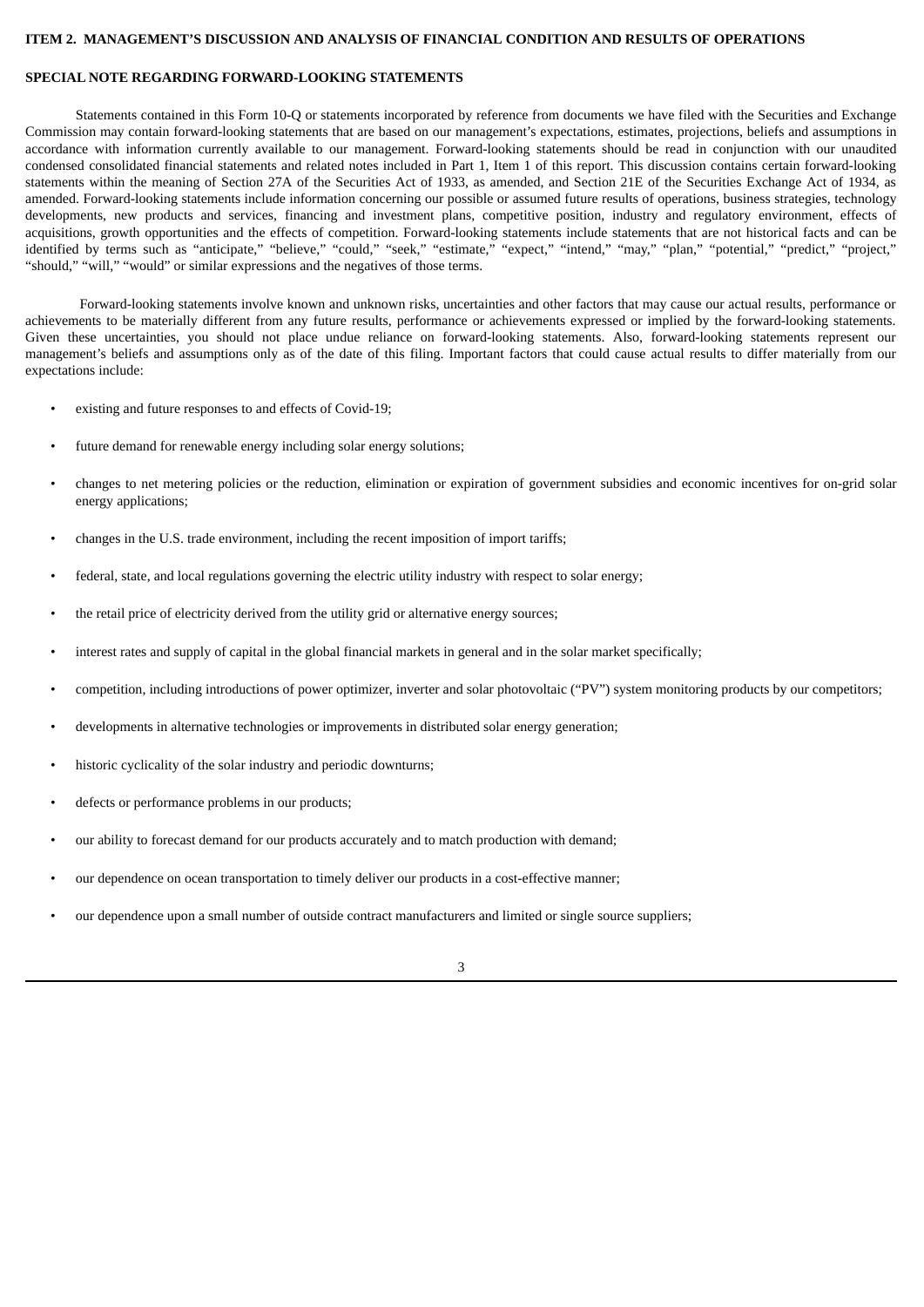- capacity constraints, delivery schedules, manufacturing yields, and costs of our contract manufacturers and availability of components;
- delays, disruptions, and quality control problems in manufacturing;
- shortages, delays, price changes, or cessation of operations or production affecting our suppliers of key components;
- business practices and regulatory compliance of our raw material suppliers;
- performance of distributors and large installers in selling our products;
- disruption in our global supply chain and rising prices of oil and raw materials as a result of the conflict between Russia and Ukraine may adversely affect our business; our customers' financial stability, creditworthiness, and debt leverage ratio;
- our ability to retain key personnel and attract additional qualified personnel;
- our ability to effectively design, launch, market, and sell new generations of our products and services;
- our ability to maintain our brand and to protect and defend our intellectual property;
- our ability to retain, and events affecting, our major customers;
- our ability to manage effectively the growth of our organization and expansion into new markets;
- our ability to integrate acquired businesses;
- fluctuations in global currency exchange rates;
- unrest, terrorism, or armed conflict in Israel;
- general economic conditions in our domestic and international markets;
- consolidation in the solar industry among our customers and distributors;
- our ability to service our debt; and
- the other factors set forth under "Item 1A. Risk Factors" in "Part II-OTHER INFORMATION" section of this report, our annual report on Form 10-K for the year ended December 31, 2021 and subsequent reports on Form 10-Q and in other documents we file from time to time with the SEC that disclose risks and uncertainties that may affect our business.

The preceding list is not intended to be an exhaustive list of all of our forward-looking statements. You should not rely upon forward-looking statements as predictions of future events. Although we believe that the expectations reflected in the forward-looking statements are reasonable, we cannot guarantee that future results, levels of activity, performance and events and circumstances reflected in the forward-looking statements will be achieved or will occur. Except as required by law, we assume no obligation to update these forward-looking statements, or to update the reasons actual results could differ materially from those anticipated in these forward-looking statements, even if new information becomes available in the future.

4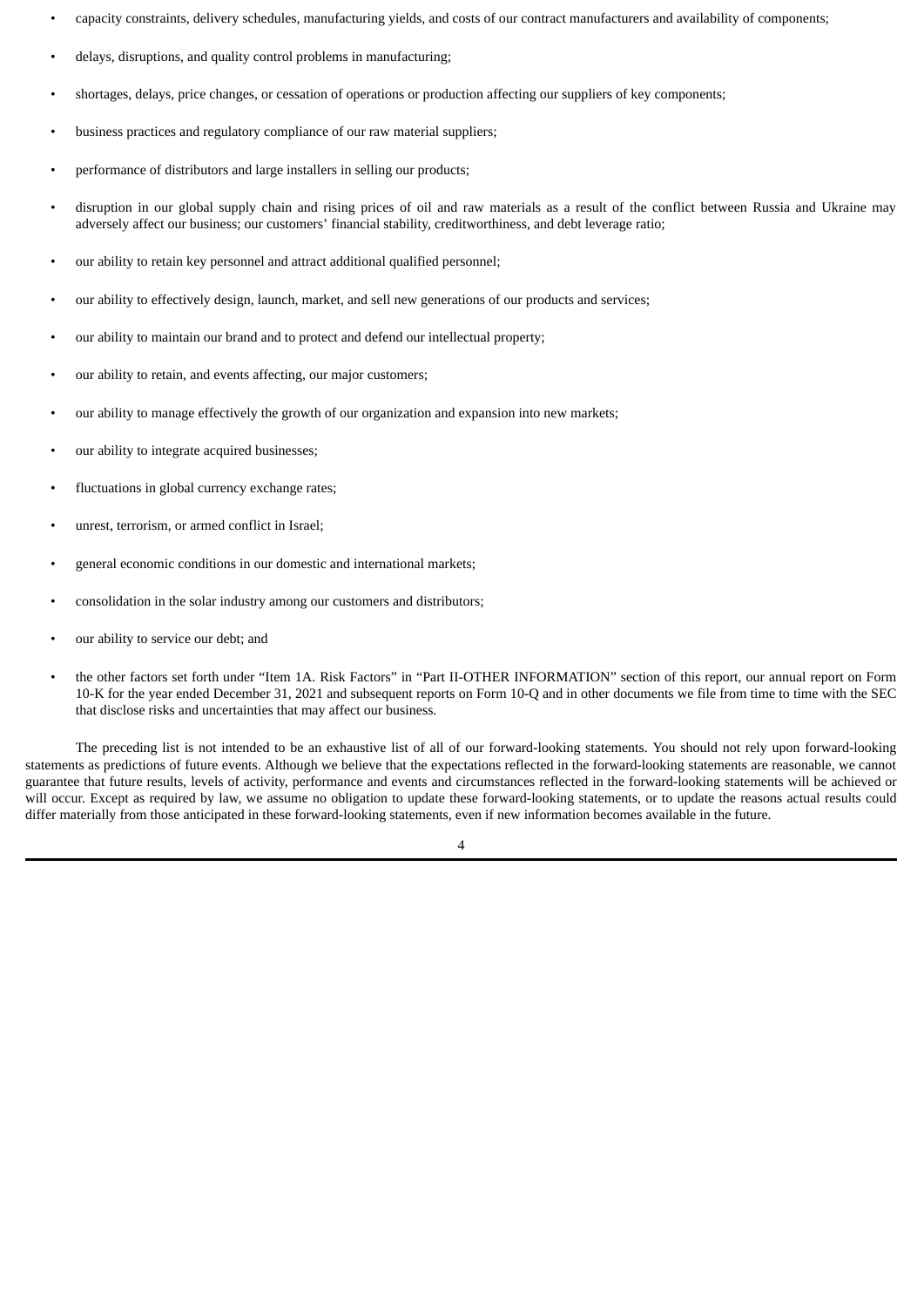#### **Overview**

We are a leading provider of an optimized inverter solution that has changed the way power is harvested and managed in a solar photovoltaic, known as PV systems. Our direct current or DC optimized inverter system maximizes power generation at the individual PV module level while lowering the cost of energy produced by the solar PV system, for improved return on investment, or ROI. Additional benefits of the DC optimized inverter system include comprehensive and advanced safety features, improved design flexibility, and improved operating and maintenance, or O&M with module-level and remote monitoring. Our future ready SolarEdge energy hub inverter which supports, among other things, connection to a DC-coupled battery for full or partial home backup, and optional connection to the SolarEdge smart EV charger. The typical SolarEdge optimized inverter system consists of power optimizers, inverters, a communication device which enables access to a cloud-based monitoring platform and in many cases, additional smart energy management solutions. Our solutions address a broad range of solar market segments, from residential solar installations to commercial and small utilityscale solar installations.

Since introducing the optimized inverter solution in 2010, SolarEdge has expanded its activity to other areas of smart energy technology, both through organic growth and through acquisitions. SolarEdge now offers energy solutions which include not only residential, commercial and small utility scale PV systems but also product offerings in the areas of energy storage systems or ESS and backup including our own SolarEdge home battery, electric vehicle, or EV components and charging capabilities, home energy management, grid services and virtual power plants or VPPs, lithium-ion batteries and uninterrupted power supply, known as UPS solutions.

In the third quarter of 2020 we began commercial shipments to the U.S. from our manufacturing facility in the North of Israel, "Sella 1". The proximity of Sella 1 to our R&D team and labs, enables us to accelerate new product development cycles as well as define equipment and manufacturing processes of newly developed products which can then be adopted by our contract manufacturers world-wide. During the second quarter of 2021, Sella 1 reached full manufacturing capacity. In 2020, we began construction of "Sella 2", a 2GWh Li-Ion cell factory in Korea. The new factory is being constructed to meet the growing global demand for Li-Ion cells and batteries, specifically in the energy storage system ("ESS") and e-Mobility markets. Sella 2 is expected to initiate test runs for manufacturing in the first half of 2022.

We are a leader in the global module-level power electronics ("MLPE") market. As of March 31, 2022, we have shipped approximately 89.6 million power optimizers, 3.7 million inverters and 16.3 thousand residential batteries. Over 2.6 million installations, many of which may include multiple inverters, are currently connected to, and monitored through, our cloud-based monitoring platform. As of March 31, 2022, we have shipped approximately 31.6 GW of our DC optimized inverter systems and approximately 160.4 MW of our residential batteries.

Our revenues for the three months ended March 31, 2022, and 2021 were \$655.1 million and \$405.5 million, respectively. Gross margins for the three months ended March 31, 2022, and 2021 was 27.3% and 34.5%, respectively. Net income for the three months ended March 31, 2022 and 2021 was \$33.1 million and \$30.1 million, respectively.

#### **Covid-19 Impact & Response**

Covid-19 continued to present challenges on our operations and business in 2021, primarily, operational challenges which we reported on continuously during 2021. Due to the worldwide growing trend in availability and administration of vaccines against Covid-19, many restrictions resulted from the pandemic were gradually lifted by governments across the globe. However, the future impact of the Covid-19 pandemic remains highly uncertain. Resurgences of Covid-19 cases and the emergence of new variants may adversely impact our results of operations. For example, the mandatory government shutdowns resulted from recent increase in Covid-19 cases in Shanghai lead to delays in our scheduled shipments from the Shanghai port. Our first priority continues to be to protect and support our employees while maintaining company operations and support of our customers with as few disruptions as possible. We follow the guidance issued by applicable local authorities and health officials in each region in which we do business, including in our headquarters located in Israel.

While we have not experienced any new disruptions resulting directly from Covid-19 in first quarter of 2022 , the pandemic and general global economic conditions continued to present challenges to our operations and business. In the first quarter of 2022, we experienced and expect to continue to experience in the second quarter of 2022, disruptions to our logistics supply chain caused by constraints in the global transportation system including limited availability of local ground transportation coupled with congestion in shipping ports and industry-wide component shortages. These factors have impacted our ability to accurately plan and forecast the delivery of our products to customers and have also increased the total shipping time and cost of ocean freight for components and finished goods. Moreover, industry-wide component shortages require our R&D teams to focus their attention on manufacturing and production design workarounds solutions which can impact our ability to meet our plans to roll out new innovative products and services. Our operation team is working tirelessly to mitigate the impact of the disruptions described above.

#### **Impact of Ukraine's Conflict on the Energy Landscape**

The conflict between Ukraine and Russia, which started in early 2022, and the sanctions and other measures imposed in response to this conflict have increased the level of economic and political uncertainty. While we do not have any meaningful business in Russia or Ukraine and we do not have physical assets in these countries, this conflict has, and is likely to continue to have, a multidimensional impact on the global economy, the energy landscape in general and the global supply chain. On one hand, in the first quarter of 2022, rising global interest in becoming less dependent on gas and oil led to higher demand for our products. On the other hand, the conflict further adversely affected the prices of raw materials arriving from Eastern Asia, and resulted in an increase in gas and oil prices, leading to additional increases in shipping rates. Furthermore, various shipment routes were adversely impacted by the conflict resulting in increased shipment lead times and shipping costs for our products. While the impact of this conflict cannot be predicted at this time, the circumstances described above may have an adverse effect on our business and results of operations.

Our revenues for the first quarter 2022 of \$655.1 million, reflect an increase from revenues of \$551.9 million in the fourth quarter of 2021.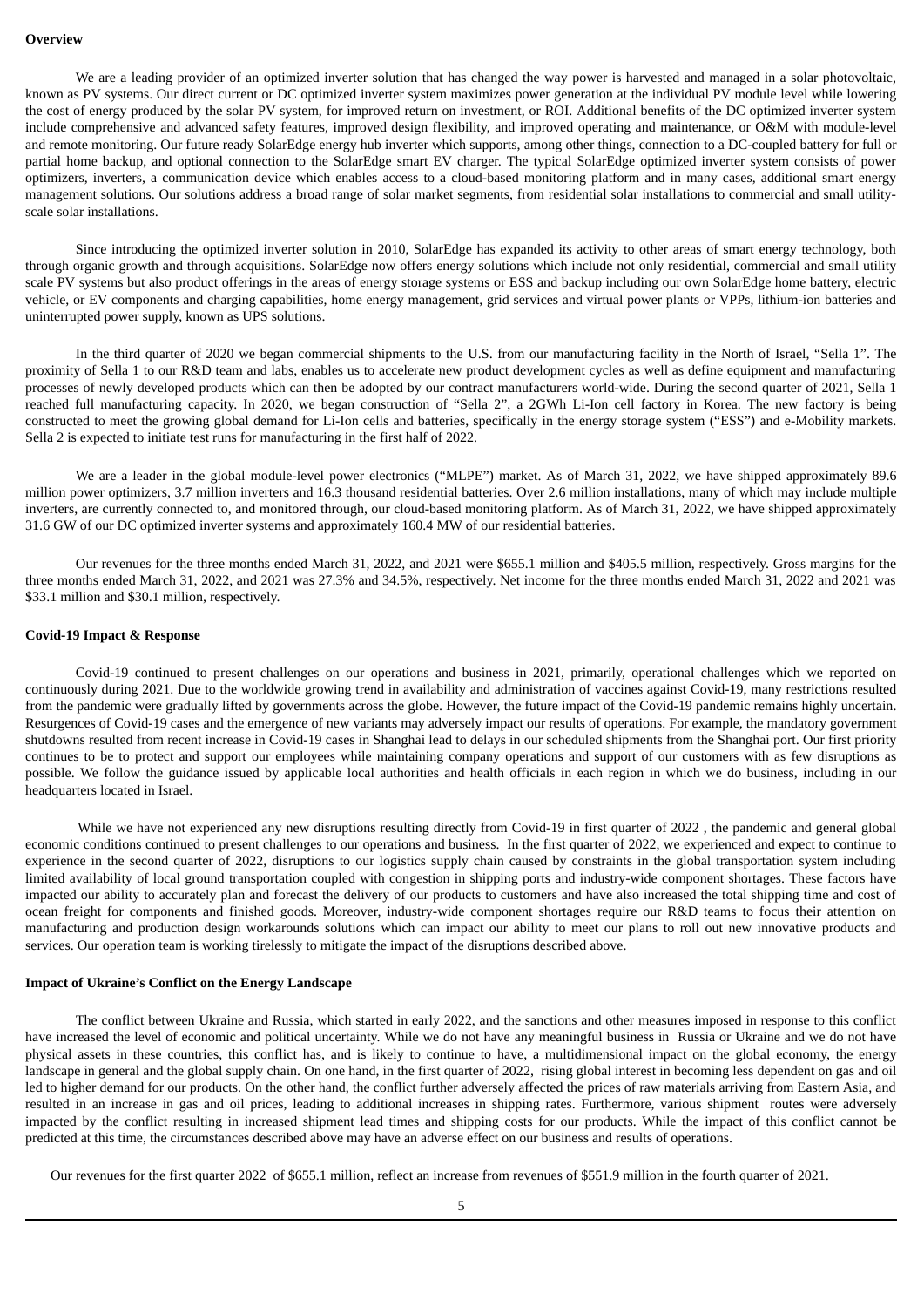#### **Key Operating Metrics**

In managing our business and assessing financial performance, we supplement the information provided by the financial statements with other operating metrics. These operating metrics are utilized by our management to evaluate our business, measure our performance, identify trends affecting our business and formulate projections. We use metrics relating to shipments (inverters, power optimizers, residential batteries and megawatts shipped $^1$ ) to evaluate our sales performance and to track market acceptance of our products. We use metrics relating to monitoring (systems monitored) to evaluate market acceptance of our products and usage of our solution.

We provide the "megawatts shipped" metric, which is calculated based on inverter nameplate capacity shipped, to show adoption of our system on a nameplate capacity basis. Nameplate capacity shipped is the maximum rated power output capacity of an inverter and corresponds to our financial results in that higher total nameplate capacities shipped are generally associated with higher total revenues. However, revenues increase with each additional unit, not necessarily each additional MW of capacity sold. Accordingly, we also provide the "inverters shipped", "power optimizers shipped" and "residential batteries shipped" operating metrics.

|                                | Three months ended<br>March 31, |                          |
|--------------------------------|---------------------------------|--------------------------|
|                                | 2022                            | 2021                     |
| Inverters shipped              | 211,114                         | 181,905                  |
| Power optimizers shipped       | 5,724,131                       | 3,734,790                |
| Megawatts shipped <sup>1</sup> | 2,130                           | 1,691                    |
| Residential batteries shipped  | 9,985                           | $\overline{\phantom{0}}$ |

 $1$  Excluding residential batteries, based on the aggregate nameplate capacity of inverters shipped during the applicable period. Nameplate capacity is the maximum rated power output capacity of an inverter as specified by the manufacturer.

6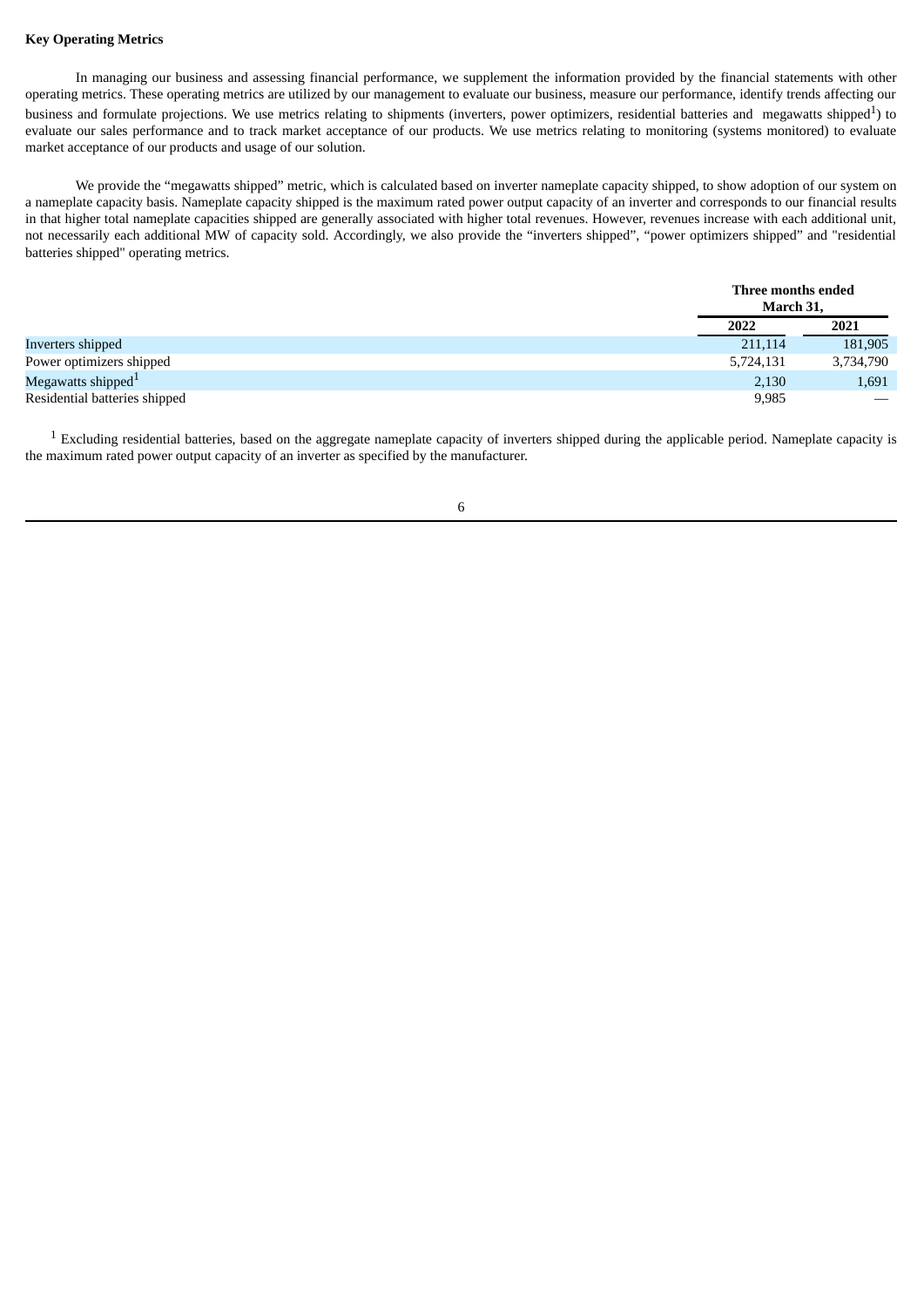#### **Results of Operations**

The results of operations presented below should be reviewed in conjunction with the condensed consolidated financial statements and related notes included elsewhere in this report.

The following table sets forth selected consolidated statements of income data for each of the periods indicated.

|                            | <b>Three Months Ended</b><br>March 31, |         |  |
|----------------------------|----------------------------------------|---------|--|
|                            | 2022                                   | 2021    |  |
|                            | (In thousands)                         |         |  |
| <b>Revenues</b>            | 655,080                                | 405,489 |  |
| Cost of revenues           | 476,122                                | 265,415 |  |
| Gross profit               | 178,958                                | 140,074 |  |
| Operating expenses:        |                                        |         |  |
| Research and development   | 66,349                                 | 46,977  |  |
| Sales and marketing        | 35,316                                 | 26,911  |  |
| General and administrative | 26,429                                 | 19,849  |  |
| Other operating expenses   |                                        | 2,209   |  |
| Total operating expenses   | 128,094                                | 95,946  |  |
| Operating income           | 50,864                                 | 44,128  |  |
| Financial expense, net     | (5, 449)                               | (6,097) |  |
| Income before income taxes | 45,415                                 | 38,031  |  |
| Income taxes               | 12,292                                 | 7,955   |  |
| Net income                 | 33,123                                 | 30,076  |  |

#### *Comparison of three months ended March 31, 2022 and three months ended March 31, 2021*

*Revenues*

|         |         | 2021 to 2022                 |                |
|---------|---------|------------------------------|----------------|
| 2022    | 2021    | Change                       |                |
|         |         |                              |                |
| 655.080 | 405,489 | 249,591                      | 61.6%          |
|         |         | Three months ended March 31, | (In thousands) |

Revenues increased by \$249.6 million, or 61.6%, in the three months ended March 31, 2022 as compared to the three months ended March 31, 2021, primarily due to (i) an increase in the number of inverters and power optimizers sold, with significant growth in revenues coming from Europe and the U.S; (ii) an increase of \$52.0 million related to the number of residential batteries sold mainly in the U.S and Europe; and (iii) an increase of \$20.7 million related to the number of powertrain kits supplied by SolarEdge e-Mobility. Revenues from outside of the U.S. comprised 59.4% of our revenues in the three months ended March 31, 2022 as compared to 59.7% in the three months ended March 31, 2021.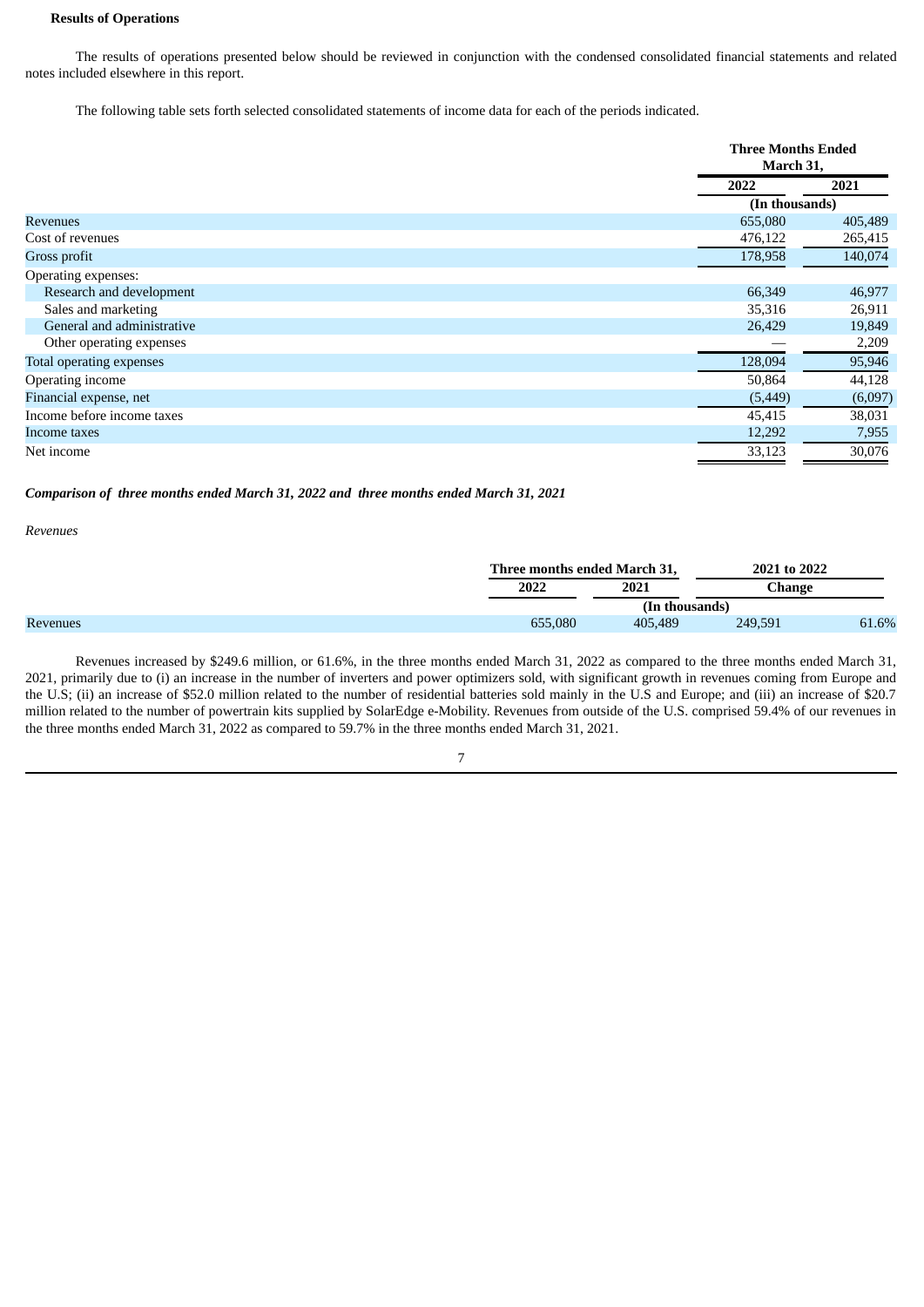The number of power optimizers recognized as revenues increased by approximately 1.9 million units, or 50.6%, from approximately 3.8 million units in the three months ended March 31, 2021 to approximately 5.7 million units in the three months ended March 31, 2022. The number of inverters recognized as revenues increased by approximately 23.1 thousand units, or 12.6%, from approximately 182.9 thousand units in the three months ended March 31, 2021 to approximately 206.0 thousand units in the three months ended March 31, 2022. The number of residential batteries recognized as revenues in the three months ended March 31, 2022 was approximately 9.7 thousand.

Our blended Average Selling Price ("ASP") per watt for solar products excluding residential batteries is calculated by dividing the solar revenues by the name plate capacity of inverters shipped. Our blended ASP per watt for solar products shipped excluding residential batteries increased by \$0.045, or 20.2%, in the three months ended March 31, 2022 as compared to the three months ended March 31, 2021. The increase in blended ASP per watt is mainly attributed to a relatively higher number of power optimizers and other solar products shipped compared to the number of inverters shipped, which increased our total solar revenues but did not impact the watt amount used for calculating the ASP per watt, as well as an increase in the sale of products with enhanced capabilities such as the SolarEdge energy hub inverter that are characterized with higher ASP per watt, and price increases that went into effect during the second half of 2021.

This increase in blended ASP per watt was partially offset by the increase in the sale of commercial products out of our total solar product mix in the U.S and in ROW that are characterized with lower ASP per watt as well as the depreciation of the Euro and other currencies against the U.S. Dollar.

#### *Cost of Revenues and Gross Profit*

|                  | Three months ended March 31, |                | 2021 to 2022 |       |
|------------------|------------------------------|----------------|--------------|-------|
|                  | 2022                         | 2021           | Change       |       |
|                  |                              | (In thousands) |              |       |
| Cost of revenues | 476.122                      | 265,415        | 210,707      | 79.4% |
| Gross profit     | 178,958                      | 140.074        | 38,884       | 27.8% |

Cost of revenues increased by \$210.7 million, or 79.4%, in the three months ended March 31, 2022 as compared to the three months ended March 31, 2021, primarily due to:

- an increase in the volume of products sold and the increase in the cost of components used in the manufacturing of our products;
- a significant increase in shipment and logistic costs in an aggregate amount of \$29.4 million due to (i) an increase in shipment rates; and (ii) an increase in volumes shipped;
- an increase in warranty expenses and warranty accruals of \$17.9 million associated primarily with an increased number of products in our install base as well as an increase in costs related to the different elements of our warranty expenses which include the cost of the products, shipment and other related expenses;
- an increase in custom duties of \$10.1 million attributed to higher tariff charges due to the manufacture of a higher portion of our products for the U.S. in China;
- an increase in other production costs of \$14.9 million, which is mainly attributed to charges from our contract manufacturers due to manufacturing disruptions, related to the global supply constraints, increased logistics costs resulting from transportation disruptions and the mobilization of components among our different manufacturing sites and ramp up costs associated with the new contract manufacturing site in Mexico; and
- an increase in personnel-related costs of \$4.2 million related to the expansion of our production, operations, and support headcount which grew in parallel to our growing install base worldwide and the increase in costs associated with the production of powertrain units manufactured by the SolarEdge e-Mobility division.

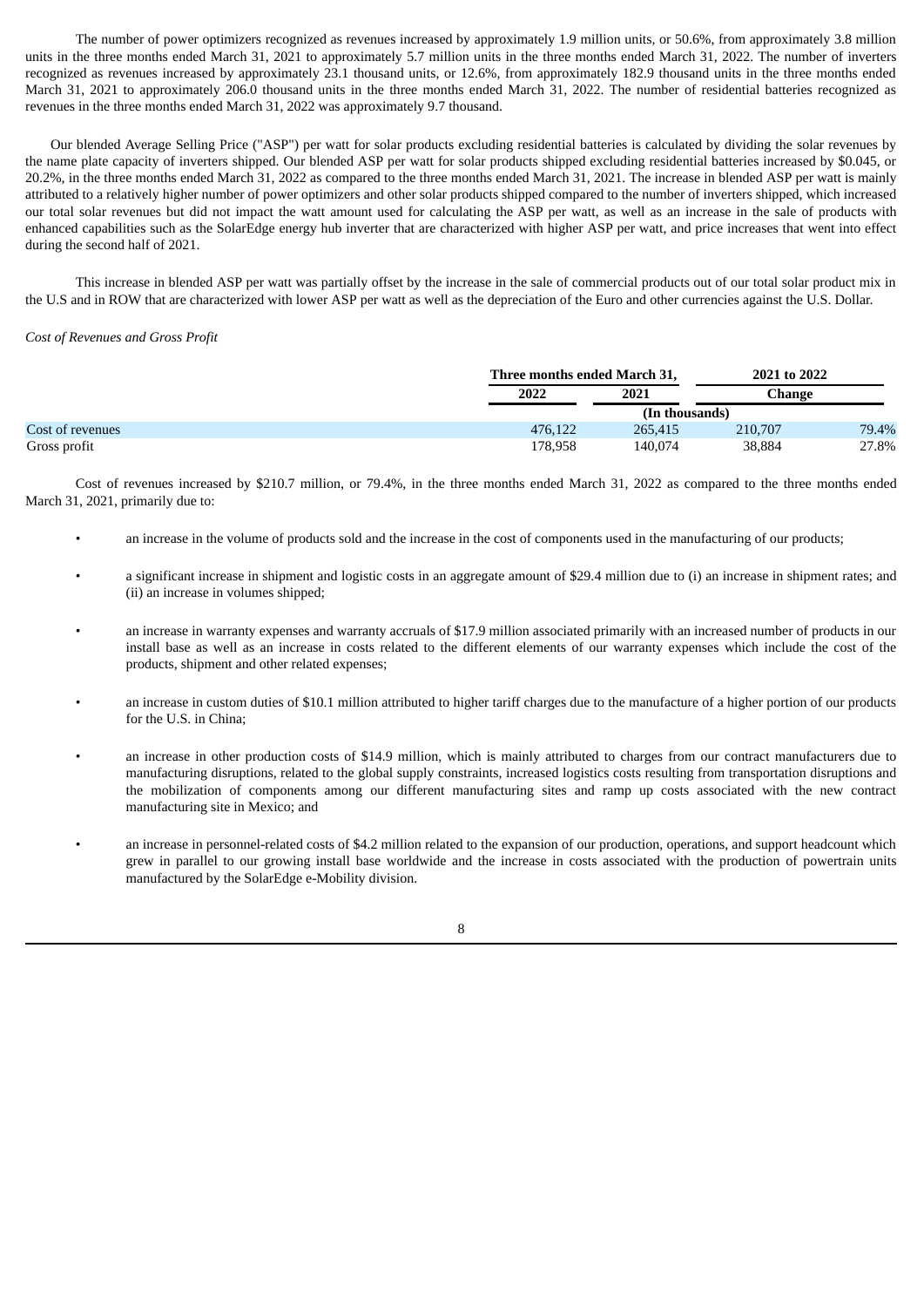These increases were partially offset by:

a decrease of \$5.9 million in inventory accrual which is mainly attributed to changes in inventory valuations related to manufacturing volumes, anticipated future use of such raw materials and inventory write-offs.

Gross profit as a percentage of revenue decreased from 34.5% in the three months ended March 31, 2021 to 27.3% in the three months ended March 31, 2022 as a result of the factors summarized above.

## *Operating Expenses:*

#### **Research and Development**

|        | Three months ended March 31, |        | 2021 to 2022 |
|--------|------------------------------|--------|--------------|
| 2022   | 2021                         | Change |              |
|        | (In thousands)               |        |              |
| 66,349 | 46,977                       | 19,372 | 41.2%        |

Research and development costs increased by \$19.4 million or 41.2%, in the three months ended March 31, 2022 compared to the three months ended March 31, 2021, primarily due to:

- an increase in personnel-related costs of \$15.6 million resulting from an increase in our research and development headcount as well as salary expenses associated with employee equity-based compensation. The increase in headcount reflects our continuing investment in enhancements of existing products as well as research and development expenses associated with bringing new products to the market;
- a decrease in reimbursement of costs, in an amount of \$2.6 million, related to the research and development activities performed by SolarEdge e-Mobility;
- an increase in expenses related to material consumption in the manufacturing of prototypes during our development process in an amount of \$1.5 million; and
- an increase in depreciation expenses of property and equipment in an amount of \$0.9 million.

These increases were partially offset by:

• a decrease in expenses related to consultants and sub-contractors in an amount of \$2.3 million.

9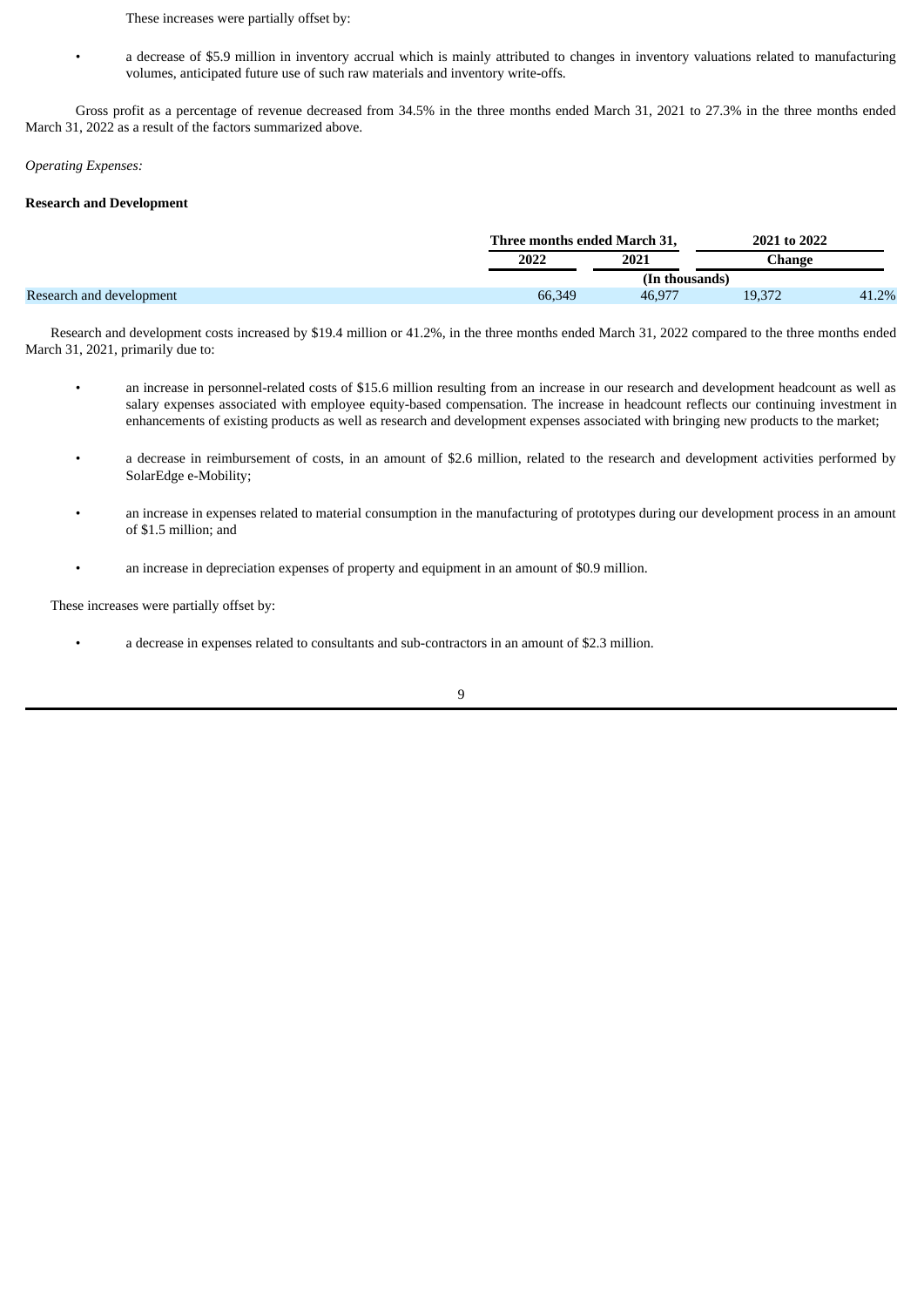|                     |        | Three months ended March 31, |        |       |
|---------------------|--------|------------------------------|--------|-------|
|                     | 2022   | 2021                         | Change |       |
|                     |        | (In thousands)               |        |       |
| Sales and marketing | 35,316 | 26,911                       | 8,405  | 31.2% |

Sales and marketing expenses increased by \$8.4 million, or 31.2%, in the three months ended March 31, 2022 compared to the three months ended March 31, 2021, primarily due to:

- an increase in personnel-related costs of \$5.7 million as a result of an increase in headcount supporting our growth in all geographies, as well as salary expenses associated with employee equity-based compensation; and
- an increase in expenses related to marketing activities by \$1.2 million due to the renewal of marketing activities, exhibitions and shows, which were cancelled or postponed in 2020 and first half of 2021 due to Covid-19 restrictions.

### **General and Administrative**

|                            | Three months ended March 31, |                | 2021 to 2022 |       |
|----------------------------|------------------------------|----------------|--------------|-------|
|                            | 2022                         | 2021           | $^n$ hange   |       |
|                            |                              | (In thousands) |              |       |
| General and administrative | 26,429                       | 19.849         | 6,580        | 33.2% |

General and administrative expenses increased by \$6.6 million, or 33.2%, in the three months ended March 31, 2022 compared to the three months ended March 31, 2021, primarily due to:

- an increase in personnel-related costs of \$6.8 million resulting from an increase in our general and administrative headcount, as well as salary expenses associated with employee equity-based compensation; and
- an increase in expenses related to consultants and sub-contractors in an amount of \$2.3 million.

These increases were partially offset by:

• a decrease of \$3.6 million related to a provision for legal claims.

#### **Other operating expenses**

|                          | Three months ended March 31, |                | 2021 to 2022 |              |  |
|--------------------------|------------------------------|----------------|--------------|--------------|--|
|                          | 2022                         | 2021           |              | $\cap$ hange |  |
|                          |                              | (In thousands) |              |              |  |
| Other operating expenses |                              | 2,209          | (2,209)      | $(100.0)\%$  |  |

Other operating expenses decreased by \$2.2 million, in the three months ended March 31, 2022 compared to the three months ended March 31, 2021 due to a decrease in write-offs of property, plant and equipment.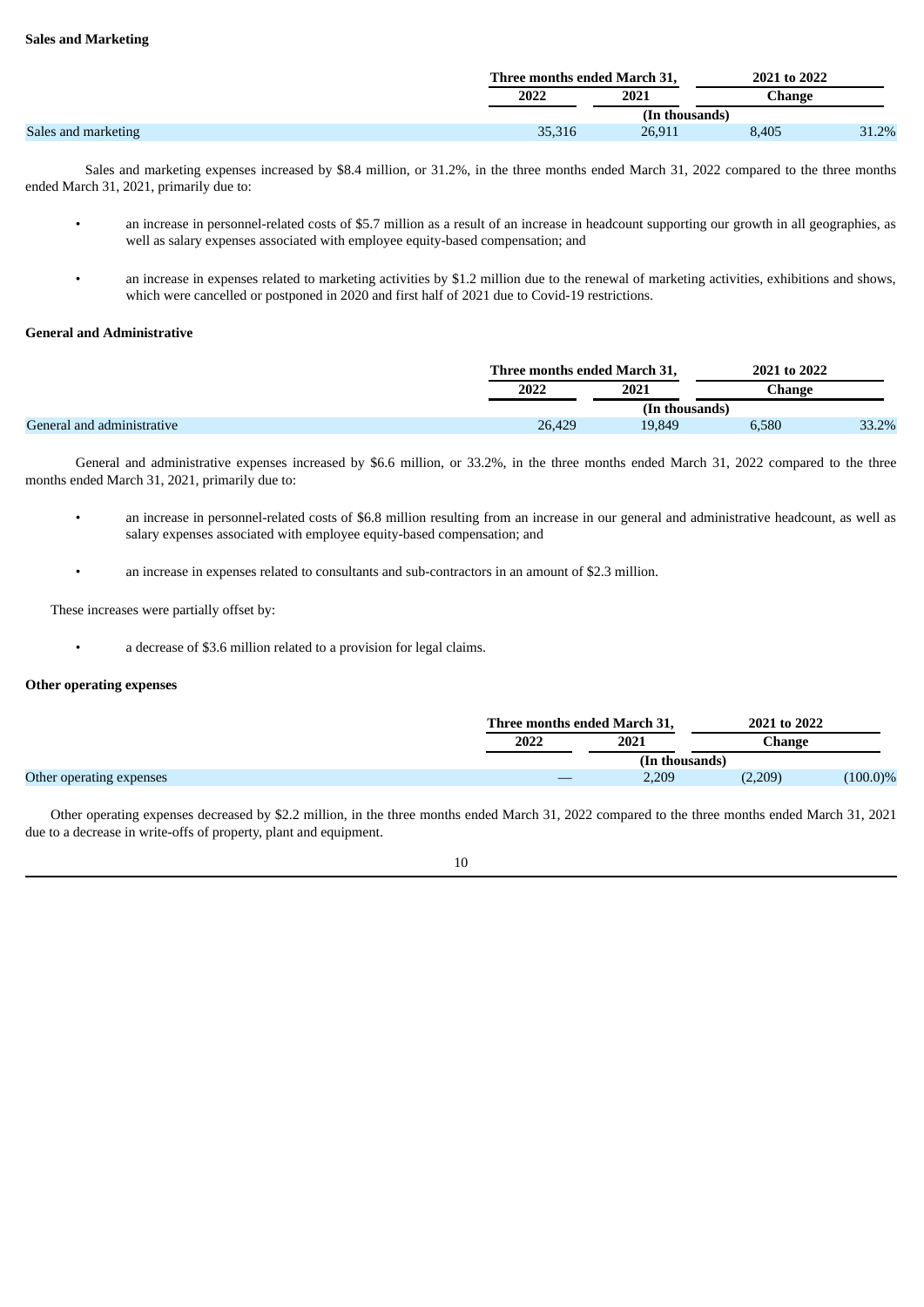|                        | Three months ended March 31, |                | 2021 to 2022 |       |
|------------------------|------------------------------|----------------|--------------|-------|
|                        | 2022                         | 2021           | Change       |       |
|                        |                              | (In thousands) |              |       |
| Financial expense, net | (5, 449)                     | (6,097)        | 648          | 10.6% |

Financial expenses, net decreased by \$0.6 million, or 10.6%, in the three months ended March 31, 2022 compared to the three months ended March 31, 2021, primarily due to a decrease of \$4.0 million in expenses related to foreign exchange fluctuations, mainly between the Euro, the New Israeli Shekel and the South Korean Won against the U.S. dollar.

This decrease was partially offset by:

- a decrease of \$2.6 million in financial income related to hedging transactions.
- an increase of \$0.8 million in realized loss on marketable securities.

## *Income taxes*

|              | Three months ended March 31, |       | 2021 to 2022 |       |  |
|--------------|------------------------------|-------|--------------|-------|--|
|              | 2021<br>2022                 |       | $C$ hange    |       |  |
|              | (In thousands)               |       |              |       |  |
| Income taxes | 12,292                       | 7,955 | <b>4,00.</b> | 54.5% |  |

Income taxes increased by \$4.3 million, or 54.5%, in the three months ended March 31, 2022, as compared to the three months ended March 31, 2021, primarily due to an increase of \$3.4 million in current tax expenses mainly attributed to an increase in taxable income in our foreign subsidiaries. This increase in taxable income is associated with the provisions of Section 174 of the U.S Internal Revenue Code, which went into effect on January 1, 2022, and required capitalization of our research and development expenses.

*Net Income*

|            | Three months ended March 31, |                    | 2021 to 2022 |       |
|------------|------------------------------|--------------------|--------------|-------|
|            | 2022                         | 2021<br>$^n$ hange |              |       |
|            |                              | (In thousands)     |              |       |
| Net income | 33,123                       | 30,076             | 3,047        | 10.1% |

As a result of the factors discussed above, net income increased by \$3.0 million, or 10.1% in the three months ended March 31, 2022 as compared to the three months ended March 31, 2021.

11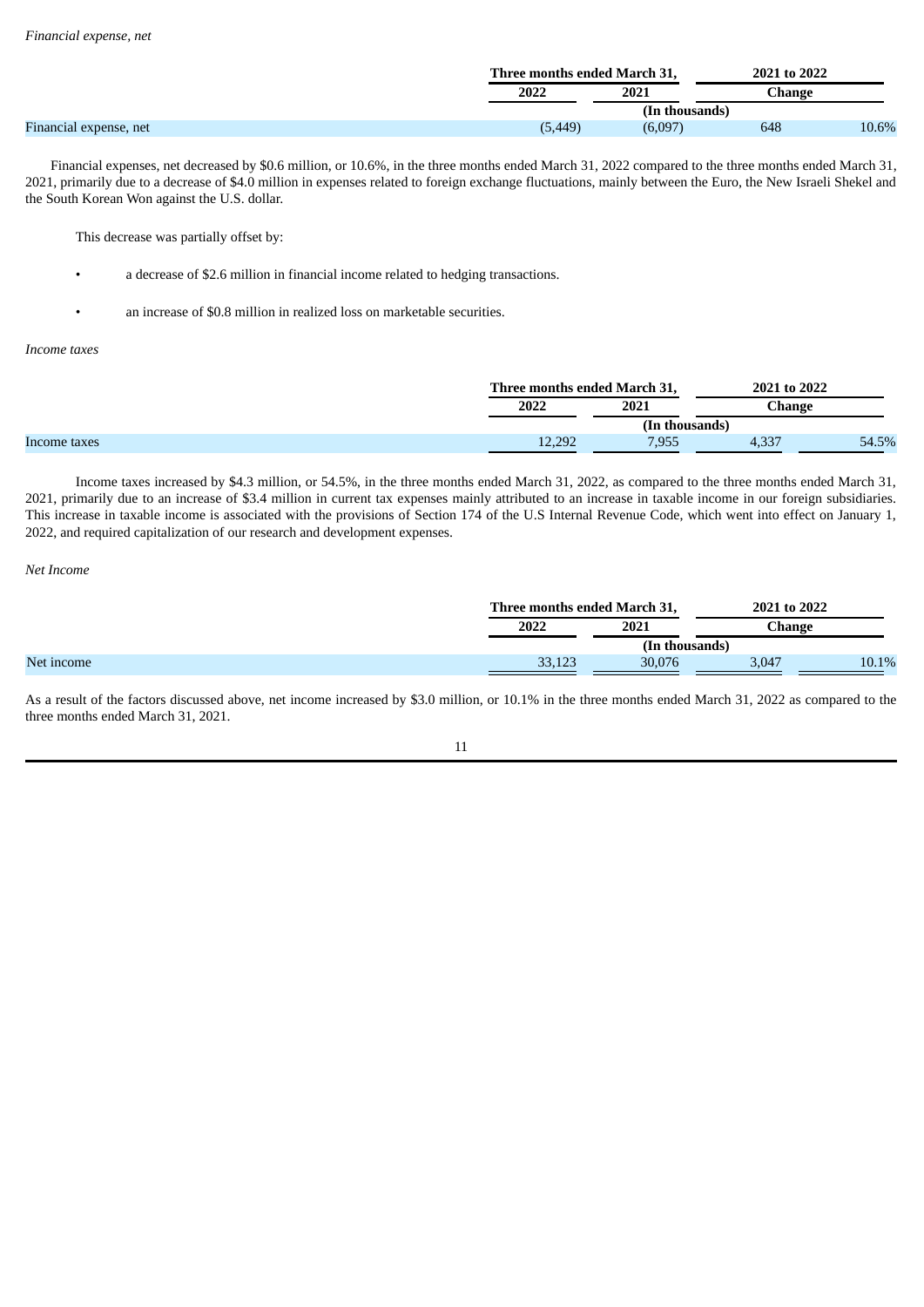#### **Liquidity and Capital Resources**

The following table shows our cash flows from operating activities, investing activities, and financing activities for the stated periods:

|                                                                   |           | Three months ended March 31, |  |
|-------------------------------------------------------------------|-----------|------------------------------|--|
|                                                                   | 2022      | 2021                         |  |
|                                                                   |           | (In thousands)               |  |
| Net cash provided by (used in) operating activities               | (162,989) | 24,083                       |  |
| Net cash used in investing activities                             | (15, 134) | (153, 582)                   |  |
| Net cash provided by (used in) financing activities               | 652.335   | (2,062)                      |  |
| Increase (decrease) in cash, cash equivalents and restricted cash | 474.212   | (131,561)                    |  |

As of March 31, 2022, our cash and cash equivalents were \$1,002.8 million. This amount does not include \$608.2 million invested in available for sale marketable securities, \$0.3 million invested in short-term restricted bank deposits and \$1.5 million invested in long-term restricted bank deposits. Our principal uses of cash are for funding our operations, capital expenditures, other working capital requirements and other investments. As of March 31, 2022, we have open commitments for capital expenditures in an amount of approximately \$144.2 million. These commitments mainly reflect purchases of automated assembly lines and other machinery related to our manufacturing operations. We also have purchase obligations in the amount of \$1,426.7 million related to raw materials and commitments for the future manufacturing of our products.

We believe that cash provided by operating activities as well as our cash and cash equivalents, and available for sale marketable securities will be sufficient to meet our anticipated cash needs for at least the next 12 months as well as in the longer term, including the self-funding of our capital expenditure and operational commitments.

## *Operating Activities*

Operating cash flows consists primarily of net income adjusted for certain non-cash items and changes in assets and liabilities. Cash used in operating activities in the three months ended March 31, 2022 was \$163.0 million as compared to \$24.1 million cash provided by operating cash flows in the three months ended March 31, 2021, mainly due to extended shipping times to customers and a significant increase in inventory procurement which resulted in unfavorable changes in working capital in the three months ended March 31, 2022 compared to the three months ended March 31, 2021, which was partially offset by higher net income adjusted for certain non-cash items.

#### *Investing Activities*

Investing cash flows consist primarily of capital expenditures, investment in, sales and maturities of available for sale marketable securities, investment and withdrawal of bank deposits and restricted bank deposits, and cash used for acquisitions. Cash used for investing activities decreased by \$138.4 million in the three months ended March 31, 2022 as compared to the three months ended March 31, 2021, primarily driven by a \$172.5 million decrease in purchases of available-for-sale debt investments, net. This decrease was partially offset by an increase of \$17.5 million in capital expenditures, net and a \$16.5 million decrease in cash provided by withdrawal from bank deposits and restricted bank deposits.

#### *Financing Activities*

Financing cash flows consisted primarily of the issuance and repayment of short-term and long-term debt and proceeds from the sale of shares of common stock in a public offering and employee equity incentive plans. Cash provided by financing activities in the three months ended March 31, 2022 was \$652.3 million compared to \$2.1 million cash used in financing activities in the three months ended March 31, 2021, primarily due to a \$650.5 million increase in cash provided by the issuance of common stock, net through a secondary public offering and a \$4.0 million increase in cash received from the exercise of stock-based awards net of withholding taxes remitted to the tax authorities.

#### *Secondary public offering*

On March 17, 2022, we offered and sold 2,300,000 shares of the Company's common stock at a public offering price of \$295.00 per share. The net proceeds to the Company after underwriters' discounts and commissions and offering costs were \$650,526. We intend to use the proceeds from the public offering for general corporate purposes, which may include acquisitions. See Note 11b to our condensed consolidated financial statements for more information.

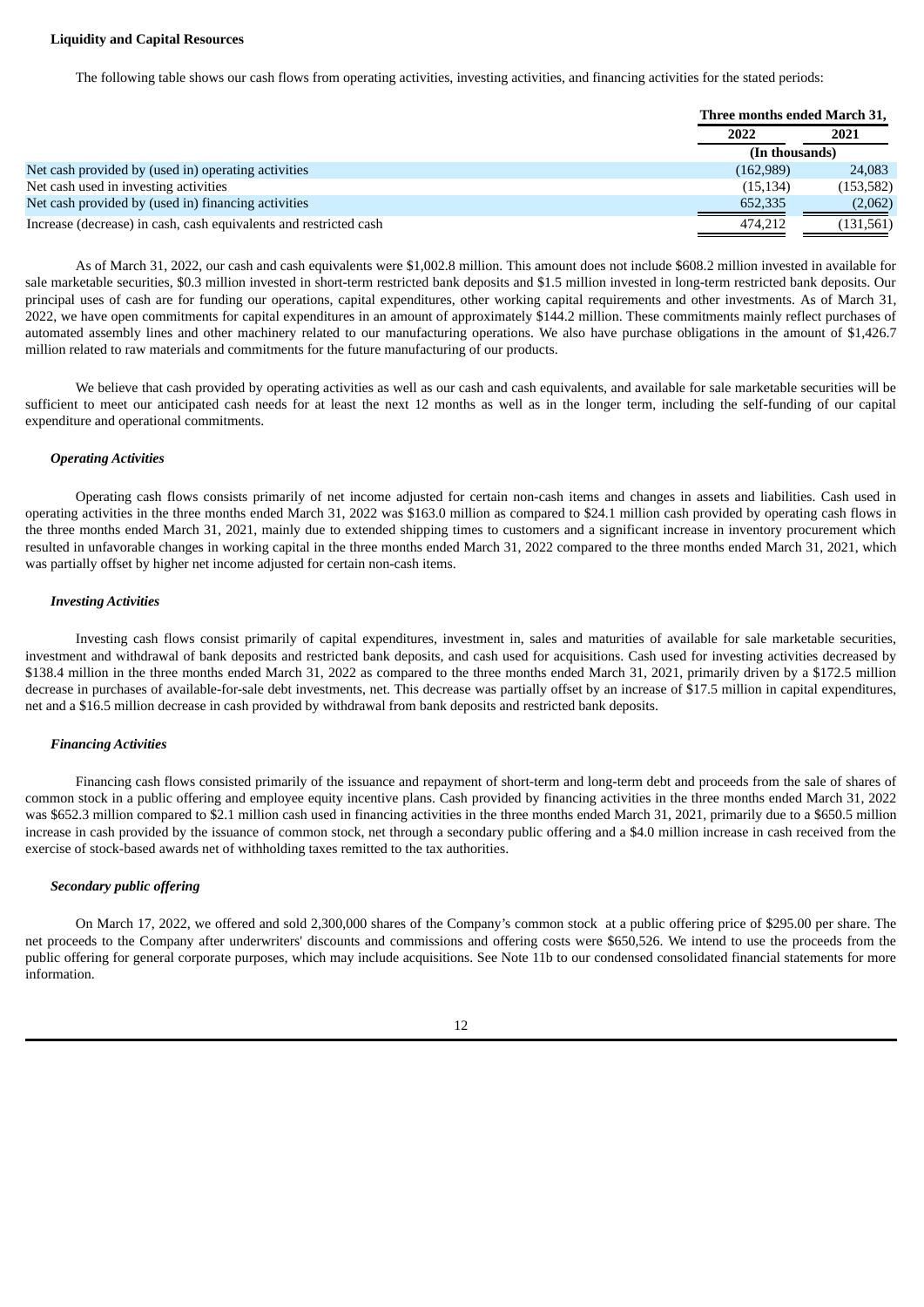#### <span id="page-37-0"></span>**ITEM 3. Quantitative and Qualitative Disclosures About Market Risk**

We are exposed to market risk in the ordinary course of our business. Market risk represents the risk of loss that may impact our financial position due to adverse changes in financial market prices and rates. Our market risk exposure is primarily a result of fluctuations in foreign currency exchange rates, customer concentrations, and interest rates. We do not hold or issue financial instruments for trading purposes.

#### **Foreign Currency Exchange Risk**

Approximately 56.9% and 54.9% of our revenues for the three months ended March 31, 2022, and 2021, respectively, were earned in non U.S. dollar denominated currencies, principally the Euro. Our expenses are generally denominated in the currencies in which our operations are located, primarily the U.S. dollar, New Israeli Shekel ("NIS"), Euro, and to a lesser extent, the South Korean Won ("KRW"). Our NIS denominated expenses consist primarily of personnel and overhead costs. Our consolidated results of operations and cash flows are, therefore, subject to fluctuations due to changes in foreign currency exchange rates and may be adversely affected in the future due to changes in foreign exchange rates. A hypothetical 10% change in foreign currency exchange rates between the Euro and the U.S. dollar would increase or decrease our net income by \$23.4 million for the three months ended March 31, 2022. A hypothetical 10% change in foreign currency exchange rates between the NIS and the U.S. dollar would increase or decrease our net income by \$14.5 million for the three months ended March 31, 2022.

For purposes of our consolidated financial statements, local currency assets and liabilities are translated at the rate of exchange to the U.S. dollar on the balance sheet date and local currency revenues and expenses are translated at the exchange rate as of the date of the transaction or at the average exchange rate to the U.S. dollar during the reporting period.

To date, we have used derivative financial instruments, specifically foreign currency forward contracts and put and call options, to manage exposure to foreign currency risks by hedging portions of the anticipated payroll payments denominated in NIS. These derivative instruments are designated as cash flow hedges.

In addition, we also entered into derivative financial instrument to hedge the Company's exposure to currencies other than the U.S. dollar, mainly forward contracts and put and call options to buy and sell Euro for U.S. dollars, forward contracts to sell AUD for U.S. dollars and forward contracts to sell U.S. dollars for KRW. These derivative instruments are not designated as cash flow hedges.

#### **Concentrations of Major Customers**

Our trade accounts receivables potentially expose us to a concentration of credit risk with our major customers. As of March 31, 2022, two major customers accounted for approximately 34.3% of our consolidated trade receivables balance. As of March 31, 2021, one major customer accounted for approximately 16.0% of our consolidated trade receivables balance. For the three months ended March 31, 2022 and 2021, one major customer accounted for approximately 23.5% and 21.2% of total revenues, respectively. We currently do not foresee a credit risk associated with these receivables.

#### **Commodity Price Risk**

We are subject to risk from fluctuating market prices of certain commodity raw materials, including copper, which are used in our products. Prices of these raw materials may be affected by supply restrictions or other market factors from time to time, and we do not enter into hedging arrangements to mitigate commodity risk. Significant price changes for these raw materials could reduce our operating margins if we are unable to recover such increases from our customers, and could harm our business, financial condition, and results of operations.

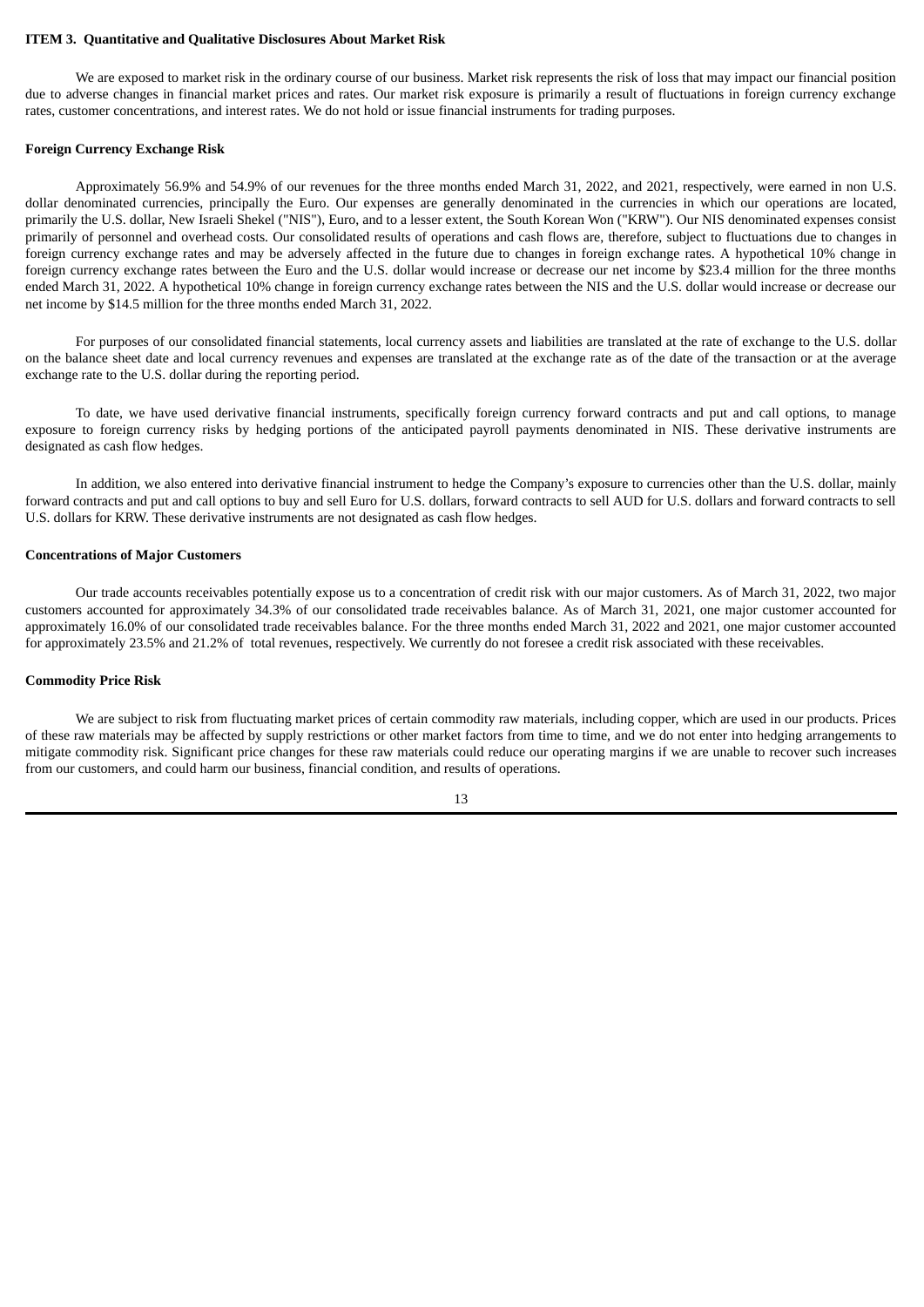#### <span id="page-38-0"></span>**Item 4. Controls and Procedures.**

#### **Disclosure Controls and Procedures**

Our management, with the participation of our chief executive officer and chief financial officer, evaluated the effectiveness of our disclosure controls and procedures pursuant to Rule 13a-15 under the Securities Exchange Act of 1934, as amended (the "Exchange Act"), as of March 31, 2022. In designing and evaluating the disclosure controls and procedures, management recognized that any controls and procedures, no matter how well designed and operated, can provide only reasonable assurance of achieving the desired control objectives. In addition, the design of disclosure controls and procedures must reflect the fact that there are resource constraints and that management is required to apply its judgment in evaluating the benefits of possible controls and procedures relative to their costs.

Based on that evaluation, our chief executive officer and chief financial officer concluded that our disclosure controls and procedures were effective and operating to provide reasonable assurance that information we are required to disclose in reports that we file or submit under the Exchange Act is recorded, processed, summarized, and reported within the time periods specified in SEC rules and forms, and to provide reasonable assurance that such information is accumulated and communicated to our management, including our chief executive officer and chief financial officer, as appropriate, to allow timely decisions regarding required disclosure.

#### **Changes in Internal Control over Financial Reporting**

There have been no changes in our internal control over financial reporting (as defined in Rule 13a-15(f) of the Exchange Act) that occurred during the first fiscal quarter of 2022 that have materially affected, or are reasonably likely to materially affect, our internal control over financial reporting.

### <span id="page-38-1"></span>**PART II. OTHER INFORMATION.**

#### <span id="page-38-2"></span>**ITEM 1. Legal Proceedings**

In the normal course of business, we may from time to time be named as a party to various legal claims, actions and complaints (including as a result of initiating such legal claims, action or complaints on behalf of the Company), including the matters described in Item 3 – "Legal Proceedings" of our Annual Report on Form 10-K for the period ended December 31, 2021. It is impossible to predict with certainty whether any resulting liability from any such legal claims, actions or complaints would have a material adverse effect on our financial position, results of operations or cash flows.

#### <span id="page-38-3"></span>**ITEM 1A. Risk Factors**

In addition to the other information set forth in this report, you should carefully consider the risk set forth below and the risk factors as described in Part I, Item 1A, "Risk Factors", in our Annual Report on Form 10-K for the year ended December 31, 2021.

### Disruption in our global supply chain and rising prices of oil and raw materials as a result of the conflict between Russia and Ukraine may *adversely affect our businesses and results of operations.*

The conflict that began between Russia and Ukraine in late February 2022, and the recent recognition by Russia of the independence of the self-proclaimed republics of Donetsk and Luhansk, in the Donbas region of Ukraine, may significantly amplify already existing disruptions to our supply-chain and logistics. Specifically, the conflict may disrupt the transit of goods by train from China to Europe, result in an increase in prices of certain raw materials sourced in Russia (such as nickel and aluminum) that we use in the manufacture of our products as well as increase oil prices that will in turn cause overall shipping costs to rise. In addition, the governments of the United States, the European Union, Japan and other jurisdictions have announced sanctions on certain industry sectors and parties in Russia and the regions of Donetsk and Luhansk, as well as enhanced export controls on certain products and industries. These and any additional sanctions, as well as any counter responses by the governments of Russia or other jurisdictions, could adversely affect the global financial markets generally and levels of economic activity as well as increase financial markets volatility. Our compliance with these measures, and any additional measures or sanctions, as well as the resulting rise in prices of oil and certain raw materials sourced in Russia may disrupt our business and results of operations and/or adversely affect the pricing of our products.

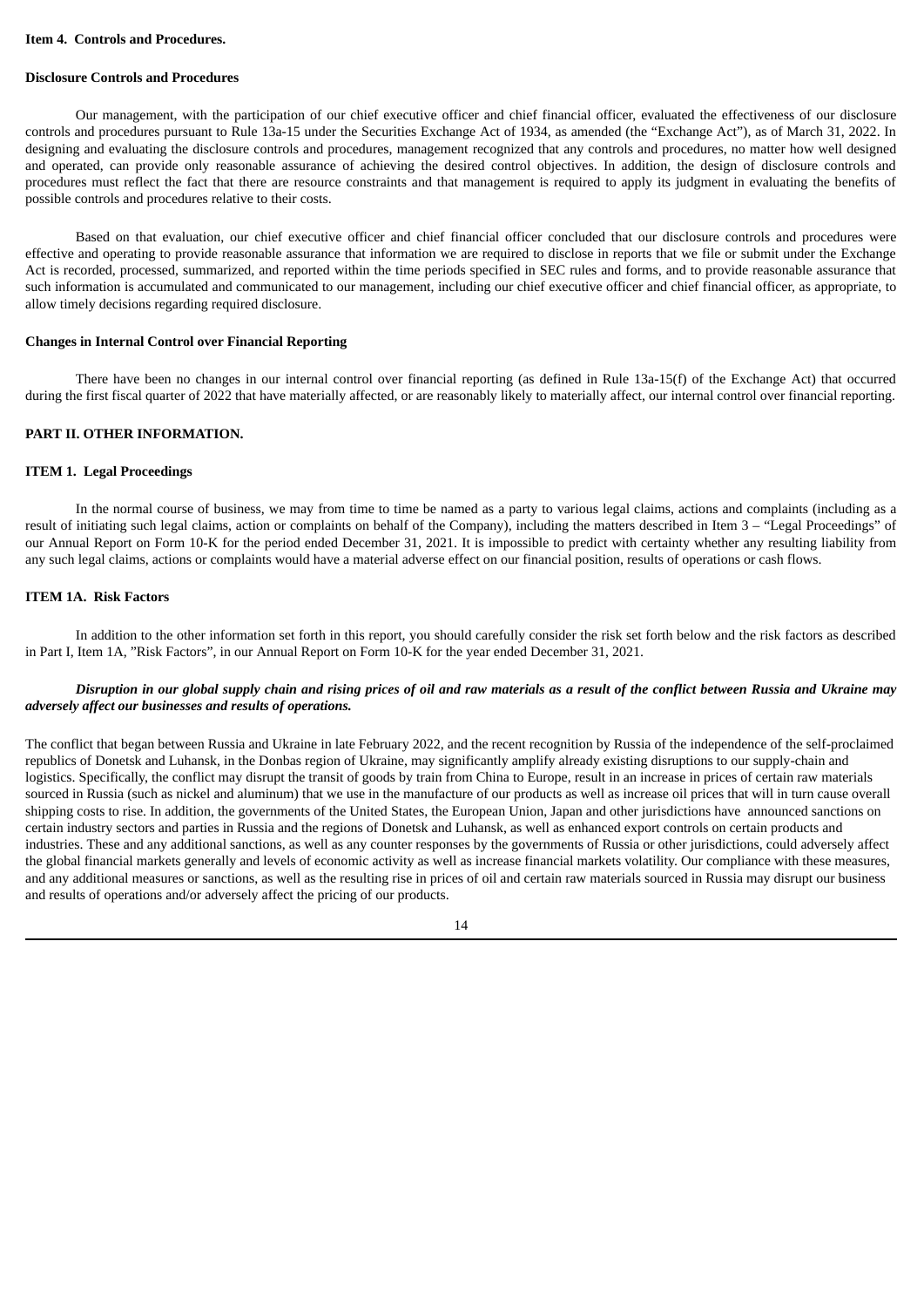# <span id="page-39-0"></span>**ITEM 2. Unregistered Sales of Equity Securities and Use of Proceeds.**

None

# <span id="page-39-1"></span>**ITEM 3. Defaults upon Senior Securities.**

None

# <span id="page-39-2"></span>**ITEM 4. Mine Safety Disclosures**

Not applicable.

# <span id="page-39-3"></span>**ITEM 5. Other Information**

None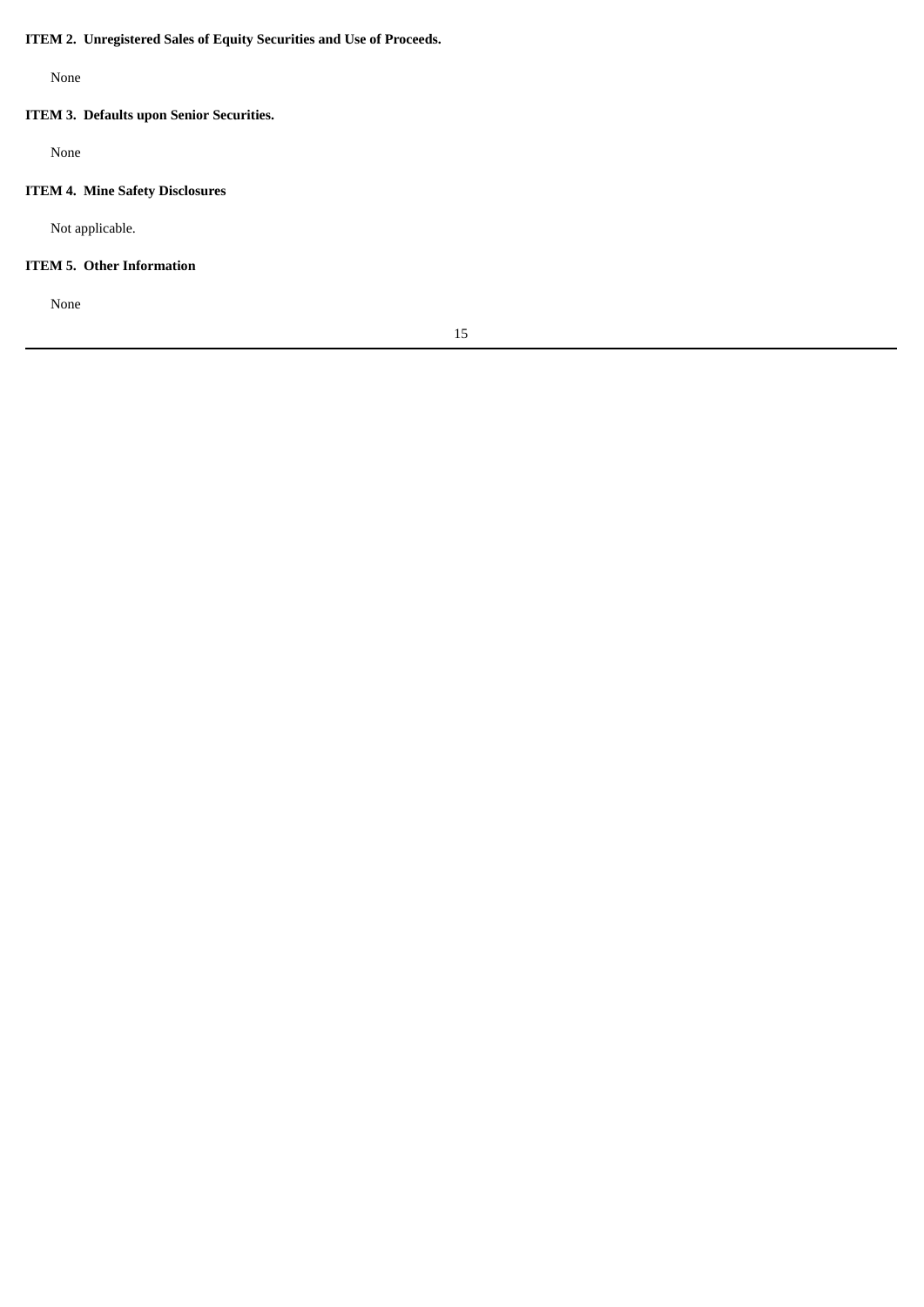#### <span id="page-40-0"></span>**ITEM 6. Exhibits**

Index to Exhibits

| Exhibit     |                                                                                                                                |                                   |
|-------------|--------------------------------------------------------------------------------------------------------------------------------|-----------------------------------|
| No.         | <b>Description</b>                                                                                                             | <b>Incorporation by Reference</b> |
| <u>31.1</u> | Certification of Chief Executive Officer Pursuant to Rules 13a-14(a) and 15d-14(a) of the Securities                           | Filed with this report.           |
|             | Exchange Act of 1934, as amended                                                                                               |                                   |
| 31.2        | Certification of Chief Financial Officer Pursuant to Rules 13a-14(a) and 15d-14(a) of the Securities Filed with this report.   |                                   |
|             | Exchange Act of 1934, as amended                                                                                               |                                   |
| 32.1        | Certification of Chief Executive Officer, pursuant to 18 U.S.C. Section 1350, as adopted pursuant to Filed with this report.   |                                   |
|             | Section 906 of the Sarbanes-Oxley Act of 2002                                                                                  |                                   |
| 32.2        | Certification of Chief Financial Officer, pursuant to 18 U.S.C. Section 1350, as adopted pursuant to                           | Filed with this report.           |
|             | Section 906 of the Sarbanes-Oxley Act of 2002                                                                                  |                                   |
| 101         | The following financial statements from the Company's Quarterly Report on Form 10-Q for the Filed with this report.            |                                   |
|             | quarter ended March 31, 2022, formatted in Inline XBRL: (i) Condensed Consolidated Balance                                     |                                   |
|             | Sheets, (ii) Condensed Consolidated Statements of Income, (iii) Condensed Consolidated Statements                              |                                   |
|             | of Comprehensive Income, (iv) Condensed Consolidated Statements of Stockholders' Equity, (v)                                   |                                   |
|             | Condensed Consolidated Statements of Cash Flows, and (vi) Notes to Condensed Consolidated                                      |                                   |
|             | <b>Financial Statements</b>                                                                                                    |                                   |
| 104         | The cover page from the Company's Quarterly Report on Form 10-Q for the quarter ended March 31, <i>Included in Exhibit 101</i> |                                   |
|             | 2022 formatted in Inline XBRL                                                                                                  |                                   |

16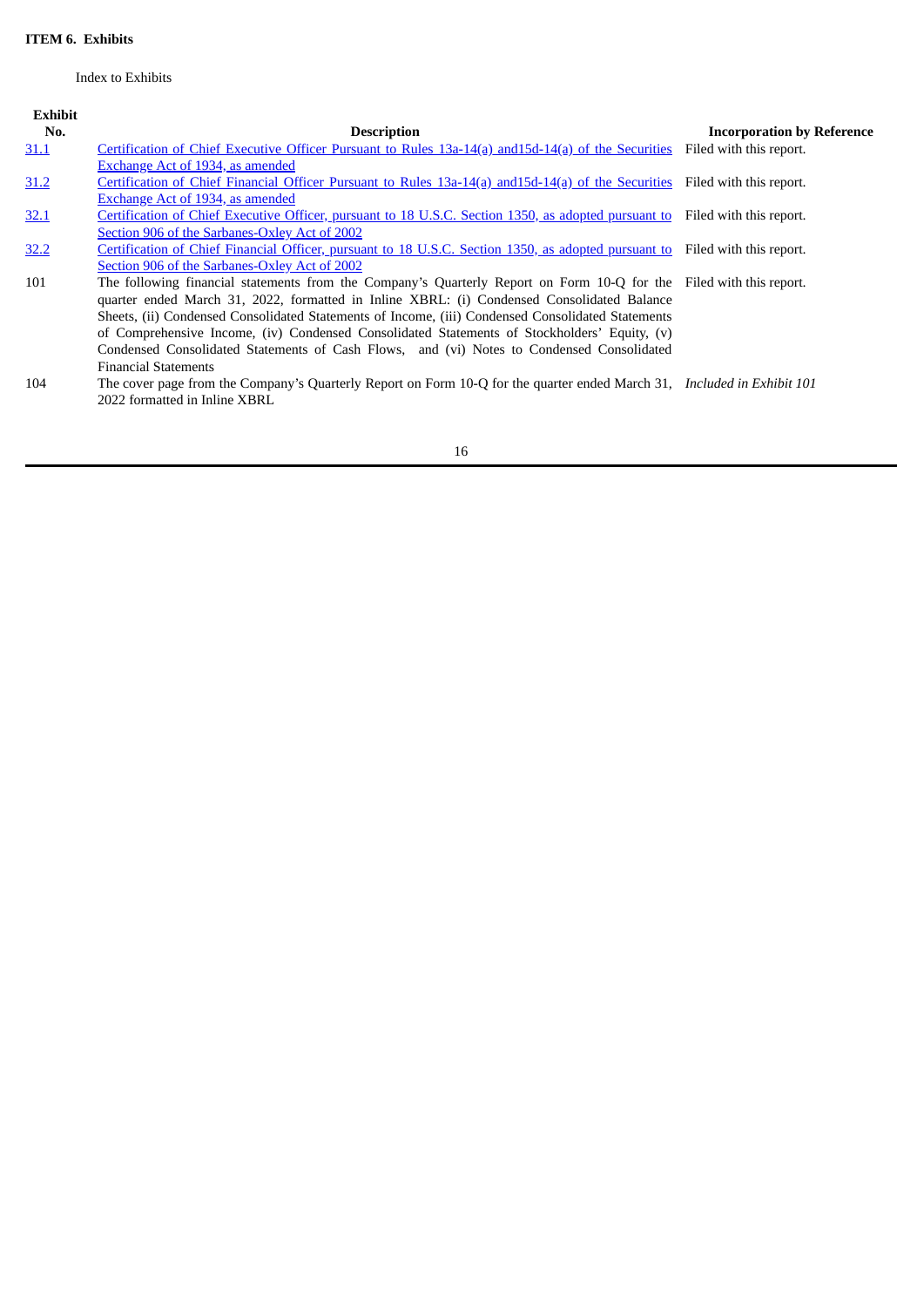## **SIGNATURES**

Pursuant to the requirements of Section 13 or 15(d) of the Securities Exchange Act of 1934, as amended, the registrant has duly caused this report to be signed on its behalf by the undersigned, thereunto duly authorized.

Date: May 4, 2022

/s/ Zvi Lando Zvi Lando Chief Executive Officer *(Principal Executive Officer)*

Date: May 4, 2022

/s/ Ronen Faier Ronen Faier Chief Financial Officer (*Principal Financial Officer*)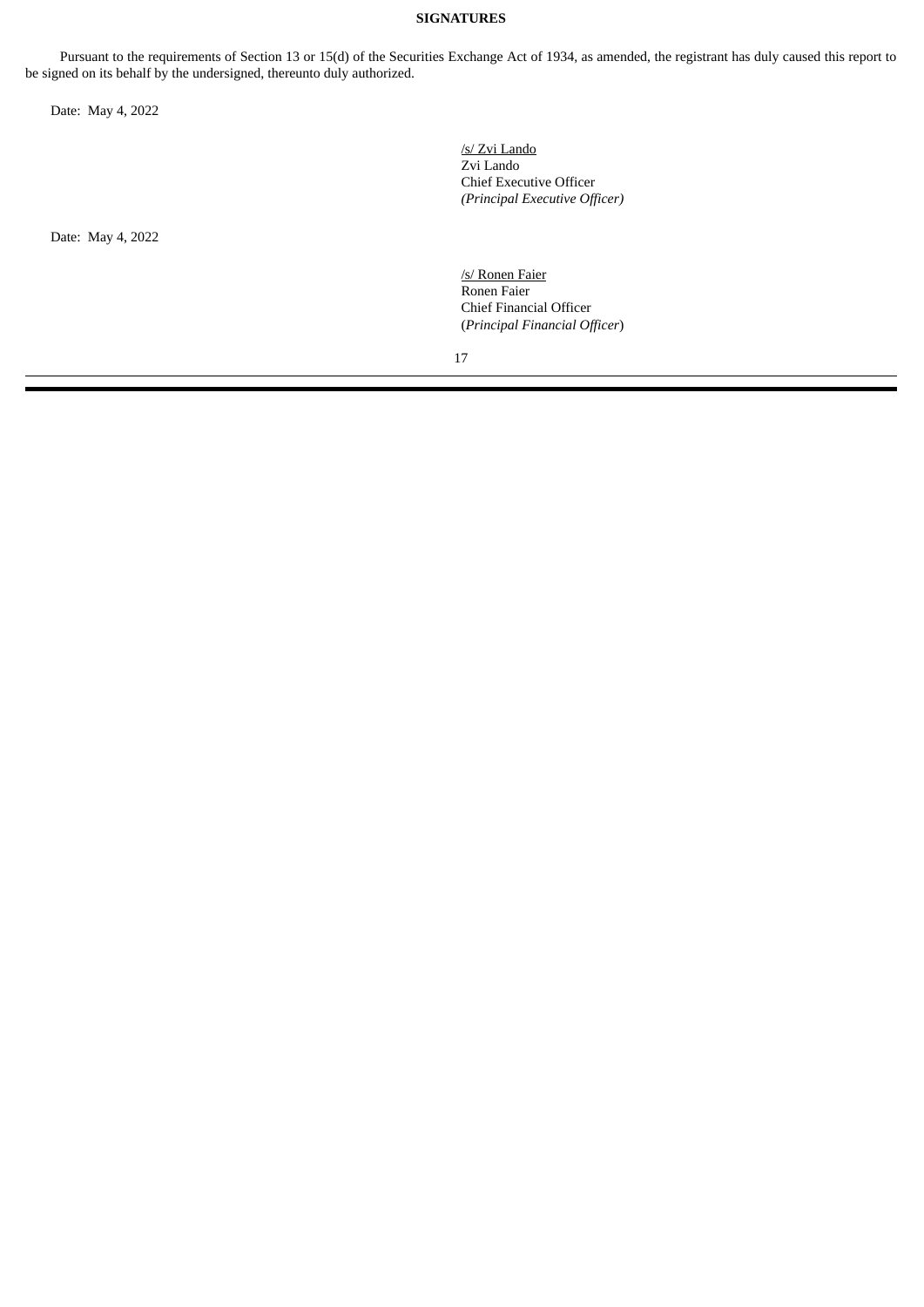<span id="page-42-0"></span>I, Zvi Lando, certify that:

1. I have reviewed this Quarterly Report on Form 10-Q of SolarEdge Technologies, Inc.;

2. Based on my knowledge, this report does not contain any untrue statement of a material fact or omit to state a material fact necessary to make the statements made, in light of the circumstances under which such statements were made, not misleading with respect to the period covered by this report;

3. Based on my knowledge, the financial statements, and other financial information included in this report, fairly present in all material respects the financial condition, results of operations and cash flows of the registrant as of, and for, the periods presented in this report;

4. The registrant's other certifying officer(s) and I are responsible for establishing and maintaining disclosure controls and procedures (as defined in Exchange Act Rules 13a-15(e) and 15d-15(e)) and internal control over financial reporting (as defined in Exchange Act Rules 13a-15(f) and 15d-15(f)) for the registrant and have:

(a) Designed such disclosure controls and procedures, or caused such disclosure controls and procedures to be designed under our supervision, to ensure that material information relating to the registrant, including its consolidated subsidiaries, is made known to us by others within those entities, particularly during the period in which this report is being prepared;

(b) Designed such internal control over financial reporting, or caused such internal control over financial reporting to be designed under our supervision, to provide reasonable assurance regarding the reliability of financial reporting and the preparation of financial statements for external purposes in accordance with generally accepted accounting principles;

(c) Evaluated the effectiveness of the registrant's disclosure controls and procedures and presented in this report our conclusions about the effectiveness of the disclosure controls and procedures, as of the end of the period covered by this report based on such evaluation; and

(d) Disclosed in this report any change in the registrant's internal control over financial reporting that occurred during the registrant's most recent fiscal quarter (the registrant's fourth fiscal quarter in the case of an annual report) that has materially affected, or is reasonably likely to materially affect, the registrant's internal control over financial reporting; and

5. The registrant's other certifying officer(s) and I have disclosed, based on our most recent evaluation of internal control over financial reporting, to the registrant's auditors and the audit committee of the registrant's board of directors (or persons performing the equivalent functions):

(a) All significant deficiencies and material weaknesses in the design or operation of internal control over financial reporting which are reasonably likely to adversely affect the registrant's ability to record, process, summarize and report financial information; and

(b) Any fraud, whether or not material, that involves management or other employees who have a significant role in the registrant's internal control over financial reporting.

Date: May 4, 2022

/s/ Zvi Lando Zvi Lando Chief Executive Officer *(Principal Executive Officer)*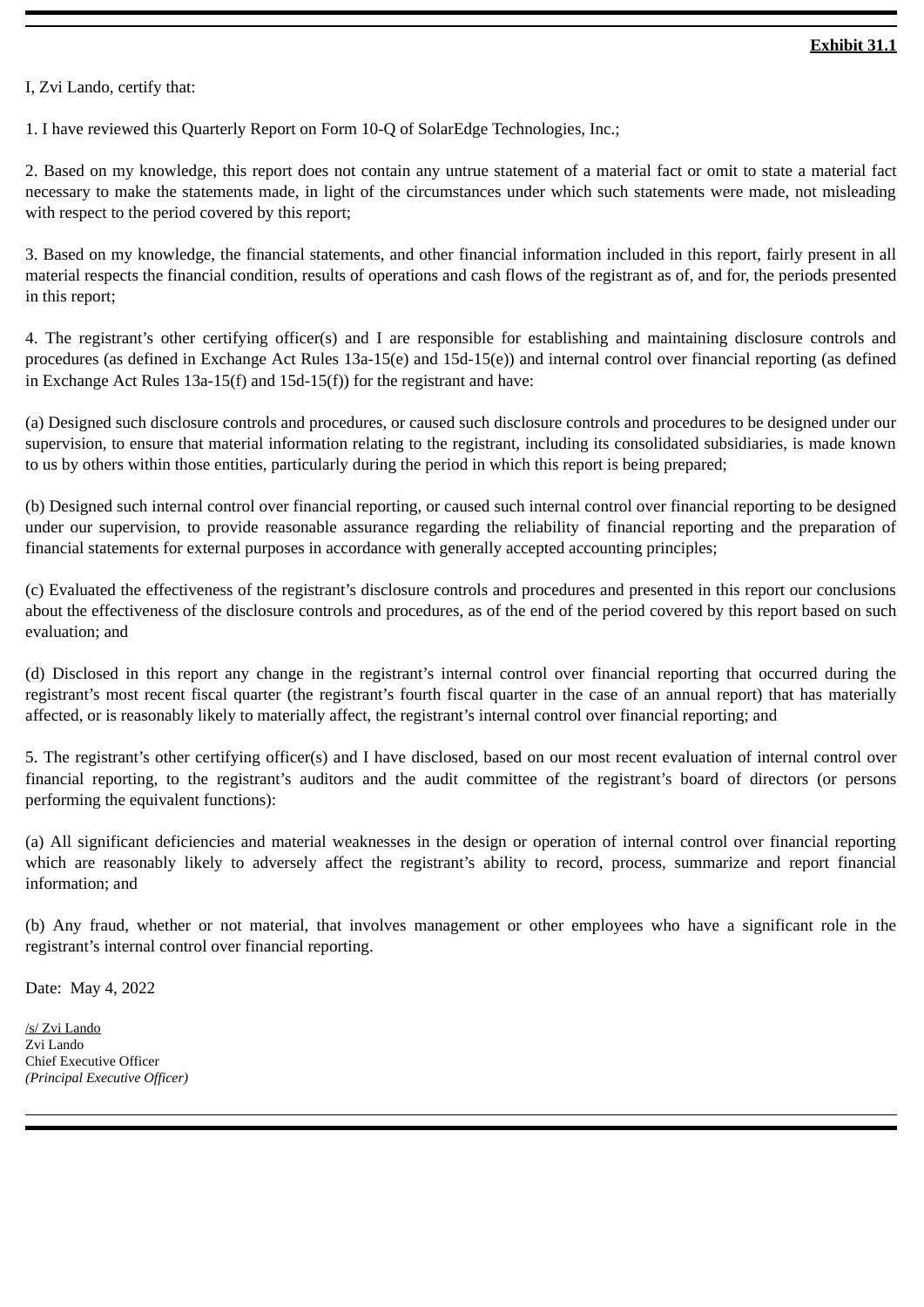<span id="page-43-0"></span>I, Ronen Faier, certify that:

1. I have reviewed this Quarterly Report on Form 10-Q of SolarEdge Technologies, Inc.;

2. Based on my knowledge, this report does not contain any untrue statement of a material fact or omit to state a material fact necessary to make the statements made, in light of the circumstances under which such statements were made, not misleading with respect to the period covered by this report;

3. Based on my knowledge, the financial statements, and other financial information included in this report, fairly present in all material respects the financial condition, results of operations and cash flows of the registrant as of, and for, the periods presented in this report;

4. The registrant's other certifying officer(s) and I are responsible for establishing and maintaining disclosure controls and procedures (as defined in Exchange Act Rules 13a-15(e) and 15d-15(e)) and internal control over financial reporting (as defined in Exchange Act Rules 13a-15(f) and 15d-15(f)) for the registrant and have:

(a) Designed such disclosure controls and procedures, or caused such disclosure controls and procedures to be designed under our supervision, to ensure that material information relating to the registrant, including its consolidated subsidiaries, is made known to us by others within those entities, particularly during the period in which this report is being prepared;

(b) Designed such internal control over financial reporting, or caused such internal control over financial reporting to be designed under our supervision, to provide reasonable assurance regarding the reliability of financial reporting and the preparation of financial statements for external purposes in accordance with generally accepted accounting principles;

(c) Evaluated the effectiveness of the registrant's disclosure controls and procedures and presented in this report our conclusions about the effectiveness of the disclosure controls and procedures, as of the end of the period covered by this report based on such evaluation; and

(d) Disclosed in this report any change in the registrant's internal control over financial reporting that occurred during the registrant's most recent fiscal quarter (the registrant's fourth fiscal quarter in the case of an annual report) that has materially affected, or is reasonably likely to materially affect, the registrant's internal control over financial reporting; and

5. The registrant's other certifying officer(s) and I have disclosed, based on our most recent evaluation of internal control over financial reporting, to the registrant's auditors and the audit committee of the registrant's board of directors (or persons performing the equivalent functions):

(a) All significant deficiencies and material weaknesses in the design or operation of internal control over financial reporting which are reasonably likely to adversely affect the registrant's ability to record, process, summarize and report financial information; and

(b) Any fraud, whether or not material, that involves management or other employees who have a significant role in the registrant's internal control over financial reporting.

Date: May 4, 2022

/s/ Ronen Faier Ronen Faier Chief Financial Officer *(Principal Financial Officer)*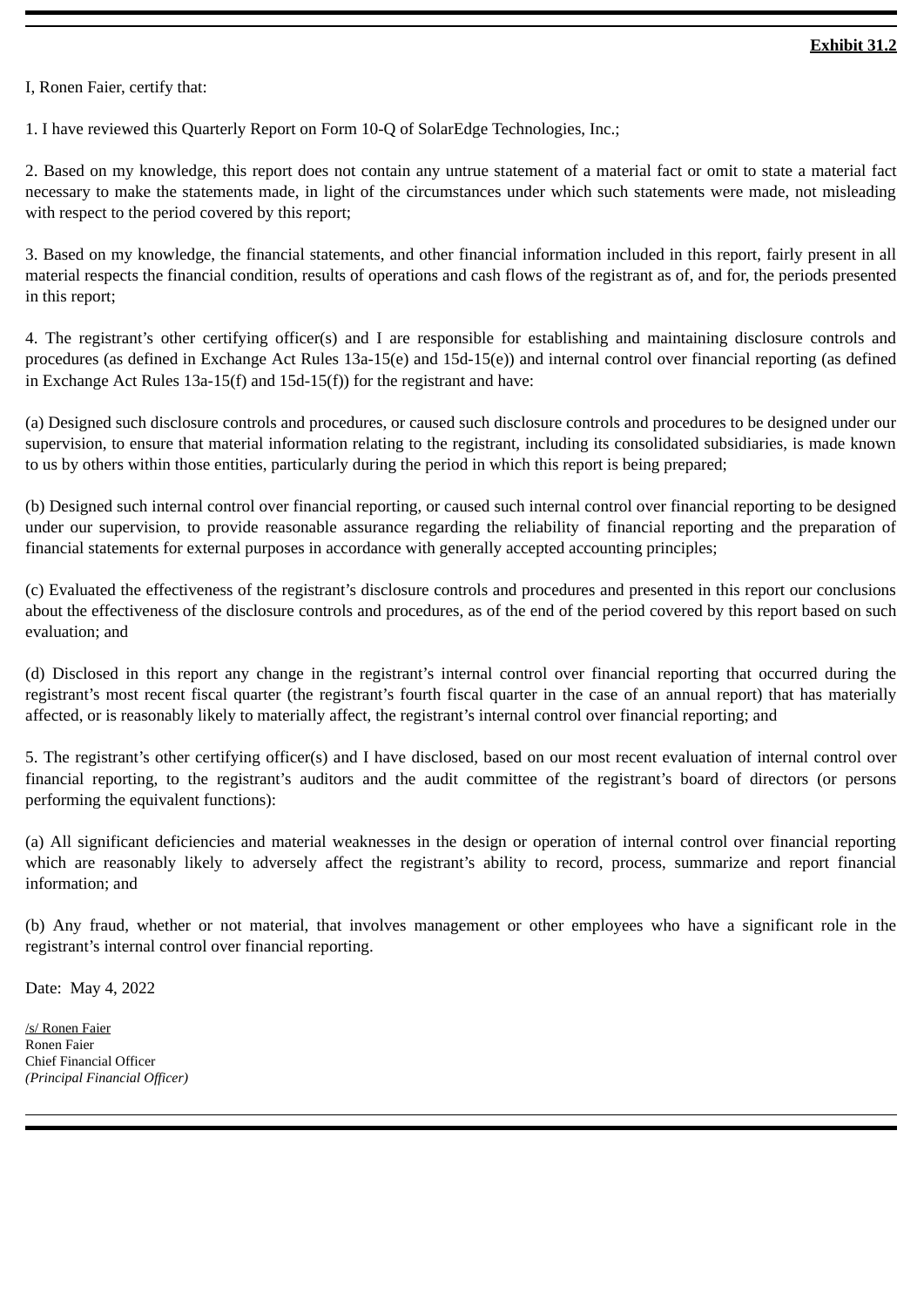# **Exhibit 32.1**

# <span id="page-44-0"></span>**CERTIFICATION OF CHIEF EXECUTIVE OFFICER AND CHIEF FINANCIAL OFFICER PURSUANT TO 18 U.S.C. SECTION 1350, AS ADOPTED PURSUANT TO SECTION 906 OF THE SARBANES-OXLEY ACT OF 2002**

I, Zvi Lando, certify, pursuant to 18 U.S.C. Section 1350, as adopted pursuant to Section 906 of the Sarbanes-Oxley Act of 2002, that the Quarterly Report on Form 10-Q of SolarEdge Technologies, Inc. for the quarterly period ended March 31, 2022 fully complies with the requirements of Section 13(a) or 15(d) of the Securities Exchange Act of 1934, as amended, and that the information contained in such Quarterly Report on Form 10-Q fairly presents, in all material respects, the financial condition and results of operations of SolarEdge Technologies, Inc.

Date: May 4, 2022

/s/ Zvi Lando Zvi Lando Chief Executive Officer *(Principal Executive Officer)*